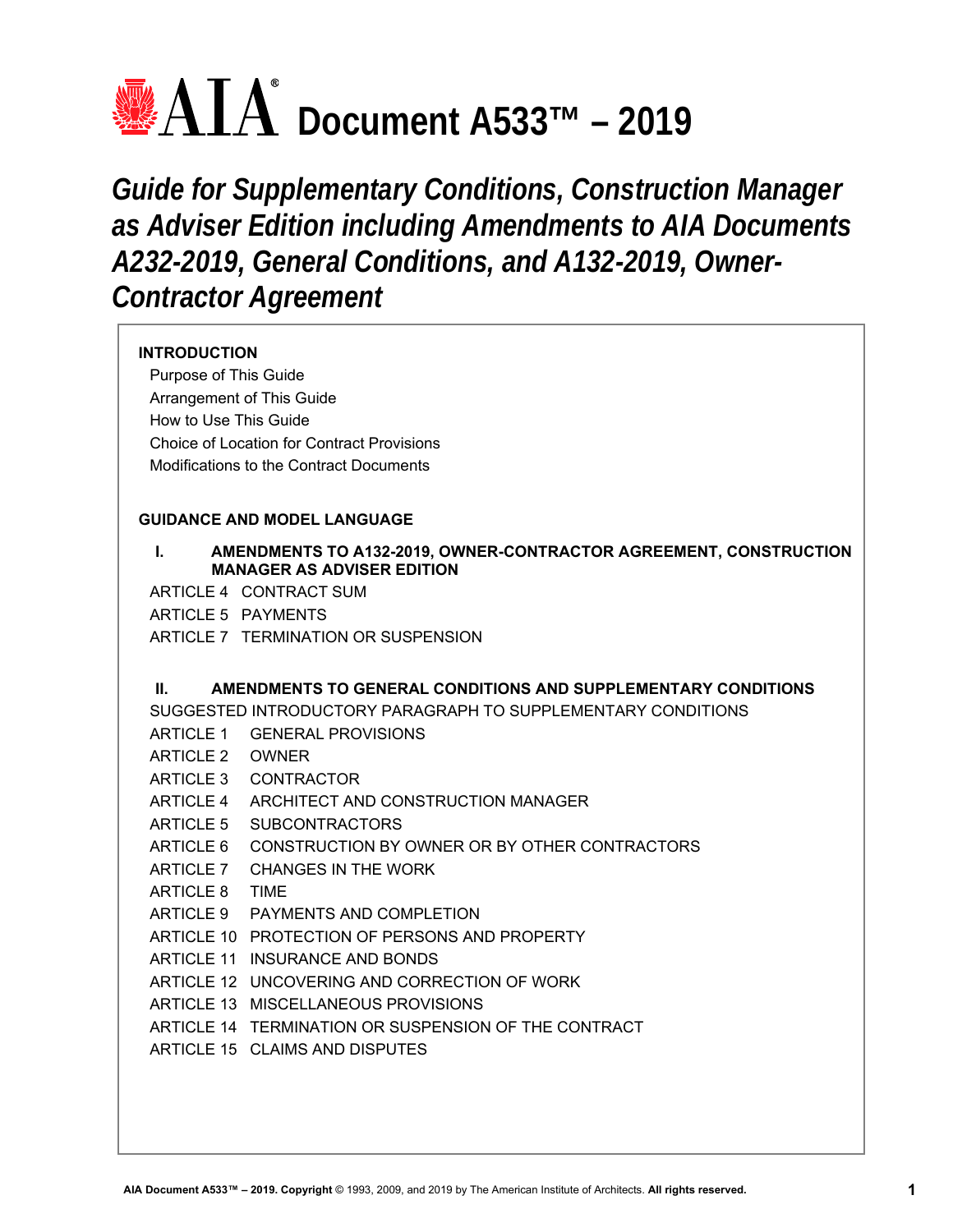# **III. AMENDMENTS TO A232-2019 GENERAL CONDITIONS WHERE THE CONTRACT SUM IS BASED ON THE COST OF THE WORK WITH OR WITHOUT A GUARANTEED MAXIMUM PRICE**

- A. GENERAL EDITS
	- 1. A132-2019, Section 4.4 (Cost of the Work with a Guaranteed Maximum Price)
	- 2. A132-2019, Section 4.3 (Cost of the Work without a Guaranteed Maximum Price)
- B. THE "BENT NAIL" PRINCIPLE

# **INTRODUCTION**

# **Purpose of This Guide**

This guide serves two purposes: it provides guidance to assist in preparing the Contract for Construction, and it provides model language that may be used to amend or supplement the Contract for Construction.

Because of variations in the nature of individual projects, requirements of individual owners, and variations in specific legal requirements from locality to locality, a nationally distributed standardized document cannot provide all of the basic requirements which must be included for purposes of construction. Project-specific information must be included in one of four locations:

- a. in the bidding requirements (note, bidding requirements are not part of the Contract Documents unless specifically identified as such in the enumeration of Contract Documents.);
- b. in the Owner-Contractor Agreement, including the Insurance Exhibit;
- c. in modifications or supplements to the General Conditions of the Contract for Construction ; or
- d. in the Specifications, particularly in the General Requirements (Division 1).

This Guide provides instructions, suggested model language for project-specific issues, and recommendations for where to place project-specific information.

The information and model language presented in this Guide follows the article and section numbering of A232–2019. However, the guidance and model language presented is also applicable to other AIA agreements.

This Guide is not a standard form supplementary conditions document. Model language is sometimes presented in alternative versions, and some language presented may not be appropriate for a particular project. Because of its flexibility, this Guide is intended to be used as a working tool to help you develop and present in an orderly way the additional information needed as part of the Contract Documents for a specific project.

The Conditions of the Contract are ultimately the Owner's responsibility. However, the Construction Manager and Architect assist the Owner in preparing the Contract for Construction, and the Contractor may also serve that role. This Guide is useful for Owners, Construction Managers, Architects and Contractors alike when assembling procurement information and the various components of the Contract for Construction.

# **How to Use This Guide**

This Guide assumes that modifications will be made directly in the text of AIA Contract Documents in electronic format. However, Supplementary Conditions may be assembled as a separate document cross-referenced to the appropriate AIA Contract Document.

The Guide is printed in two typefaces. Times New Roman 10-point typeface indented from the body text of the Guide, is used only for material that is intended as actual model language which may be used for a specific project, and represents material that may be added to, deleted or revised, and then incorporated into the General Conditions or Supplemental Conditions documents. Arial 10-point typeface is used for explanatory notes and identifies items needing attention.

Some Owners, notably governmental agencies, require the use of their own standard documents, such as instructions to bidders or general conditions, and have particular requirements for supplementary conditions. These must be carefully reviewed and correlated with any wording taken from this Guide.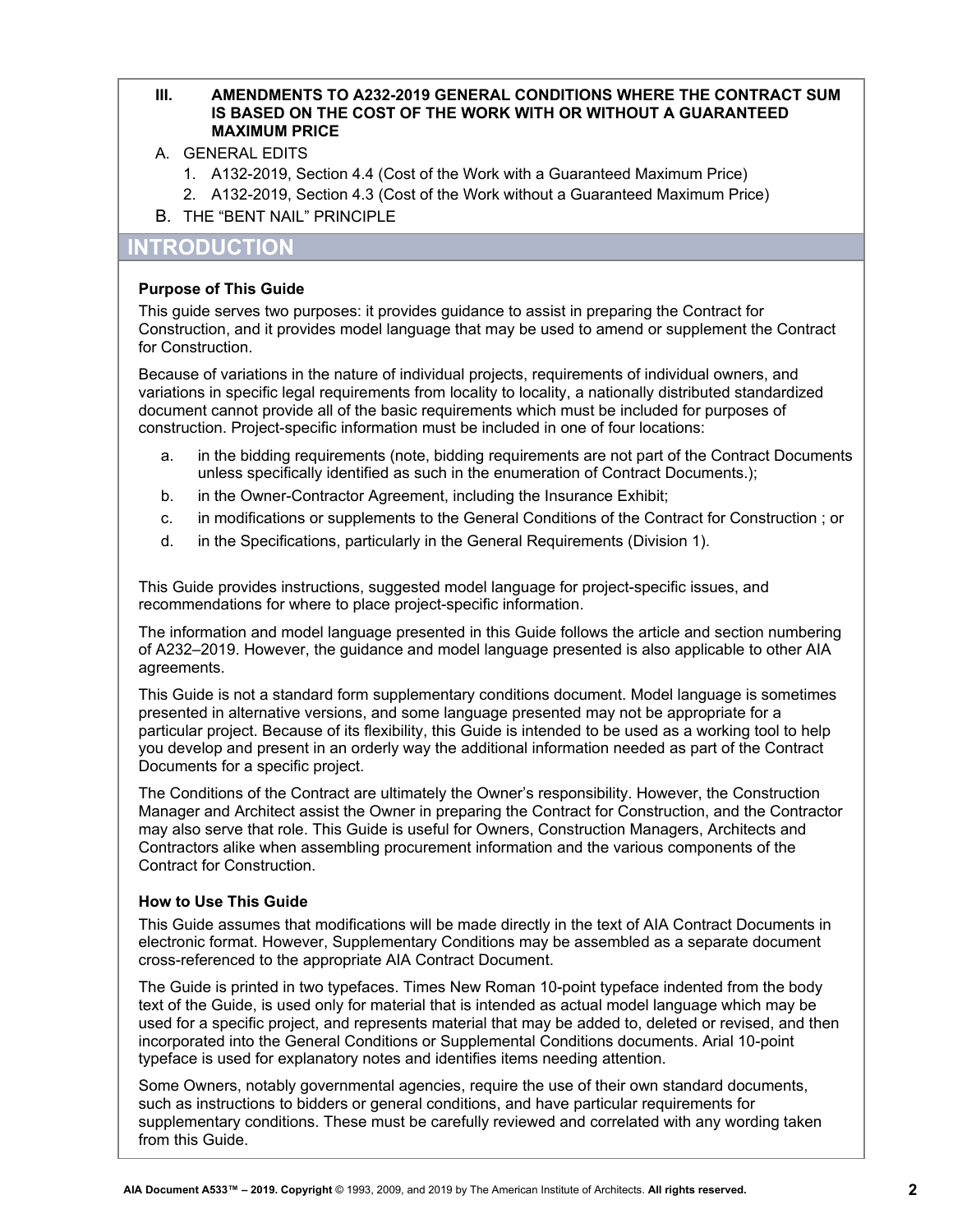# **Choice of Location for Contract Provisions**

The choice of location for contract provisions is based on the following principles, which have been generally agreed upon by representatives of the various professional societies and associations in the construction industry:

- 1) Matters affecting the bidding process but which have no import or effect after the Contract is awarded should be included in the Advertisement or Invitation to Bid, Instructions to Bidders or Supplementary Instructions to Bidders, or elsewhere in the Bidding Requirements.
- 2) The essential terms of the Contract, such as the Contract Sum (which is often confidential), definition of the Work, and similar matters are generally included in the Owner-Contractor Agreement forms.
- 3) Matters affecting the basic legal rights and responsibilities of the parties involved in the construction process, and that are generally applicable to most construction projects are included in the General Conditions of the Contract.
- 4) Matters affecting the basic legal rights and responsibilities of the parties to the Contract that may vary from one project to another, or that respond to specific legal constraints in the jurisdiction, should be handled in the Supplementary Conditions.
- 5) Detailed administrative and procedural requirements (e.g., temporary facilities) should be further specified in the General Requirements (Division 1 of the Specifications). Division 1 expands on certain sections of the broad provisions in the General Conditions and governs the execution of all other sections of the Specifications. Proper coordination of Division 1 and Supplementary Conditions will avoid conflict, omission and duplication.

This Guide gives the preferred location for all of the items discussed herein. These points are restated here to offer guidance in deciding where to locate other items that may be determined to be necessary for a specific project.

# **Modifications to the Contract for Construction**

Because AIA Contract Documents are carefully coordinated to be used together, the complete deletion of a particular provision should be avoided. Section deletions and re-numbering of sections can conflict with carefully coordinated internal references and cross references to other agreements.

# **GUIDANCE AND MODEL LANGUAGE**

#### **I. AMENDMENTS TO A132-2019, OWNER-CONTRACTOR AGREEMENT, CONSTRUCTION MANAGER AS ADVISER EDITION**

AIA Document A132–2019, Standard Form of Agreement Between Owner and Contractor, Construction Manager as Adviser Edition, is used as the frame of reference for the items discussed in this section. The numbering in the sections below follows the numbering of the relevant provisions in A132–2019.

# **ARTICLE 4 CONTRACT SUM**

#### **§ 4.5 Liquidated Damages**

Liquidated damages are sum(s) that the parties agree, at the time of contracting, will be the Owner's remedy for any damages that the Owner will claim as a result of the Contractor's failure to achieve Substantial Completion within the Contract Time, as provided in the Owner-Contractor Agreement. Unless otherwise expressly stated in the Contract, liquidated damages will be the Owner's sole remedy for the Contractor's delay in achieving Substantial Completion and the Owner would be precluded from recovering other types of damages, including direct, consequential, and special damages resulting from delay. In A132-2019, a distinction is made in Article 3 between the date of Substantial Completion of the Work of all of the Contractors for the Project (Section 3.3), and the date that the Work of "this Contract" shall be substantially completed by the Contractor (Section 3.4). Section 3.4.3 states that liquidated damages are assessed for failure to "substantially complete the Work of this Contract," as specified in Section 3.4.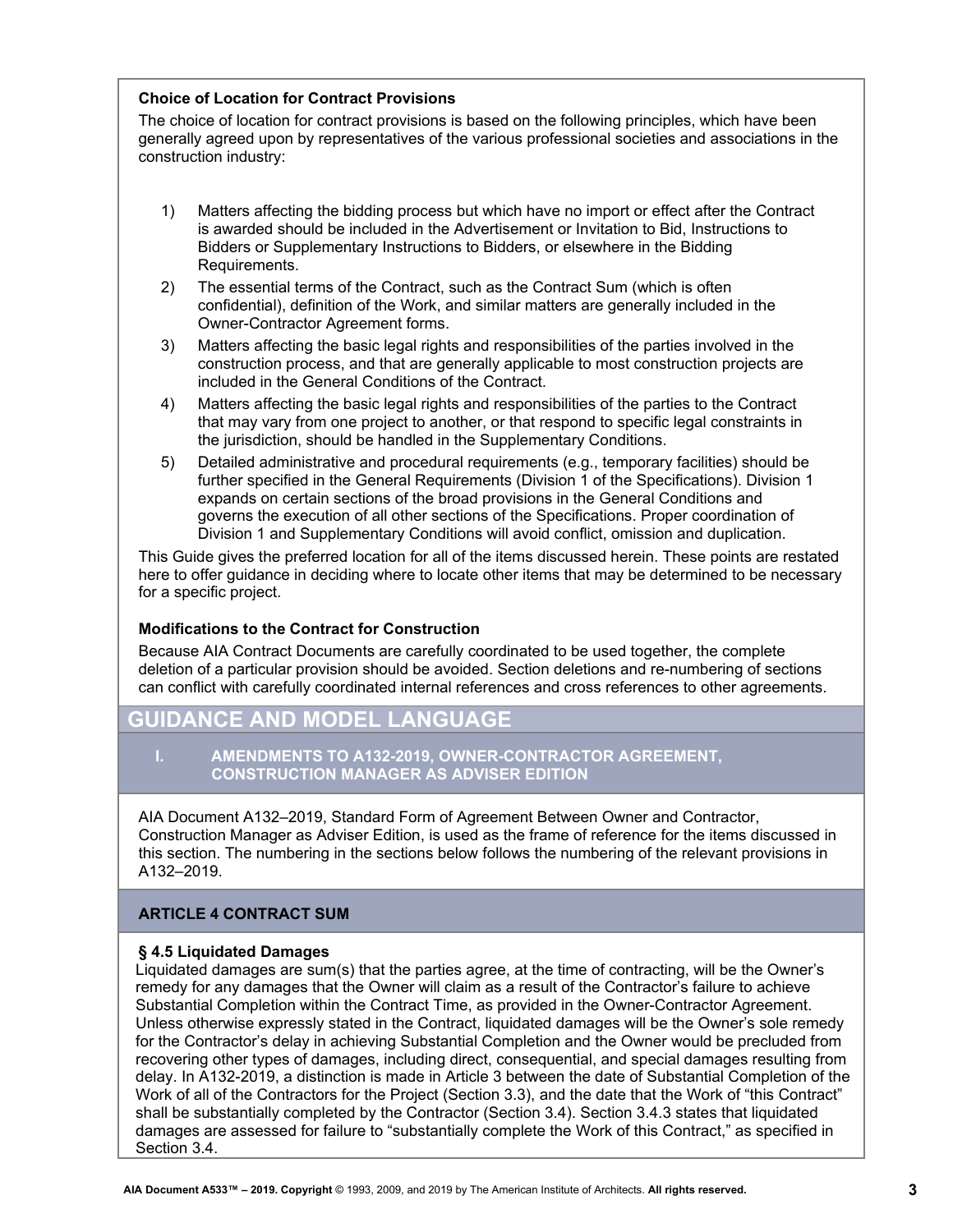Usually, a liquidated damages provision is inserted in the Agreement between the Owner and Contractor, allowing the parties to define the appropriate terms and conditions related to the assessment of liquidated damages.

The language shown here is a suggested guide. It should not be included without review by the Owner's attorney and concurrence of the Owner.

Care must be taken to avoid even the appearance that a liquidated damages provision will be used to extract a penalty—an amount that is not a reasonable measure of the anticipated actual damages. If it is found that the liquidated amount is disproportionate to the anticipated harm, or if there is no anticipated harm, then the amount may be judged to be an unenforceable penalty. Penalties in contracts are not generally enforceable for public policy reasons—the few exceptions are typically made by statutes granting authority to public entities, cities and municipalities.

A liquidated damages provision will often address the following items: (1) the date or event that triggers the commencement of the assessment of liquidated damages; (2) the date or event that triggers the termination of the assessment of liquidated damages or a monetary cap on the amount of liquidated damages, if any; and (3) the monetary amount of liquidated damages to be assessed, the incremental period of time for each assessment (calendar day, etc.), and whether that amount is uniform or variable over time.

It is generally recommended that liquidated damages provisions be:

- 1. enumerated in the Owner-Contractor Agreement; and
- 2. highlighted in AIA Document A701, Instructions to Bidders, to inform all potential participants in the project in advance of the potential for exposure to such damages.

If the Owner and Contractor agree to include a provision for liquidated damages in the A132-2019 Owner-Contractor Agreement, and there is a single date for the entire Work of the Contractor to be substantially complete, the following Model Language may be used.

#### **OPTION A**

If liquidated damages are to be uniform for the period of assessment, insert the following in the fill point at Section 4.5 of Article 4:

#### **Model Language:**

If the Contractor fails to substantially complete the Work within the Contract Time as set forth in Section 3.4.1, the Contractor shall be liable for the sum of  $\omega$  dollars (\$) as liquidated damages, and not as a penalty, for each calendar day beginning on the first day after the Contractor fails to substantially complete the Work within the Contract Time until the date that the Work is substantially complete.

#### **OPTION B**

If liquidated damages are to be variable for the period of assessment, insert the following in the fill point at Section 4.5 of Article 4:

#### **Model Language:**

If the Contractor fails to substantially complete the Work within the Contract Time as set forth in Section 3.4.1, the Contractor shall be liable for the sums stipulated below, as liquidated damages and not as a penalty: (1) for each calendar day beginning on the first day after the Contractor fails to substantially complete the Work within the Contract Time for a period of \_\_\_\_\_\_\_\_\_\_\_days (the "Initial Period"): Dollars (\$  $\qquad$  ); and (2) for each calendar day beginning on the day after the Initial Period until the date that the Work is substantially complete: Dollars (\$\_\_\_\_\_\_\_\_\_\_\_\_\_\_\_\_).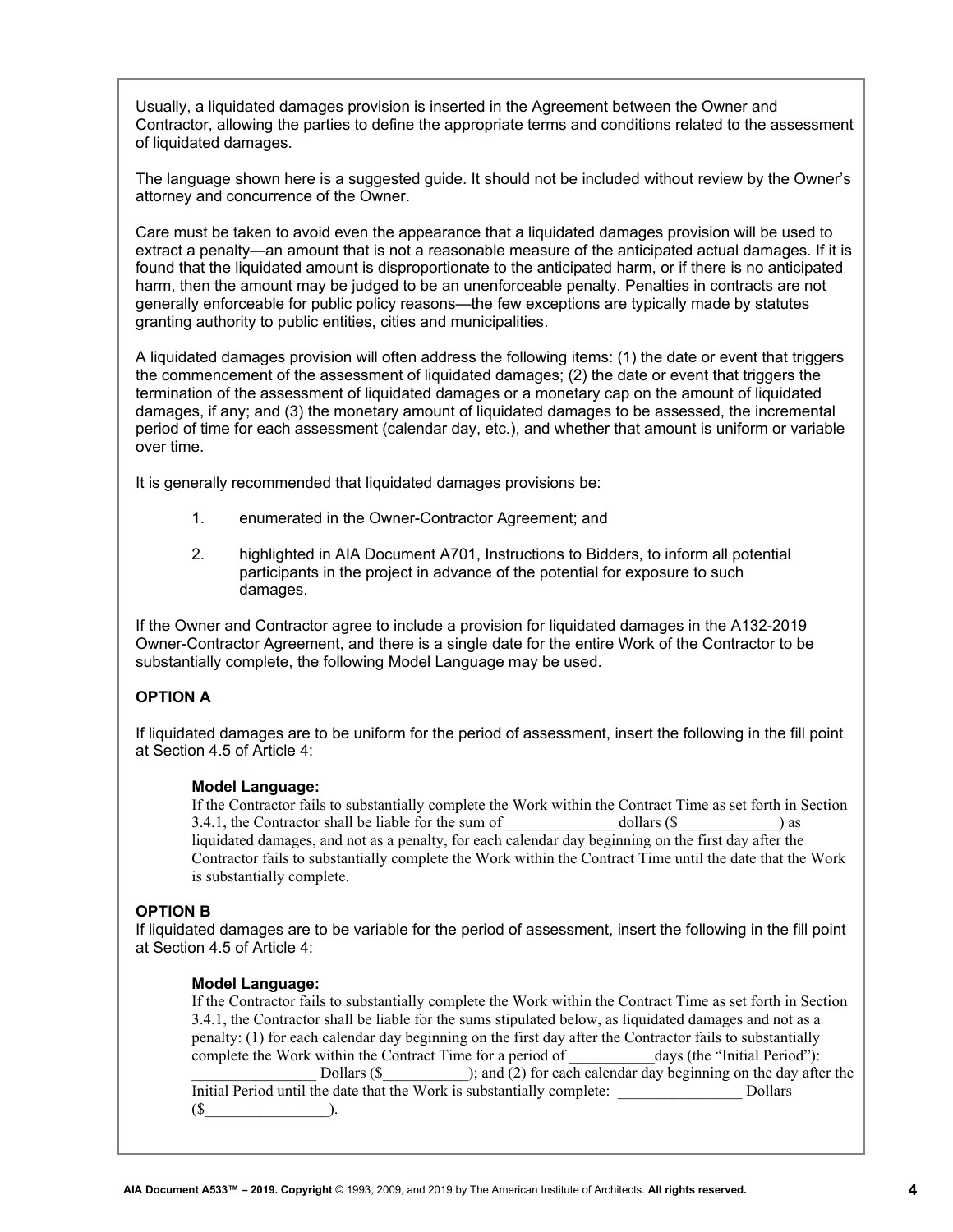If the Owner and Contractor agree to include provisions for liquidated damages in the A132-2019 Owner-Contractor Agreement and there are multiple dates when the Work is to be substantially complete for different portions of the Work set forth in Section 3.4.2, then the liquidated damages provisions may address the damages appropriate to each date on which a portion of the Work is to be substantially complete.

Circumstances may justify a cap on the total amount of liquidated damages that may be assessed against the Contractor. In those circumstances, the parties may consider adding the following language to the language selected under Option A or Option B above:

# **Model Language**

Under no circumstances shall the total amount of liquidated damages exceed the sum of Dollars  $(\$  ).

# **§ 4.6 Bonus**

Below is an example of a bonus provision that may be used to counterbalance a liquidated damages provision such as those shown in Section 4.5. To overcome the public policy objection against penalties in contracts, some parties believe that a bonus counterpoint will cause a court to look more favorably on a liquidated damages provision.

It is not a recommended practice to employ such a provision without specific advice from local legal counsel.

Bonus provisions should be used when the Owner will obtain a benefit if the Contractor completes the construction prior to the time set for the Contractor's Work to be substantially complete. On occasion, the Owner may not desire early completion because of the timing requirements of other commitments, such as mortgage closings or the commencement of tenant leases. The model language below assumes substantial completion of the entire Work.

Add the following to Section 4.6 of Article 4:

#### **Model Language:**

The Owner shall pay, as a bonus to the Contractor, a sum of Dollars (\$  $\Box$  ) for each calendar day preceding the date established for the Work of this Contract to be substantially complete pursuant to Section 3.4 and that the Work is determined to be substantially complete by the Architect.

# **ARTICLE 5 PAYMENTS**

#### **§ 5.1.7 Retainage**

Retainage is an amount specified in the Agreement that is withheld by the Owner from each of the Contractor's progress payments until the Work of the Contract is substantially complete. Retainage may be withheld as a constant or variable percentage for the entire application, or retainage may be withheld differently based upon each line item in the schedule of values. The amount, purpose, and conditions for release, of retainage are typically governed by state law. Be sure to consult with legal counsel before finalizing the provisions for retainage.

Parties may select certain items in the schedule of values that are not subject to retainage, which might include costs for which the Contractor must make full payment in a timely manner. These items would be inserted in Section 5.1.7.1.1 of A132-2019 and may include insurance and bond premiums, permits, and deposits for long lead items.

Reduction or limitation of retainage may take different forms with respect to timing and amount. The following model language may be used to reduce or limit retainage.

# **OPTION A**

Option A provides for line item retainage. This method applies retainage, and any reduction thereof, equally to all phases of the Work. Thus, early finishing Subcontractors (e.g. foundations, structural steel) can have their retained funds reduced when they have satisfactorily performed 50% of their Subcontracts, without waiting for the entire Project to be 50% complete. Coordination with the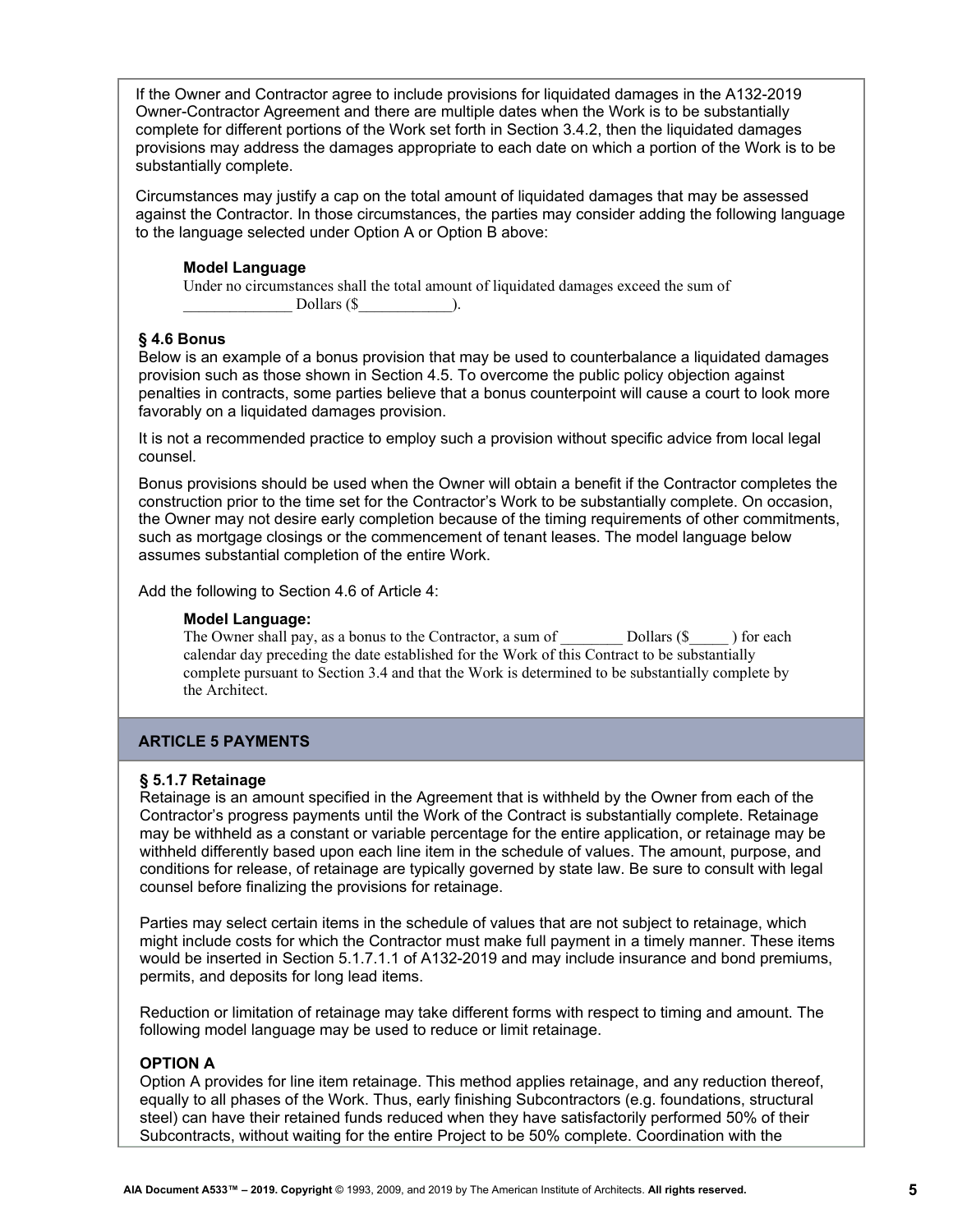language in Section 9.8.5 of A232–2019 will be required because that section requires release of all retainage at Substantial Completion.

Add the following to Section 5.1.7.2 of A132-2019, Article 5:

# **Model Language:**

Until the entire Work of this Contract is substantially complete, the Owner may withhold percent (\_\_%) of the amount due the Contractor on account of progress payments, as applied to each line item in the schedule of values approved by the Architect, until that line item is fifty percent (50%) complete, and thereafter there shall be no additional retainage on that line item.

# **OPTION B**

Option B provides for progress payments in full to the Contractor after the Work is 50% complete. This method may apply the burden of retainage unequally to any Subcontractors performing the Work of the Contract (referred to throughout A132-2019 as the Work of this Contract);requiring full retainage to be withheld on Work performed during the first half of construction of the Work of the Contract, but no retainage to be withheld on Work performed during the second half of construction of the Work of the Contract. Coordination with the language in Section 9.8.5 of A232–2019 will be required because that section requires release of all retainage at Substantial Completion.

Add the following to Section 5.1.7.2 of Article 5:

# **Model Language:**

Until the Work of this Contract is fifty percent  $(50%)$  complete, the Owner may withhold percent (\_\_%) of the amount due the Contractor on account of progress payments. At the time the Work of this Contract is fifty percent (50%) complete and thereafter, there shall be no additional retainage withheld.

# **ARTICLE 7 TERMINATION OR SUSPENSION**

#### **§7.1.1 Termination Fee**

Under Section 14.4.3 of AIA Document A232-2019, if an Owner terminates the Agreement for convenience, the Owner pays the Contractor for:

- 1. work properly executed;
- 2. costs incurred by reason of the termination, including costs attributable to termination of subcontracts; and
- 3. a termination fee, if any, set forth in the Agreement.

The place to enter the termination fee appears as a fill-point in Section 7.1.1.1 of AIA Document A132– 2019. This termination fee is intended to be a negotiated amount (or means to compute an amount) that liquidates the Owner's liability to the Contractor for claims based on the Contractor's lost business opportunity and overhead and profit on the Contractor's unperformed Work. It is not designed to completely liquidate the Owner's liability for termination because claims from the Contractor's subcontractors and suppliers may be separately payable to the Contractor under Section 14.4.3 of AIA Document A232-2019 as "costs attributable to termination of subcontracts." Under Section 7.2.2.2 of AIA Document A401-2017, if the Owner terminates the Contractor for convenience, the Subcontractor is entitled to receive payment for Work properly executed, costs incurred by reason of the termination, and reasonable overhead and profit on the Work not executed.

The termination fee can be structured as a flat fee, a percentage of the Contract Sum, or as a tiered payment system based upon the stage of completion of the Project. Several options are given below.

# **OPTION A**

If the Owner and Contractor agree to a flat termination fee, the following Model Language may be used.

Add the following to Section 7.1.1.1 of A132-2019, Article 7: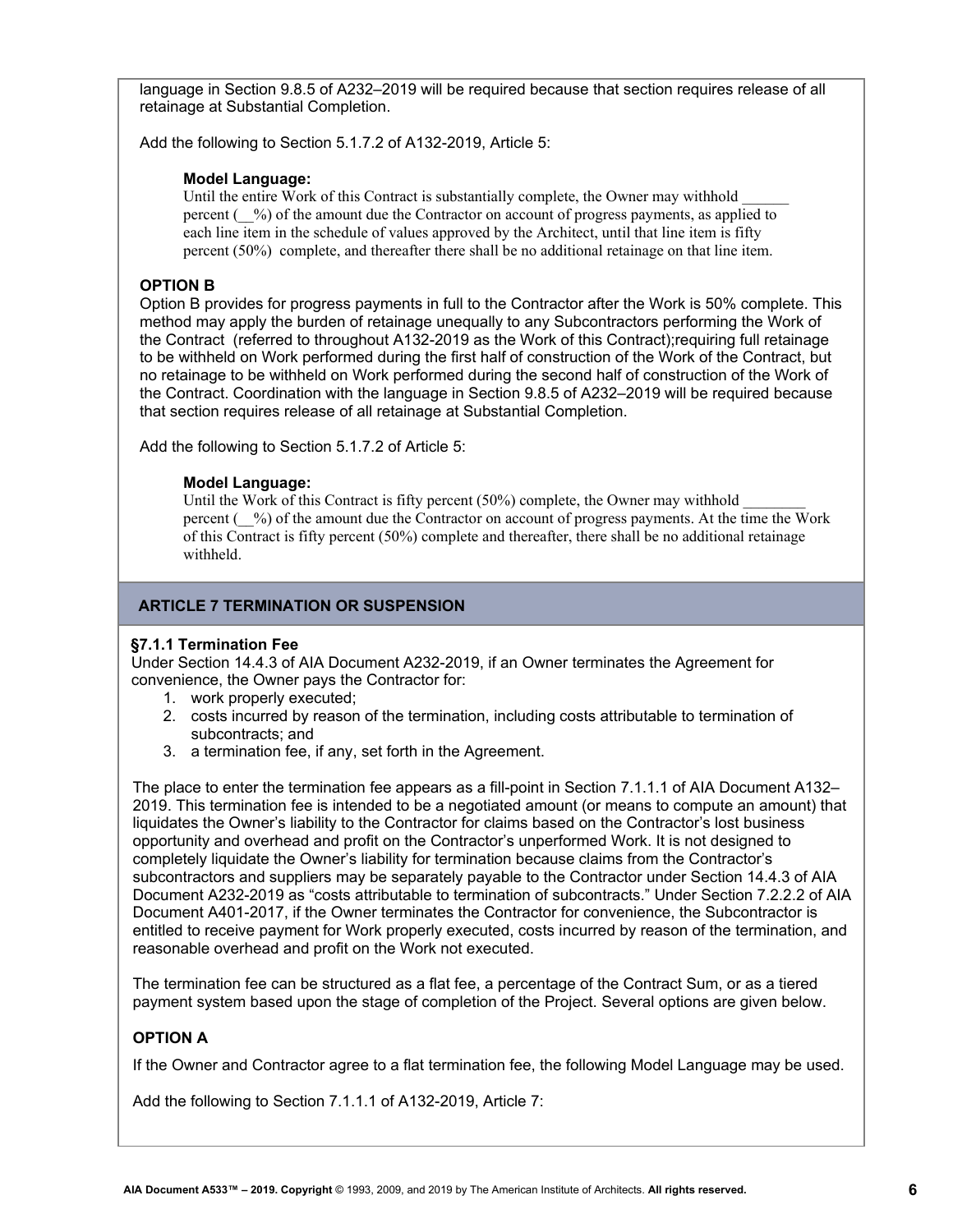#### **Model Language**:

The termination fee shall be  $\qquad \qquad$  Dollars (\$

#### **OPTION B**

If the Owner and Contractor agree to a percentage of the unpaid Contract Sum for the termination fee, the following Model Language may be used.

Add the following to Section 7.1.1.1 of A132-2019, Article 7:

#### **Model Language**:

The termination fee shall be  $\qquad \qquad$  percent ( $\qquad$ %) of the value of the unpaid Contract Sum for the Work remaining to be performed as of the date of the Notice of termination.

# **OPTION C**

If the Owner and Contractor agree to a tiered payment system for the termination fee, based upon the stage of completion of the Project , the following Model Language may be used.

Add the following to Section 7.1.1.1 of A132-2019, Article 7:

#### **Model Language**:

The termination fee shall be a percentage of the value of the unpaid Contract Sum for the Work remaining to be performed as of the date of the Notice of termination as follows:

| Percent of Work remaining to be performed as<br>of the date of the Notice of Termination | Percentage to be Applied to the Value of the<br>Contract Sum for Work remaining to be<br>performed |
|------------------------------------------------------------------------------------------|----------------------------------------------------------------------------------------------------|
| Greater than 75%                                                                         |                                                                                                    |
| $75\% - 25\%$                                                                            |                                                                                                    |
| Less than $25%$                                                                          |                                                                                                    |

Should the parties desire to establish a termination fee to liquidate the Owner's entire liability for lost opportunity and overhead and profit on the Work remaining to be performed as of the date of the Notice of Termination, inclusive of the Contractor, its Subcontractors and suppliers, the following Model Language may be included in AIA Document A232-2019:

Delete 14.4.3 of A232–2019 and substitute the following:

#### **Model Language:**

In case of termination for the Owner's convenience, the Owner shall pay the Contractor for (1)Work properly executed; (2) costs incurred by reason of the termination, including costs attributable termination of Subcontracts; and (3) the termination fee, if any, set forth in the Agreement. The termination fee set forth in the Agreement, if any, is intended to be the sole compensation to the Contractor for overhead and profit on Work not executed by the Contractor, as well as any compensation the Contractor is obligated to pay Subcontractors, and suppliers for overhead and profit on Work not executed.

In addition to the change in the General Conditions, the provisions of the Contractor-Subcontractor Agreement will require modification, modify Section 7.2.2.2 of the AIA Document A401-2017 Contractor-Subcontractor Agreement as follows:

#### **Model Language**:

In case of termination for the Owner's convenience, the Subcontractor shall be entitled to receive payment for Work properly executed; costs incurred by reason of the termination; and a termination fee, if any, as provided in the Prime Contract and as reasonably apportioned by the Contractor to the Subcontractor's Work. The termination fee, if any, set forth in the Prime Contract and as apportioned by the Contractor to the Subcontractor, is intended to be the sole compensation to the Subcontractor for overhead and profit on Work not executed.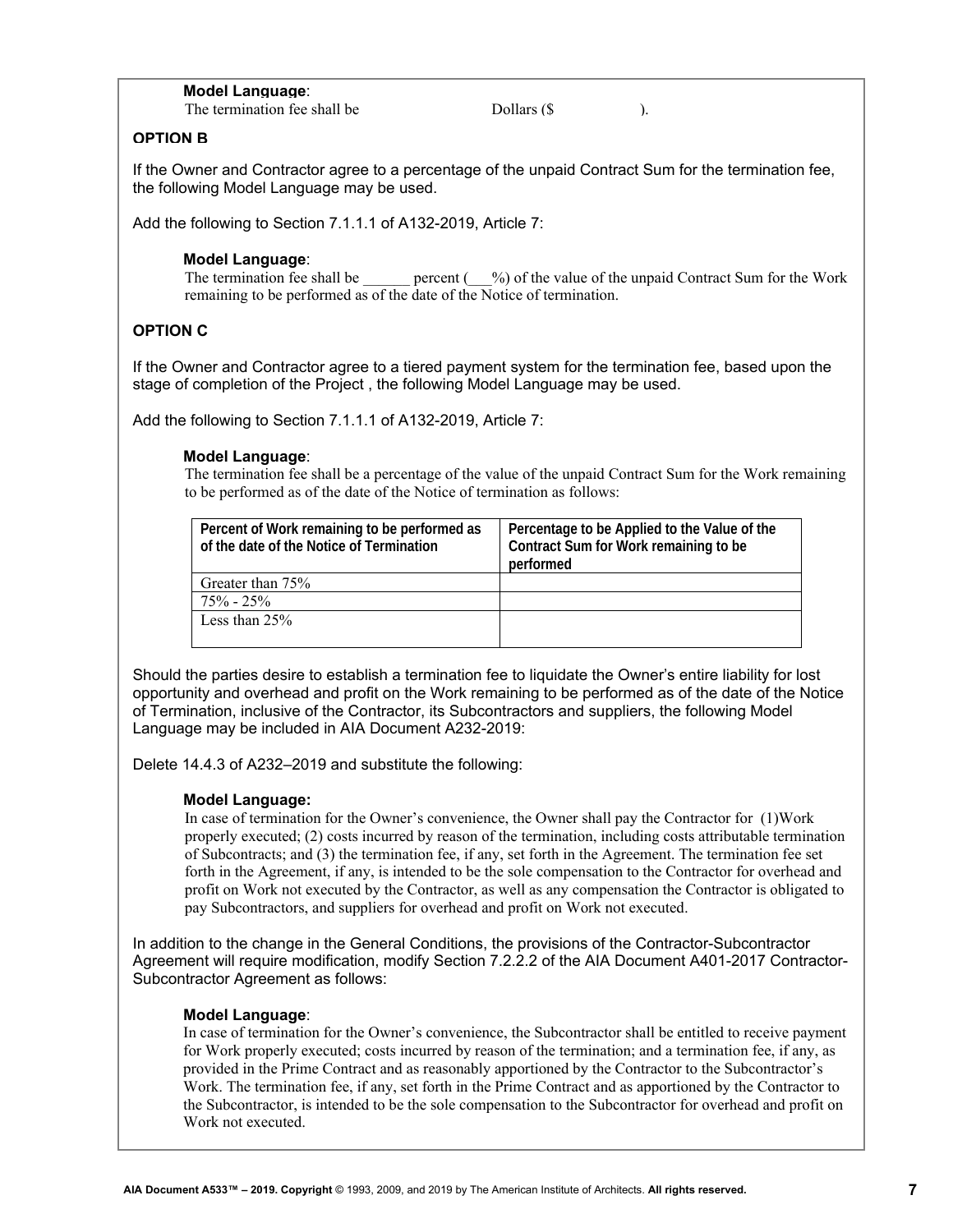# II. **AMENDMENTS TO GENERAL CONDITIONS AND SUPPLEMENTARY CONDITIONS**

AIA Document A232–2019, General Conditions of the Contract for Construction, is used as the framework to which all of the items discussed in this section are related. The numbering in the sections below follows the numbering of the relevant provisions in A232–2019.

# **SUGGESTED INTRODUCTORY PARAGRAPH TO SUPPLEMENTARY CONDITIONS**

If Supplementary Conditions will be placed in a separate document, an introductory paragraph to explain their purpose may be helpful, such as:

#### **Model Language:**

The following supplements modify AIA Document A232™–2019, General Conditions of the Contract for Construction, Construction Manager as Adviser Edition. Where a portion of the General Conditions is modified or deleted by these Supplementary Conditions, the unaltered portions of the General Conditions shall remain in effect.

# **ARTICLE 1 GENERAL PROVISIONS**

#### **§ 1.1 Basic Definitions**

Certain corporate clients or governmental agencies may require the use of terms such as "Project Manager," "Contracting Officer" or others which may have important and necessary connotations, and these terms should be defined here.

**§ 1.1.1** If a client requires that the bidding requirements and other documents be included in the Contract Documents, the specific documents should be enumerated in the Agreement between the Owner and Contractor. It may also be advisable to bring this to the attention of Bidders in the Instructions to Bidders.

#### **§ 1.1.4 The Project**

If the Work the Contractor will perform does not constitute the total Project; the relationship and coordination of the Contractor's Work to that of other Contractors, Separate Contractors, or the Owner's own forces, including persons or entities under separate contracts not administered by the Construction Manager, should be made clear in the Contract Documents. General information should be provided concerning the relationship of the Contractor's activities to the activities of other Contractors, Separate Contractors, or the Owner in the General Requirements (Division 1 of the Specifications).

#### **§ 1.2 Correlation and Intent of the Contract Documents**

**§ 1.2.1** The AIA General Conditions do not establish a system of precedence among the Contract Documents, but provide that all documents are complementary. In the event of inconsistencies among the Contract Documents, the Architect is to interpret them to reflect the design intent. Establishing a fixed order of priority is not recommended because no one document constitutes the best authority on all issues that may arise. The order shown here is suggested for consistency in the event an Owner insists on establishing a precedent. Note that this modification does not establish a precedent between Drawings and Divisions 2 through 49 of the Specifications, which together describe the Work.

Add Section 1.2.1.2 to Section 1.2.1:

#### **Model Language:**

**§ 1.2.1.2** In the event of conflicts or discrepancies among the Contract Documents, interpretations will be based on the following priorities:

- **.1** Modifications.
- **.2** The Agreement.
- **.3** Addenda, with those of later date having precedence over those of earlier date.
- **.4** The Supplementary Conditions.
- **.5** The General Conditions of the Contract for Construction.
- **.6** Division 1 of the Specifications.
- **.7** Drawings and Divisions 2–49 of the Specifications.
- **.8** Other documents specifically enumerated in the Agreement as part of the Contract Documents.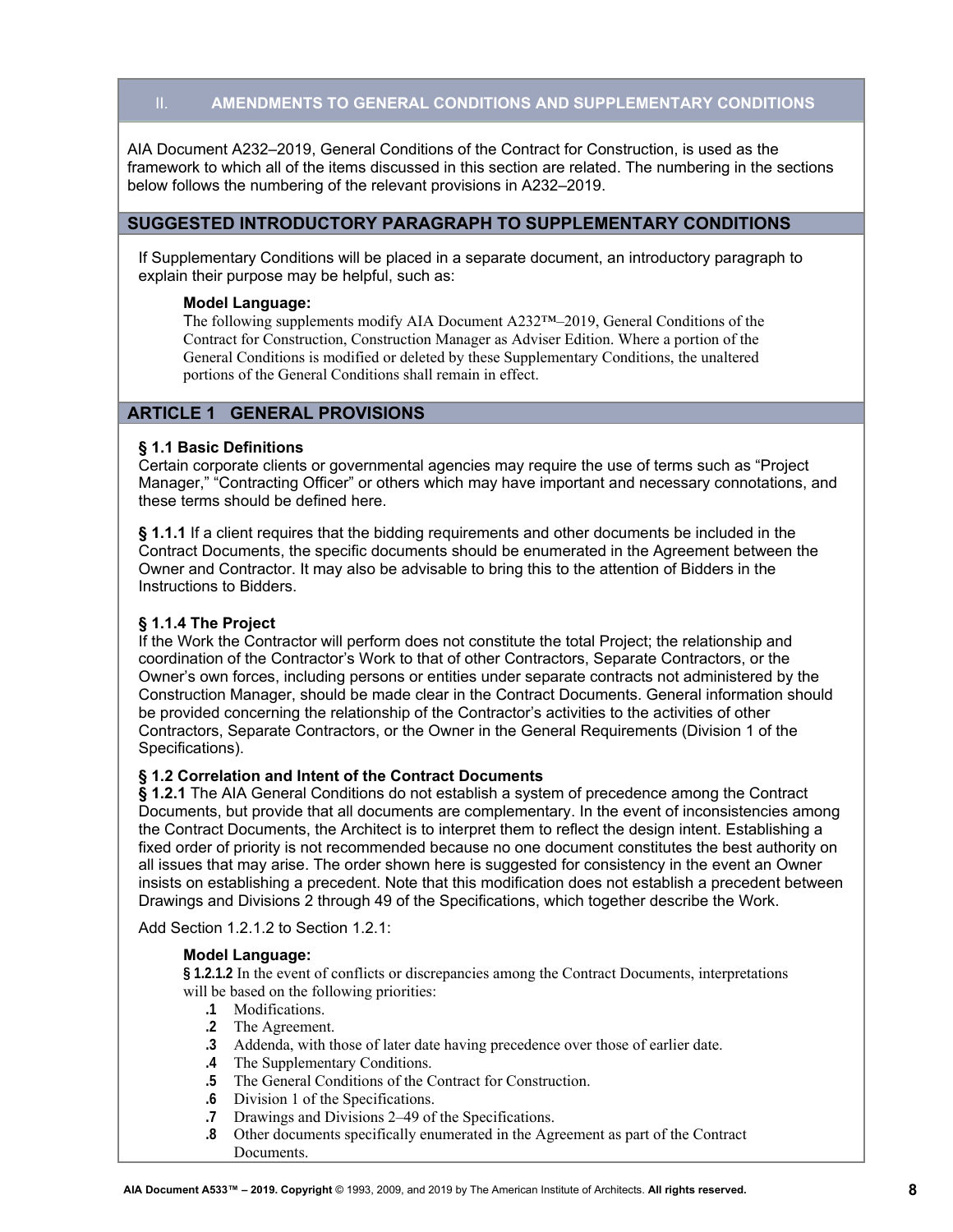In the case of conflicts or discrepancies between Drawings and Divisions 2–49 of the Specifications, or within or among the Contract Documents and not clarified by Addendum, the Architect will determine which takes precedence in accordance with Sections 4.2.18, 4.2.19, and 4.2.20.

# **ARTICLE 2 OWNER**

#### **§ 2.3 Information and Services Required of the Owner**

**§ 2.3.1** When, after award of the Contract, the Project is subject to a prolonged review or approval process by governmental or other agencies, it is desirable to describe this process and to state (1) whether the Construction Manager or Contractor is expected to play any role in the process and (2) the effect this process may be expected to have on the commencement of the Work and the progress schedule.

**§ 2.3.5** It may be necessary in some instances to amend or supplement this section to describe more fully the surveys which the Owner will furnish (i.e., metes and bounds only or topographical).

**§ 2.3.6** Under Section 2.3.6, the Owner is required to provide the Contractor with one copy of the Contract Documents in paper format free of charge. If the Owner will provide the Contractor with Contract Documents in digital format rather than paper, the following language may be substituted for Section 2.3.6.

Delete Section 2.3.6 and substitute the followin:

#### **Model Language:**

**§ 2.3.6** The Owner shall furnish the Contract Documents to the Contractor in digital format. If the Contractor requires paper documents, the Contractor shall be responsible for the costs of producing such paper documents.

# **ARTICLE 3 CONTRACTOR**

#### **§ 3.2 Review of Contract Documents and Field Conditions by Contractor**

In B132™–2019, Section 3.6.4.4 provides for the Architect's review of the Contractor's requests for information. In addition, Section 4.2.2 of B132–2019 provides that the Architect's services in responding to Contractor's requests for information, where such information is already available to the Contractor, are Additional Services. The following model language may be used to provide consistency between A232 and B132 provisions where the Owner intends to obtain reimbursement from the Contractor for the Architect's review of Contractor's requests for information. Using AIA Document G716™–2004, Request for Information, may mitigate problems associated with such requests.

Add the following Section 3.2.5 to Section 3.2:

#### **Model Language:**

**§ 3.2.5** The Owner is entitled to reimbursement from the Contractor for amounts paid to the Architect for evaluating and responding to the Contractor's requests for information that are not prepared in accordance with the Contract Documents or where the requested information is available to the Contractor from a careful study and comparison of the Contract Documents, field conditions, other Owner-provided information, Contractor-prepared coordination drawings, or prior Project correspondence or documentation.

# **§ 3.4 Labor and Materials**

**§ 3.4.2** The following language may be used in situations where the Owner has agreed to allow for consideration of substitutions after the Contract has been executed. This section establishes the criteria for submission and evaluation of substitution requests. Language regarding the substitution process should be included in the General Requirements (Division 1 of the Specifications). Note that when there is more than on construction contract, substitutions must be fully coordinated across the Work of all Contractors.

Add Section 3.4.2.1 to Section 3.4.2: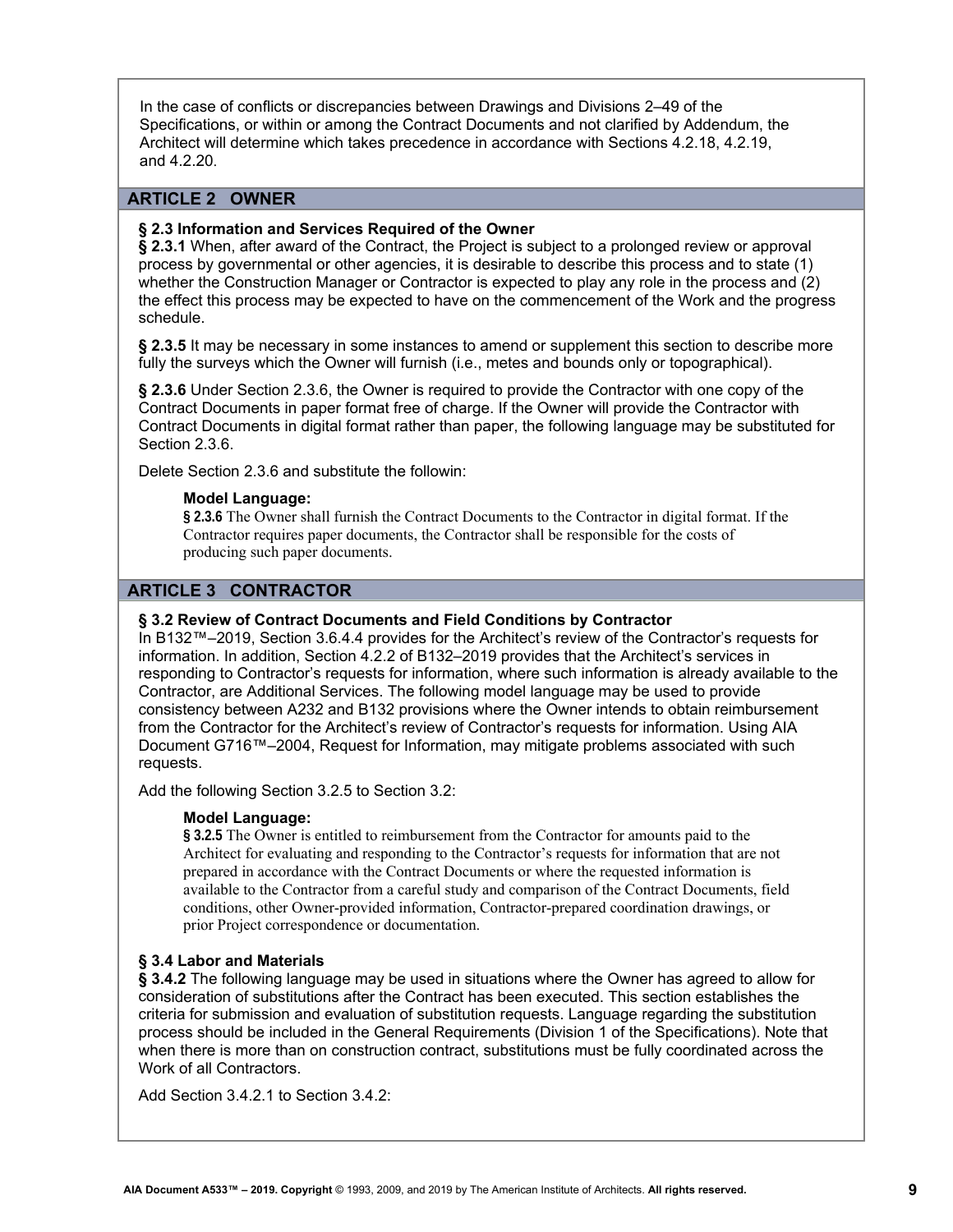#### **Model Language:**

**§ 3.4.2.1** After the Contract has been executed, the Owner and Architect may consider requests for the substitution of products in place of those specified. The Owner and Architect may, but are not obligated to, consider only those substitution requests that are in full conformance with the conditions set forth in the General Requirements (Division 1 of the Specifications). By making requests for substitutions, the Contractor:

- **.1** represents that it has personally investigated the proposed substitute product and determined that it is equal or superior in all respects to the product specified;
- **.2** represents that it will provide the same warranty for the substitution as it would have provided for the product specified;
- **.3** certifies that the cost data presented is complete and includes all related costs for the substituted product and for Work that must be performed or changed as a result of the substitution, except for the Architect's redesign costs, and waives all claims for additional costs related to the substitution that subsequently become apparent;
- **.4** agrees that it shall, if the substitution is approved, coordinate the installation of the accepted substitute, making such changes as may be required for the Work to be complete in all respects: and
- **.5** represents that the request includes a written representation identifying any potential effect the substitution may have on the Project's achievement of a Sustainable Measure or the Sustainable Objective.

Substitutions proposed by the Contractor must be evaluated by the Architect and, if accepted, may require revision of the Drawings and Specifications. The resulting demands on the Architect's time and other resources may entitle the Architect to an adjustment in compensation, as is the case under Section 4.2.2.5 of AIA Document B132–2019. The following language allows the Owner to pass this expense on to the Contractor. This language should be used on Projects where the Owner is prepared to deal with disputes that may arise from enforcement of this provision—for example, in situations where the Architect evaluates and then rejects the Contractor's proposed substitution. The Owner and Architect should also be prepared to deal with proposed substitutions that benefit the Owner.

Add the following to the end of Section 3.4.2:

#### **Model Language:**

**§ 3.4.2.2** The Owner shall be entitled to reimbursement from the Contractor for amounts paid to the Architect for reviewing the Contractor's proposed substitutions and making agreed-upon changes in the Drawings and Specifications resulting from such substitutions.

#### **§ 3.5 Warranty**

Note that the terms of the warranty under Section 3.5.1 are separate and distinct from the Contractor's obligation to correct the Work, as required under Section 12.2. Special warranties such as, manufacturers' warranties, roofing warranties, or HVAC warranties, in the technical sections of the Specifications may also limit or expand obligations under this warranty. It is strongly suggested that Section 3.5 only be modified with legal advice.

# **§ 3.6 Taxes**

Certain non-profit organizations may be wholly or partially tax-exempt. Since the degree of tax exemption varies from jurisdiction to jurisdiction, the Owner should provide the exact language for statements concerning tax exemption for inclusion in the Supplementary Conditions.

## **§ 3.7 Permits, Fees, Notices, and Compliance with Laws**

**§ 3.7.1** Where separate contracts are used, the permits and governmental fees, licenses and inspections each contractor is required to obtain and pay for should be listed to avoid duplication or error. In certain circumstances the Owner may elect to obtain the building permit, certain permits may not be required, or the Owner may elect to pay for, or reimburse the Contractor for, other fees. In those cases, this section should be appropriately modified. Attention should be given to Section 2.3.1 which relates to this issue.

# **§ 3.8 Allowances**

**§ 3.8.1** Allowances should be specified in the General Requirements (Division 1 of the Specifications) with appropriate references in the particular sections of the Specifications. If allowances are to be expended by Subcontractors rather than directly by the Contractor (for example, an allowance for the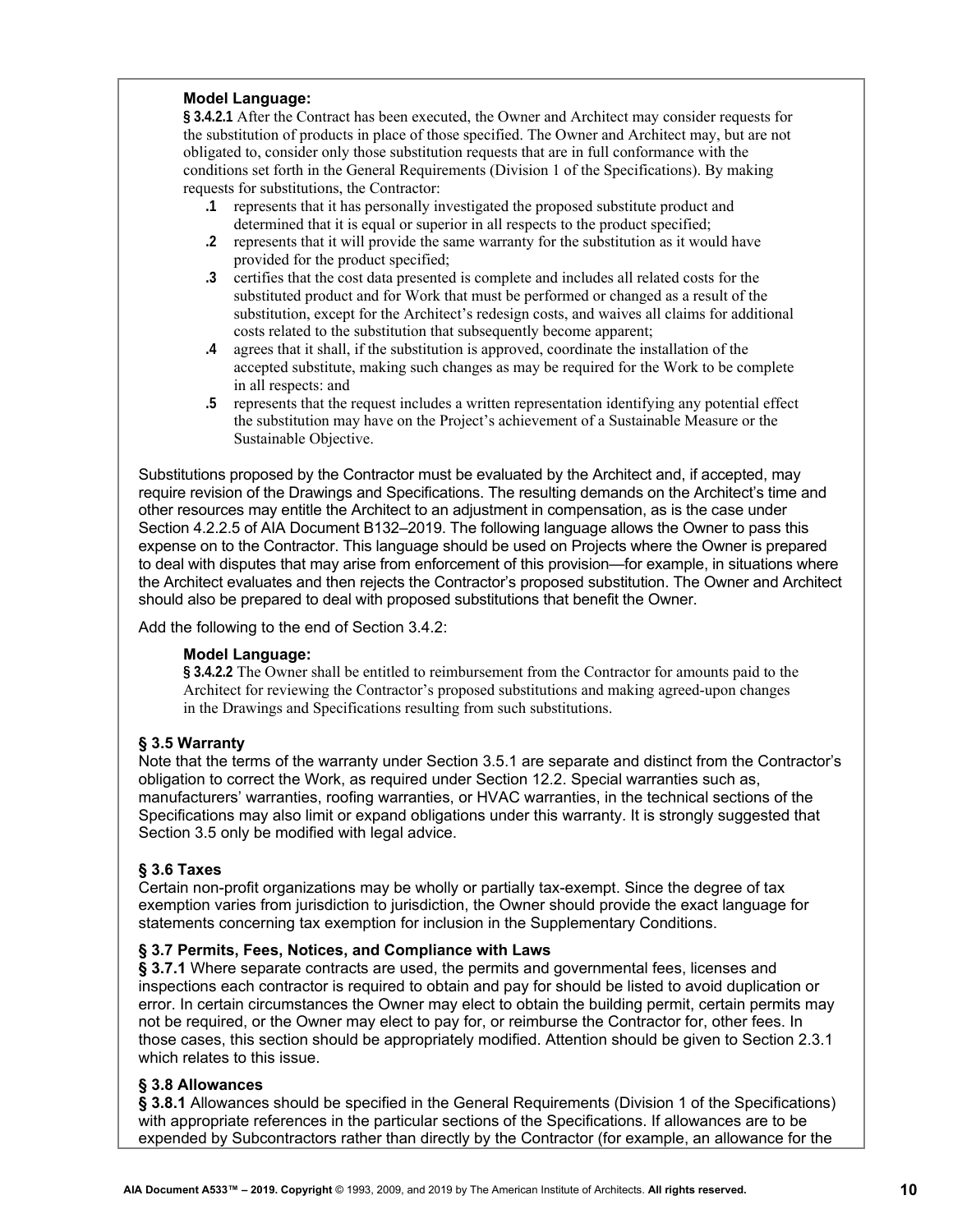purchase of special light fixtures), the information in the General Requirements (Division 1 of the Specifications) should clarify that the Subcontractor's overhead, profit, handling and other costs are included in the Contract Sum and that the allowance covers only the net cost to the Subcontractor.

Unanticipated price escalations in construction materials after the contract is executed have caused concern to owners and contractors. If the Owner, Construction Manager, and Architect are concerned about facing such price escalations in certain materials, they should identify those materials prior to the bid and provide for them in the bidding requirements as allowances.

Renovation projects often require implementation of contractual techniques to manage unknown conditions. Quantity allowances may be established for such conditions, coupled with unit pricing mechanisms that will be triggered in the face of greater or lesser quantities of Work than those anticipated by the quantity allowance. If the potential range of variation is large, the Owner may wish to include overhead and profit in the quantity allowance, but not in the unit price. Since the quantity allowance is an assumed amount of Work in the Contract Sum and the unit price is the amount proposed by the Contractor to perform a greater or lesser increment of Work, the fair overhead and profit percentage for greater quantities is usually different from the percentage applied to lesser quantities of Work. If such conditions exist on a Project, Section 3.8.2.2 may be modified accordingly.

**§ 3.10.1** The Contractor's construction schedule is a management, planning, and control tool. The Construction Manager will use each Contractor's construction schedule to develop the Project schedule. If a Claim for extension of the Contract Time is submitted by the Contractor under Section 15.1.6, the Initial Decision Maker (IDM), who is often the Architect, will use the current schedule to evaluate whether the date that the Contractor's Work is to be substantially completed, or the date of Substantial Completion of the Project Work, is impacted, supported by the analysis provided by the Contractor.

Section 3.10.1 of AIA Document A232–2019 has been developed to provide general requirements for scheduling on most projects. However, complex or time sensitive projects may need to address scheduling in greater detail. It may be necessary to require a schedule able to describe the logical links among activities, float times, the critical path, and manpower loading. A detailed description of, and requirements for, the Contractor's construction and submittal schedules, including the process for its preparation, required development, and element details; float ownership; delay treatment; and schedule reporting and updating, is often specified in the General Requirements (Division 1 of the Specifications).

Model Language regarding documentation of time related Claims is discussed under Section 15.1.6.

# **§ 3.11 Documents and Samples at the Site**

The documents required here constitute "a record of the Work as constructed" and their function is limited to showing changes made in the Work during construction. Specific detailed requirements for recording as-constructed conditions, especially for mechanical and electrical portions of the Work, should be specified in the General Requirements (Division 1 of the Specifications), or in the appropriate section of the Specifications.

# **§ 3.12 Shop Drawings, Product Data and Samples**

**§ 3.12.5** Detailed procedures for handling Shop Drawings, Product Data and Samples should be specified in the General Requirements (Division 1 of the Specifications).

**§ 3.12.11** Reviewing multiple resubmittals can be a serious drain on the Architect's time and other resources. If the Architect is entitled to an adjustment in compensation for such services under the Owner-Architect agreement, Section 4.2.3 of AIA Document B132–2019, language such as that shown below may be appropriate.

Add Section 3.12.11 to Section 3.12:

#### **Model Language:**

**§ 3.12.11** The Architect's review of Contractor's submittals will be limited to examination of an initial submittal and  $($  ) resubmittals. The Contractor shall reimburse the Owner for amounts paid to the Architect for evaluation of additional resubmittals.

# **§ 3.13 Use of Site**

Detailed requirements may need to be specified in the General Requirements (Division 1 of the Specifications) if an existing building will remain occupied or require access by the public during construction. Additionally, information regarding site access such as points of ingress and egress, as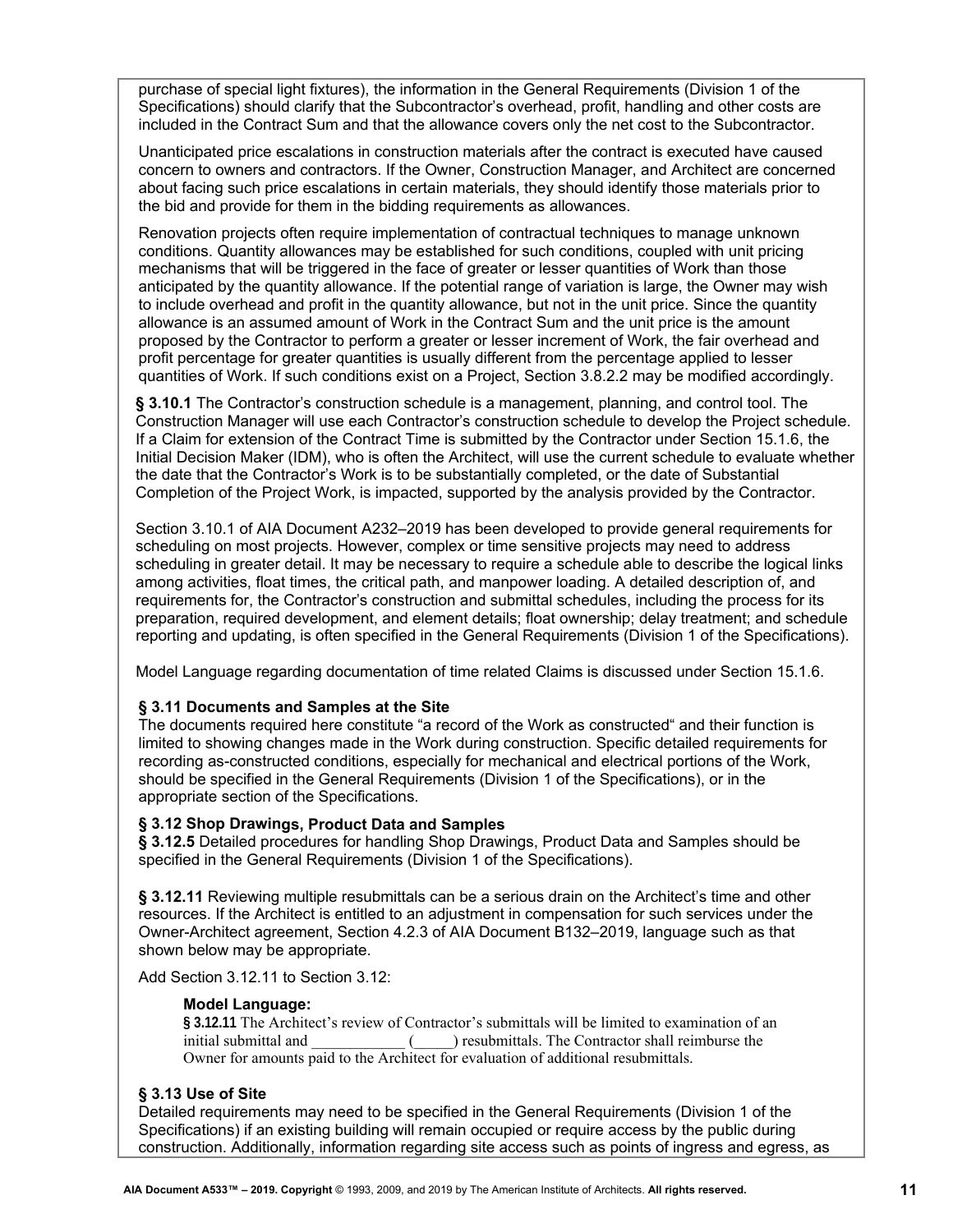well as allowable working hours, may be specified in the General Requirements.

#### **§ 3.14. Cutting and Patching**

**§ 3.14.1** Special requirements for Work involving renovation, remodeling, historic restoration, or other detailed requirements should be specified in Divisions 1–49 of the Specifications.

# **§ 3.15 Cleaning Up**

**§ 3.15.1** Detailed requirements for cleaning should be specified in the General Requirements (Division 1 of the Specifications).

# **§ 3.18 Indemnification**

In some jurisdictions, statutory requirements may modify this indemnification section or void it completely. The Owner should seek the advice of legal counsel for modifications to this section.

# **ARTICLE 4 ARCHITECT AND CONSTRUCTION MANAGER**

# **§ 4.1 General**

Some clients, especially public authorities, may elect to engage the Construction Manager and Architect for limited contract administration services or elect to omit contract administrative services from the Construction Manager or Architect's scope of services altogether. If this occurs, the Construction Manager and Architect's services in the General Conditions should be reviewed carefully and correlated with the provisions of the Agreements between the Owner and Architect and the Owner and Construction Manager. The parties should be especially alert to the possible delegation of the Construction Manager and Architect's duties or authority to someone else, and should specify under this section who will assume each function normally assigned to the Construction Manager and Architect. Other provisions of the General Conditions may have to be modified as well. The parties should be aware that changes to the Construction Manager or Architect's services in AIA Document A232–2019 may conflict with the services described in AIA Documents B132–2019 and C132™–2019. Pursuant to the terms of those Agreements, the terms of the A232 are only applicable to the Architect's and Construction Manager's services to the extent they are consistent with, or amended in, the B132 and C132.

If the Construction Manager or Architect's construction administration duties vary from those identified in A232–2019, use the following model language to identify the variations.

#### **Model Language:**

**§ 4.1.1.1** The Architect's duties, responsibilities and limitations of authority are modified as follows: *(List or attach as an exhibit.)* 

**§ 4.1.2.1** The Construction Manager's duties, responsibilities and limitations of authority are modified as follows:

*(List or attach as an exhibit.)* 

**§ 4.2.2.1** AIA Document B132–2019 addresses instances when the Architect makes site visits as a result of Contractor actions. The following language may be added for consistency between Section 4.2.2 of AIA Document A232–2019 and Section 4.2.3 of B132–2019.

Add Section 4.2.2.1 to Section 4.2.2:

#### **Model Language:**

**§ 4.2.2.1** The Owner is entitled to reimbursement from the Contractor for amounts paid to the Architect for site visits made necessary by the fault of the Contractor or by defects and deficiencies in the Work.

**§ 4.2.10 and § 4.2.11** AIA Document A232–2019 requires the Construction Manager and Architect to perform submittal review in accordance with a submittal schedule that is approved by the Construction Manager and the Architect, and that may stipulate the turn-around time for the Construction Manager and Architect's review of submittals. In the absence of an approved submittal schedule, or in anticipation of receiving it, the parties may wish to stipulate a minimum review period for submittals in conformance with standard office procedures.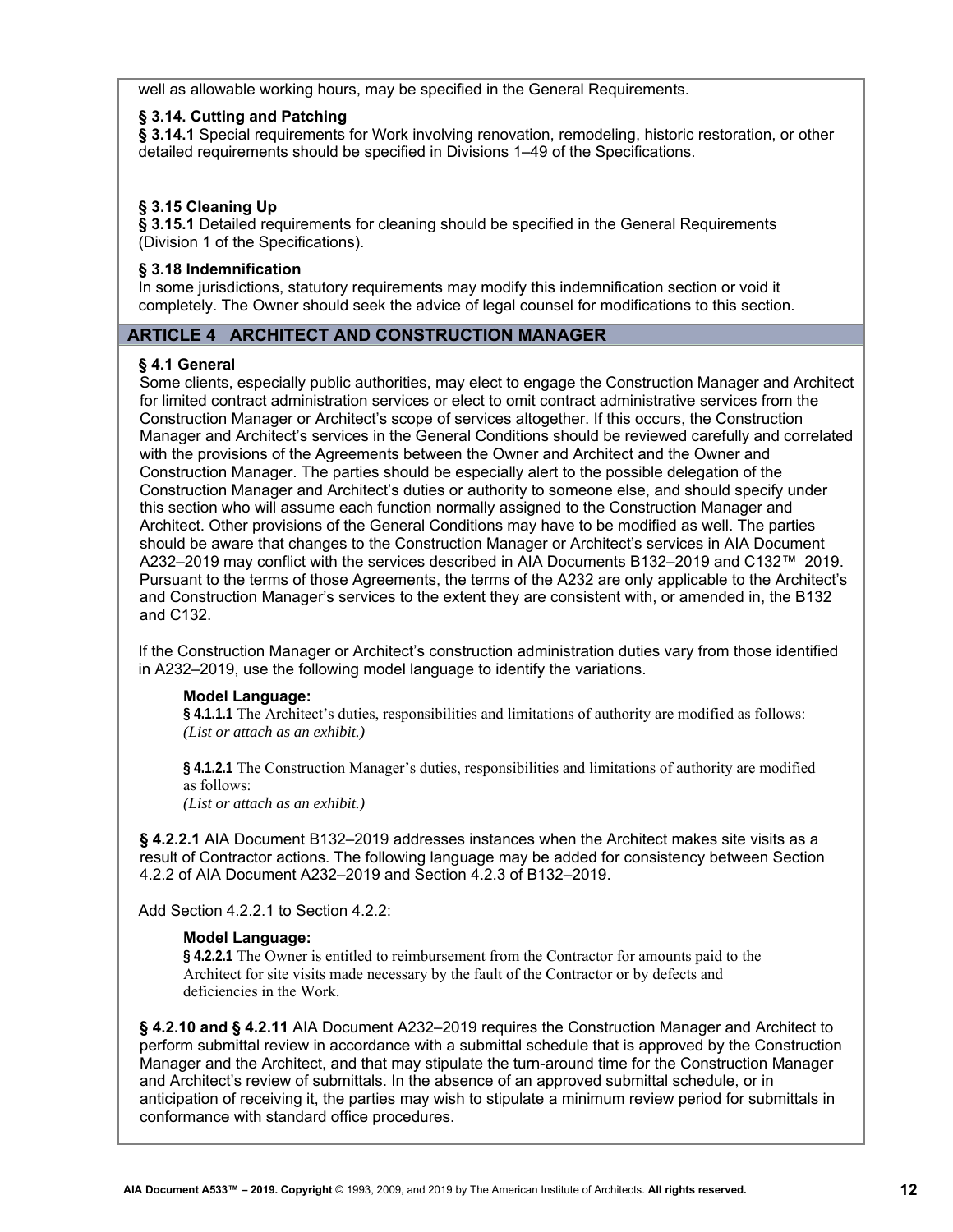The following language may be added as Sections 4.2.10.1 and 4.2.11.1:

# **Model Language:**

**§ 4.2.10.1** In no case will the Construction Manager's review period on any submittal be less than \_\_\_\_\_\_\_\_ (\_\_) days after receipt of the submittal from the Contractor.

**§ 4.2.11.1** In no case will the Architect's review period on any submittal be less than \_\_\_\_\_\_\_\_ (\_\_) days after receipt of the submittal from the Contractor.

# **§ 4.2.17 Administration of the Contract**

**§ 4.2.17 T**his model language advises the Construction Manager and Contractor in advance that a Project Representative will be employed for the Project by the Architect. In addition, a copy of AIA Document B207™–2017, which enumerates the duties, responsibilities and limitations of authority of the Project Representative, should be attached in an exhibit to be incorporated into the Contract Documents.

Delete Section 4.2.17 and substitute the following:

# **Model Language:**

**§ 4.2.17** A Project Representative will be employed at the site by the Architect. The Project Representative's duties, responsibilities and limitations of authority are as set forth in AIA Document B207™–2017, Standard Form of Architect's Services: On-Site Project Representation; a copy of which is attached in an exhibit to be incorporated into the Contract Documents.

**§ 4.2.21** On many projects, especially publicly bid projects, the Owner may wish to expand upon the A232–2019 language regarding review and response to requests for information. AIA Document B132– 2019 stipulates the situations where the review of requests for information is considered an Additional Service. Requirements in A232 should be coordinated with Section 4.2.2 of B132–2019.

The following language may be added as Section 4.2.21.1. Note that only one of the "or" clauses relating to the type of form used for requests for information should be included:

# **Model Language:**

**§ 4.2.21.1** Contractor's requests for information shall be prepared and submitted in accordance with Division 1 "General Requirements" sections [on the form included in the Contract Documents [OR] on AIA Document G716™–2004.] The Architect will return without action requests for information that do not conform to requirements of the Contract Documents.

# **ARTICLE 5 SUBCONTRACTORS**

# **§ 5.2 Award of Subcontracts and Other Contracts for Portions of the Work**

**§ 5.2.1** If any Subcontractors are to be identified and selected prior to execution or award of the Contract, this should be set forth in the bidding requirements (e.g., AIA Document A701–1997, Instructions to Bidders). If this procedure is followed, it will be necessary to modify Section 5.2 to conform to the stipulations in the bidding requirements. This should be done by a supplement to Section 5.2.1. If the Owner wishes to take sub-bids on certain parts of the Work or to require the Contractor to employ certain Subcontractors or material suppliers of the Owner's choosing, this should be explained in detail in the Instructions to Bidders.

A232 Section 5.2 requires the Contractor to submit a list of Subcontractors through the Construction Manager "as soon as practicable after award of the Contract." If the Owner wishes certain Subcontractors to be identified more quickly, a list of those Subcontractors and their submittal dates should be included in the Supplementary Conditions.

If the Owner, through the Construction Manager and Architect, wishes to review certain proposed manufacturers or fabricators, this should be explained in the Supplementary Conditions. It is recommended that not more than 60 days be allowed; shorter times may be practicable on smaller projects.

The following language may be added as Section 5.2.5.: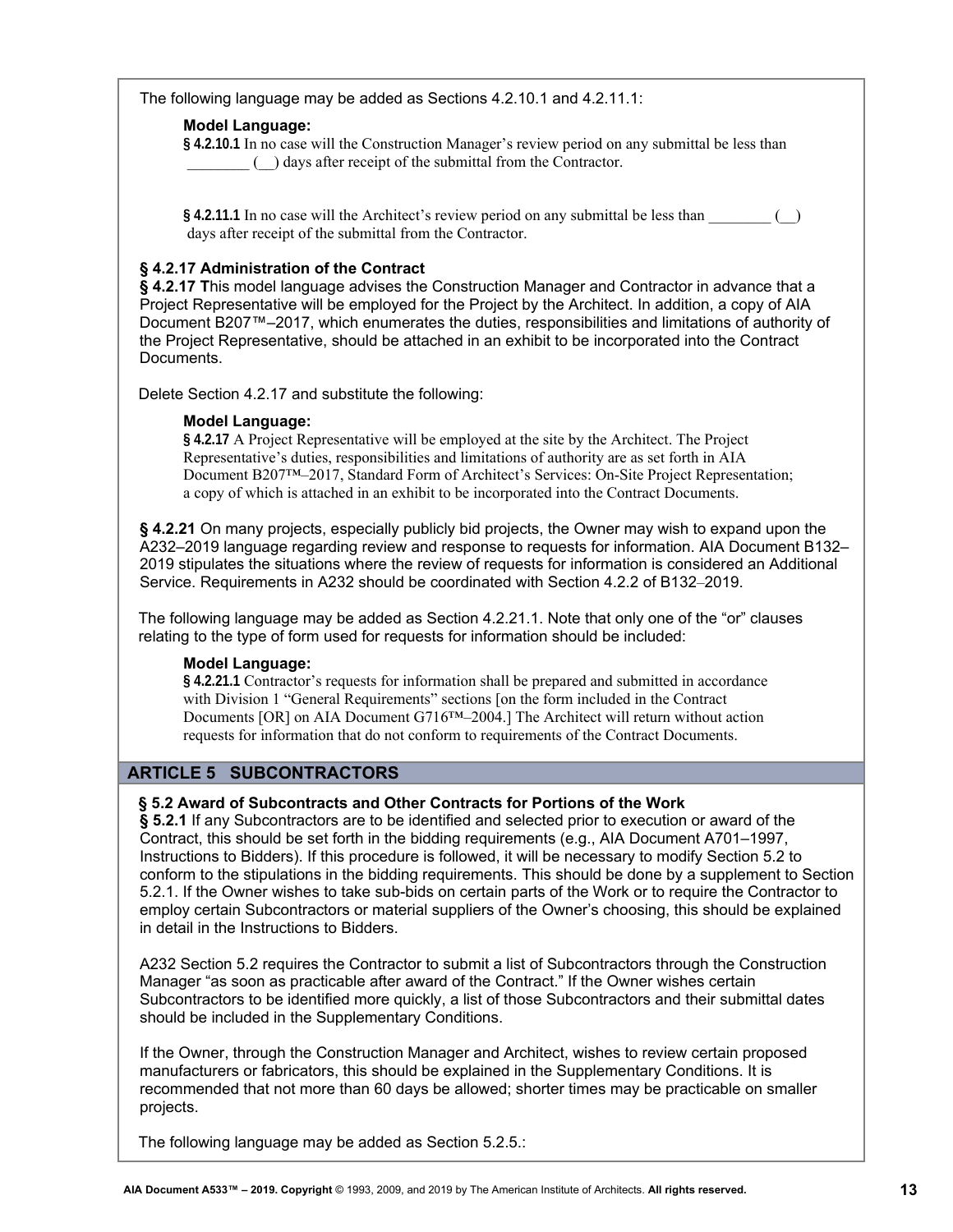#### **Model Language:**

**§ 5.2.5** Not later than \_\_\_\_\_\_\_\_ (\_\_) days after the date of commencement of the Work, the Contractor shall furnish in writing to the Owner, through the Construction Manager and Architect, the names of persons or entities proposed as manufacturers or fabricators for certain products, equipment and systems identified in the General Requirements (Division 1 of the Specifications) and, where applicable, the name of the installing Subcontractor.

If, however, the Owner wishes to have an opportunity to both review and reject certain proposed manufacturers or fabricators, then this version of Section 5.2.5 should be added to Section 5.2.

#### **Model Language:**

#### **§ 5.2.5 MANUFACTURERS AND FABRICATORS**

**§ 5.2.5.1** Not later than \_\_\_\_\_\_\_\_ (\_\_) days after the date of commencement of the Work, the Contractor shall furnish in writing to the Owner, through the Construction Manager and Architect, the names of persons or entities proposed as manufacturers or fabricators for certain products, equipment and systems identified in the General Requirements (Division 1 of the Specifications) and, where applicable, the name of the installing Subcontractor. The Construction Manager may reply in writing to the Contractor within 14 days stating 1) whether the Owner, the Construction Manager, or the Architect has reasonable objection to any such proposed person or entity or 2) that the Construction Manager or Architect requires additional time to review. Failure of the Construction Manager, Owner or Architect to reply within the 14 day period shall constitute notice of no reasonable objection.

**§ 5.2.5.2** The Contractor shall not contract with a proposed person or entity to whom the Owner, Construction Manager or Architect has made reasonable and timely objection. The Contractor shall not be required to contract with anyone to whom the Contractor has made reasonable objection.

**§ 5.2.5.3** If the Owner, Construction Manager or Architect has reasonable objection to a person or entity proposed by the Contractor, the Contractor shall propose another to whom the Owner, Construction Manager or Architect has no reasonable objection. If the proposed but rejected manufacturer or fabricator was reasonably capable of performing the Work, the Contract Sum and Contract Time shall be increased or decreased by the difference, if any, occasioned by such change, and an appropriate Change Order shall be issued before commencement of the substitute manufacturer's or fabricator's Work. However, no increase in the Contract Sum or Contract Time shall be allowed for such change unless the Contractor has acted promptly and responsively in submitting names as required.

**§ 5.2.5.4** The Contractor shall not substitute a person or entity previously selected if the Owner, Construction Manager or Architect makes reasonable objection to such substitution.

#### **ARTICLE 6 CONSTRUCTION BY OWNER OR BY SEPARATE CONTRACTORS**

#### **§ 6.1 Owner's Right to Perform Construction with Own Forces and to Award Other Contracts § 6.1.2** If the Owner performs construction or operations with the Owner's own forces or Separate Contractors, including persons or entities under separate contracts not administered by the Construction Manager, Section 6.1.2 of the General Conditions requires that the Owner coordinate this construction with the Work of the Contractor. The details of this coordination should be set forth in the General Requirements (Division 1 of the Specifications), including the enumeration of those portions of the Work to be provided under this article, and identification of the Owner's own forces and

Separate Contractors, when known.

# **ARTICLE 7 CHANGES IN THE WORK**

#### **§ 7.1 General**

This suggested modification of Section 7.1 applies only to contracts where the parties select a stipulated sum amount to be the basis of payment in AIA Document A132™–2019. They do not apply to contracts where the parties select Cost of the Work plus a fee as the basis of payment in A132–2019, through the use of Exhibit B.

For changes in the Work, overhead and profit may be stated separately or combined but, in either case, the Change Order should distinguish among: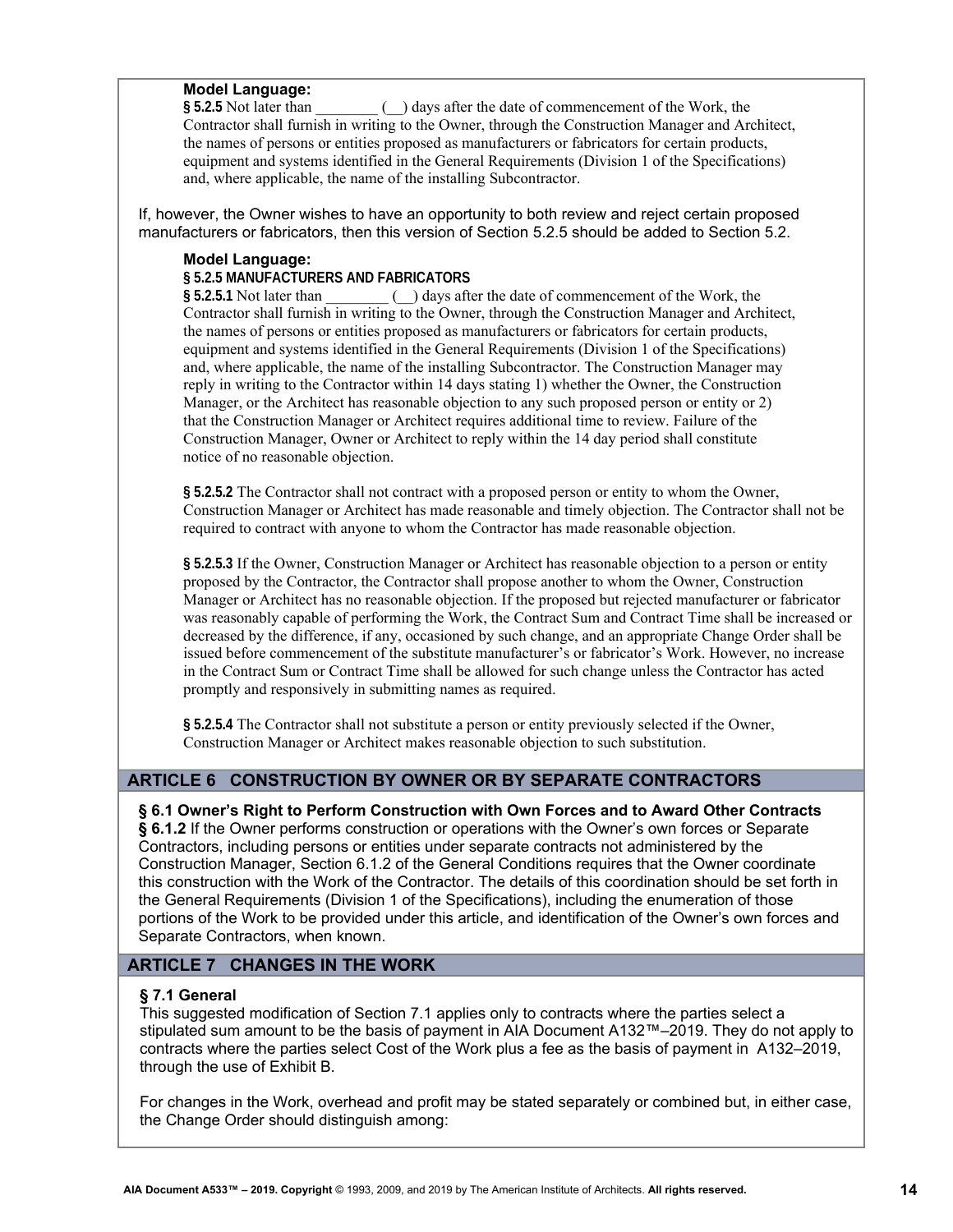- a) Amounts paid to the Contractor for Work performed by the Contractor with that Contractor's own forces and amounts paid for materials purchased directly by the Contractor (not through a Subcontractor).
- b) Amounts paid to the Contractor and Subcontractor for Work performed by the Subcontractor with that Subcontractor's own forces and amounts paid for materials purchased directly by that Subcontractor (not through a Sub-subcontractor).
- c) Amounts paid to the Contractor, Subcontractor and Sub-subcontractor for Work performed by the Sub-subcontractor with that Sub-subcontractor's own forces and amounts paid for materials purchased by that Sub-subcontractor.

On some projects it may be desirable to add more specific information concerning items to be considered as part of "cost" as opposed to "overhead," "profit," or "fee." Items that might be defined as one or the other may include costs for preparing Shop Drawings, reserves for future service liability, engineering and estimating costs, added costs for bonds and insurance, and travel and transportation expenses.

Add the following Section 7.1.4 to Section 7.1:

# **Model Language:**

**§ 7.1.4** The combined overhead and profit included in the total cost to the Owner for a change in the Work shall be based on the following schedule:

- **.1** For the Contractor, for Work performed by the Contractor's own forces, \_\_\_\_\_\_\_\_ percent  $(\frac{9}{0})$  of the cost.
- **.2** For the Contractor, for Work performed by the Contractor's Subcontractors, \_\_\_\_\_\_\_\_ percent  $(\frac{\ }{}^{6})$  of the amount due the Subcontractors.
- **.3** For each Subcontractor involved, for Work performed by that Subcontractor's own forces, percent  $(\frac{\%}{\%})$  of the cost.
- **.4** For each Subcontractor involved, for Work performed by the Subcontractor's Subsubcontractors, \_\_\_\_\_\_\_\_ percent ( $\degree$ %) of the amount due the Sub-subcontractor.
- **.5** Cost to which overhead and profit is to be applied shall be determined in accordance with Section 7.3.4.

**§ 7.1.5** In order to facilitate checking of proposals for increases or decreases to the contract sum, all proposals, except those so minor that their propriety can be seen by inspection, shall be accompanied by a complete itemization of costs including labor, materials and Subcontracts. Labor and materials shall be itemized in the manner prescribed above. Where major cost items are Subcontracts, they shall be itemized also. In no case will a change involving over \$\_\_\_\_\_\_ be approved without such itemization.

# **§ 7.2 Change Orders**

A232 requires that Change Orders be prepared by the Construction Manager. In some instances, however, it may be more expedient if the Contractor prepares some or all of a Change Order. While changes to the Architect's Instruments of Service must be prepared by the Architect in accordance with the Owner-Architect Agreement, the Change Order form may be prepared by the Contractor for review and approval by the Owner, Construction Manager, and Architect. Appropriate changes to B132-2019 and C132-2019 may be necessary for consistency when incorporating the following change.

Delete Section 7.2 and substitute the following:

# **Model Language:**

# **§ 7.2 Change Orders**

**§ 7.2.1** A Change Order is a written instrument signed by the Owner, Contractor, Construction Manager, and Architect stating their agreement upon all of the following:

- **.1** The change in the Work;
- **.2** The amount of the adjustment, if any, in the Contract Sum; and
- **.3** The extent of the adjustment, if any, in the Contract Time.

**§ 7.2.2** Except as otherwise provided in the Contract Documents, the Contractor shall prepare the Change Order form, which may include supporting materials prepared by the Architect or Construction Manager, for review and approval by the Owner, Construction Manager, and Architect.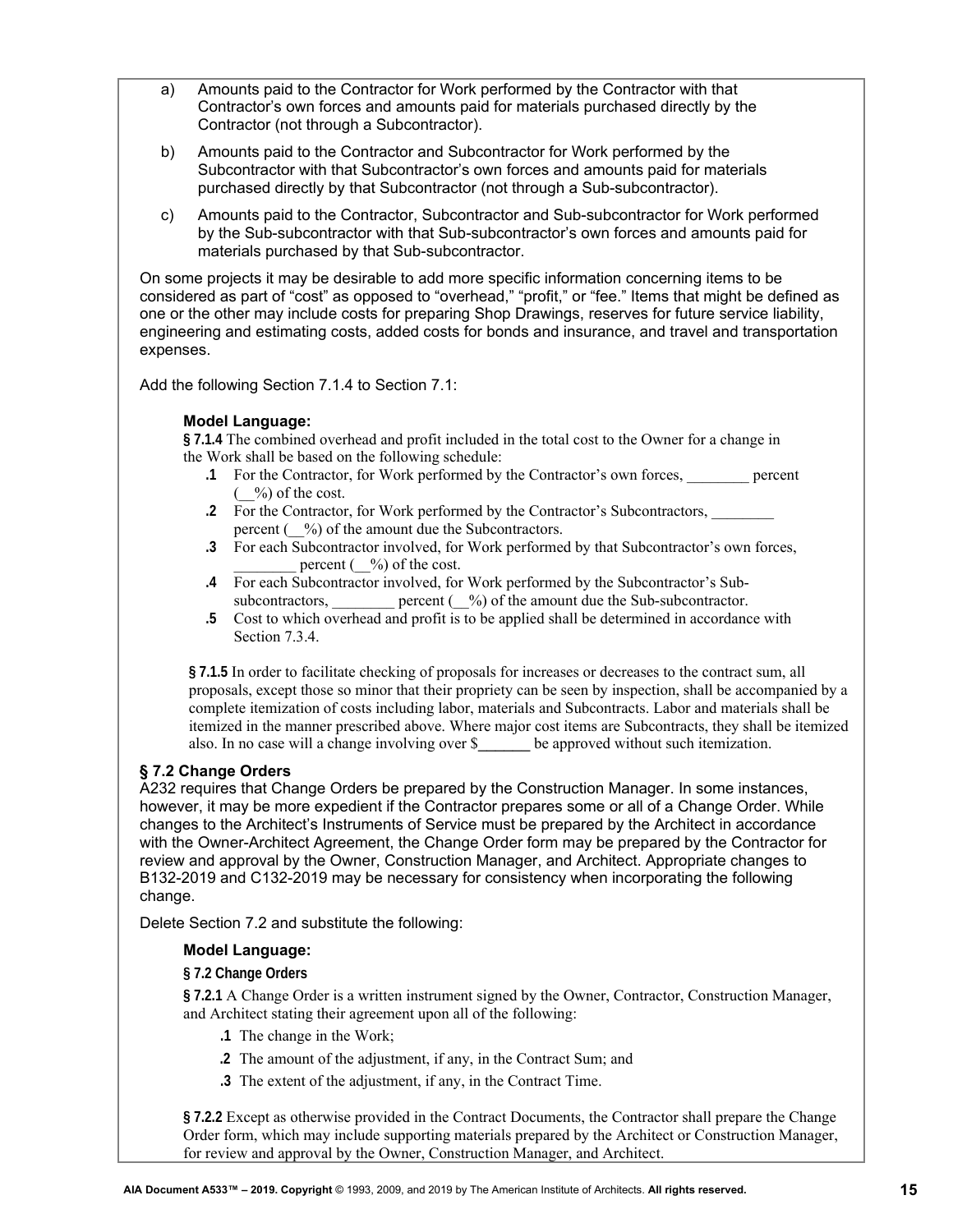# **ARTICLE 8 TIME**

#### **§ 8.1 Definitions**

**§ 8.1.4** If there is a requirement or preference to measure time related to the Contract in actual working days rather than calendar days, this section should be modified.

Delete Section 8.1.4 and substitute the following:

#### **Model Language:**

**§ 8.1.4** The term "day" as used in the Contract Documents shall mean working day, excluding weekends and legal holidays.

Occasionally an Owner will want no Work performed on certain days when Work might normally be carried out (i.e., special religious holidays). In addition to the General Requirements (Division 1 of the Specifications), it would be appropriate to list these in a supplement to this section.

# **ARTICLE 9 PAYMENTS AND COMPLETION**

#### **§ 9.2 Schedule of Values**

Requirements concerning the format and data required for the schedule of values should be stated in the General Requirements (Division 1 of the Specifications), rather than by inserting language here to modify the General Conditions. A frequent requirement is that the schedule must be prepared in such a manner that each major item of Work and each subcontracted item of Work is shown in such detail as the Construction Manager and Architect may require on AIA Document G703™–1992, Continuation Sheet for AIA Document G732™–2019, Application and Certificate for Payment, Construction Manager as Adviser Edition.

#### **§ 9.3 Applications for Payment**

§ 9.3.1 Detailed requirements concerning the format (and notarization, if required) of the Contractor's Application for Payment should be specified in the General Requirements (Division 1 of the Specifications) rather than by inserting language here to modify the General Conditions. A frequent requirement is the use of AIA Document G732–2019, Application and Certificate for Payment, Construction Manager as Adviser Edition, and AIA Document G703–1992, Continuation Sheet for G732–2009, Application and Certificate for Payment, Construction Manager as Adviser Edition. Public authorities often have their own forms. The Construction Manager or Architect may reject unauthorized facsimiles of AIA documents G732 and G703 if the following language is used.

Add the following sentence to Section 9.3.1:

#### **Model Language:**

The form of Application for Payment, duly notarized, shall be a current authorized edition of AIA Document G732™–2019, Application and Certificate for Payment, Construction Manager as Adviser Edition, supported by a current authorized edition of AIA Document G703™–1992, Continuation Sheet.

§ 9.3.2 If stored materials and equipment, either on or off the site, will not be paid for until incorporated in the Work, this section needs to be modified appropriately. This should also be reflected in the payment provisions of A132–2019, Standard Form of Agreement between the Owner and Contractor, Construction Manager as Adviser Edition, which must likewise be modified to omit reference to stored materials. The parties will also need to address ownership of, and risk of loss and insurance for, those materials and equipment.

#### **§ 9.8 Substantial Completion**

**§ 9.8.1** If designated portions of the Work are to be accepted separately by the Owner, clearly define the limits of the Work to be accepted separately and include other appropriate information in the General Requirements (Division 1 of the Specifications).

**§ 9.8.3.1** Multiple reinspections can be a serious drain on the Architect's time and other resources. If the Architect is entitled to an adjustment in compensation for such services under Section 4.2.3.3 of AIA Document B132–2019, the following language may be appropriate.

Add the following Section 9.8.3.1 to Section 9.8.3: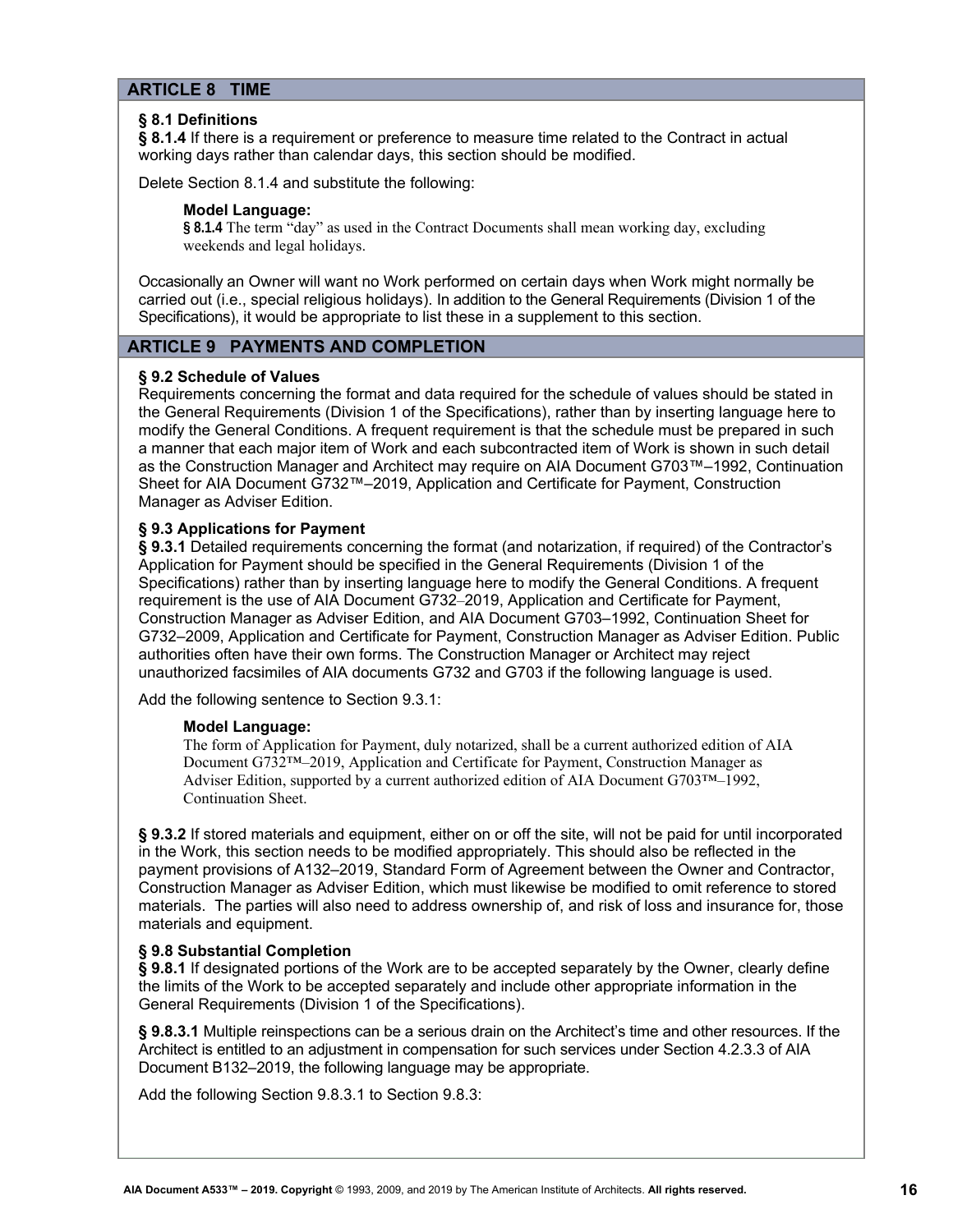#### **Model Language:**

**§ 9.8.3.1** The Architect will perform no more than \_\_\_\_\_\_\_\_ (\_\_) inspections to determine whether the Work or a designated portion thereof is substantially complete in accordance with the Contract Documents. The Owner is entitled to reimbursement from the Contractor for amounts paid to the Architect for any additional inspections.

#### **§ 9.10 Final Completion and Final Payment**

**§ 9.10.1.1** Multiple reinspections can be a serious drain on the Architect's time and other resources. If the Architect is entitled to an adjustment in compensation for such services under Section 4.2.3.4 of AIA Document B132–2019, the following language may be appropriate.

Add the following Section 9.10.1.1 to Section 9.10.1:

## **Model Language:**

**§ 9.10.1.1** The Architect will perform no more than \_\_\_\_\_\_\_\_\_\_\_\_\_\_\_\_\_\_\_ (\_\_\_\_\_\_) inspections to determine whether the Work or a designated portion thereof has attained Final Completion in accordance with the Contract Documents. The Owner is entitled to reimbursement from the Contractor for amounts paid to the Architect for any additional inspections.

# **ARTICLE 10 PROTECTION OF PERSONS AND PROPERTY**

# **§ 10.2 Safety of Persons and Property**

**§ 10.2.4** It may be prudent for the Contractor to inform the Owner of known potential hazards on the site, or when explosives or unusual methods may be used. The Owner and Contractor may be held liable to third parties and may therefore wish to take precautions.

Add the following Section 10.2.4.1 to Section 10.2.4:

#### **Model Language:**

**§ 10.2.4.1** When use or storage of explosives, or other hazardous materials, substances or equipment, or unusual methods, are necessary for execution of the Work, the Contractor shall give the Owner and Construction Manager reasonable advance notice.

#### **§ 10.3 Hazardous Materials**

Note that AIA Document A232–2019 allows an Owner who has knowledge of the existence of materials of the type discussed in Section 10.3.1 to disclose the existence of those materials in the Contract Documents and to require the Contractor to remove or take other action regarding them. If the Owner has made such disclosure, the Contractor is not entitled to stop the Work as described in Section 10.3.1 or to require the Owner to take the actions described in Section 10.3.2.

Disclosure of the existence and location of the materials should be made in Division 1—General Requirements—and, if appropriate, on the Drawings. In addition, supplementary language may be added requiring the Contractor to comply with all applicable statutes in working with such materials including the environmental cleanup of materials that are accidentally disturbed or released into the environment. Coordinate with Article 11 and the 2019 insurance exhibit regarding insurance for special hazards or pollutants.

As the Construction Manager and Architect are unlikely to be experts in the removal or other treatment of hazardous materials, it may be appropriate to require the Contractor to engage a licensed laboratory and qualified consultants and subcontractors to perform services mirroring those described in the first four sentences of Section 10.3.2 and to certify that the material or substance has been removed or rendered harmless and any necessary environmental cleanup performed.

# **ARTICLE 11 INSURANCE AND BONDS**

In A232-2019, the majority of negotiated insurance provisions have been included in an exhibit to the A132-2019 Owner-Contractor Agreement. This new exhibit provides for required and optional insurance coverages that the Project participants may tailor to the specific needs of the Project.

Sections regarding the waiver of subrogation and the Owner's obligation to hold insurance proceeds as a fiduciary to the party experiencing a loss remain in AIA Document A232–2019, along with other provisions dealing with failure to purchase, or cancellation of, required insurance coverage.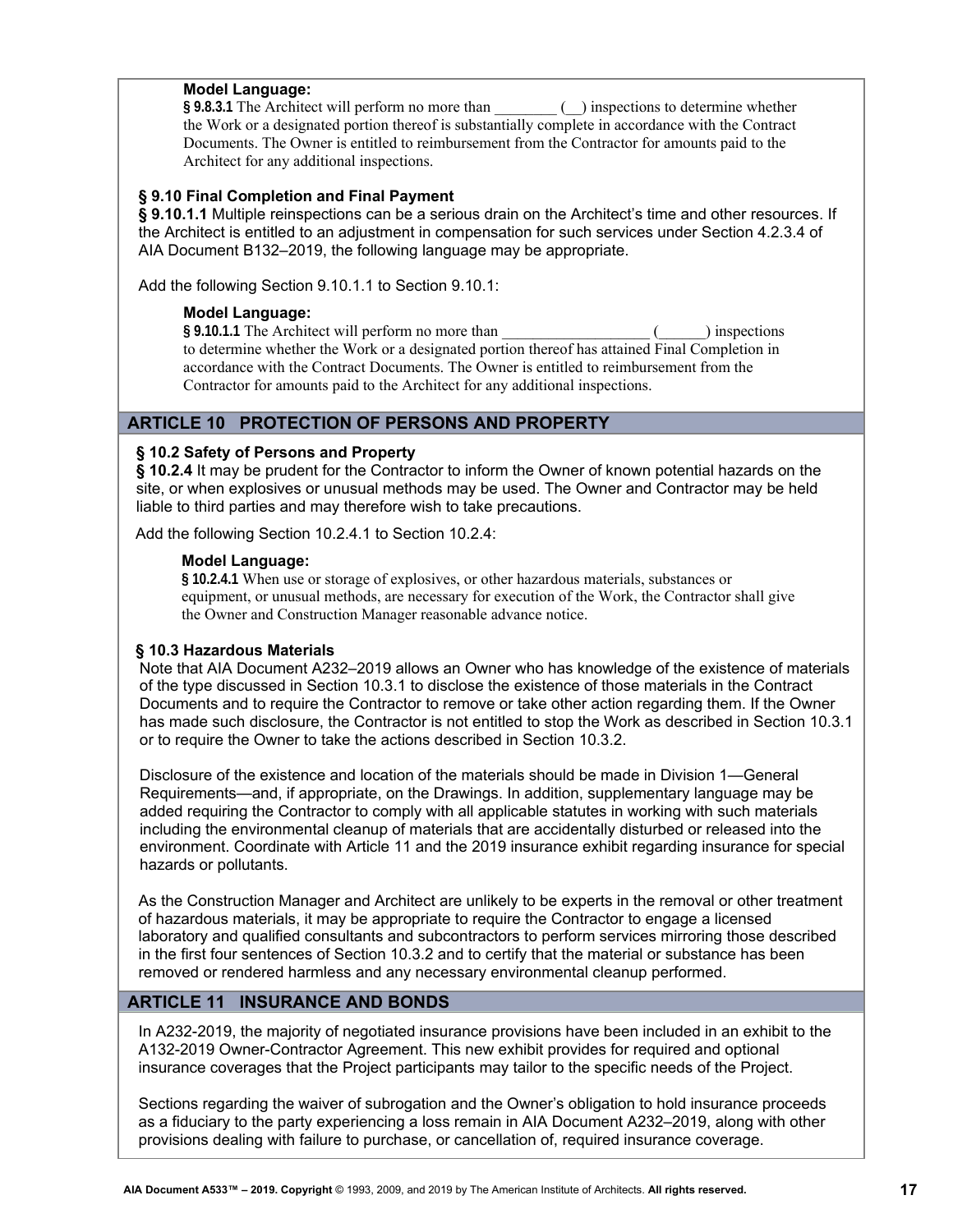Typically, the Construction Manager and Architect are not qualified as insurance counselors, and the architect's professional liability insurance may not cover providing insurance advice. For that reason, the Construction Manager and Architect are cautioned not to make recommendations about insurance or approve insurance certificates or policies. It is in the best interests of all parties that insurance matters be placed in the hands of the Owner's insurance counselor. The Owner's insurance counselor must review the Contractor's submittals regarding insurance to determine that the required coverages are in place.

# **ARTICLE 12 UNCOVERING AND CORRECTION OF WORK**

#### **§ 12.2 Correction of Work**

**§ 12.2.2** Note that the time limit of one year within which the Contractor is obliged to correct the Work may be modified by special warranties required by the Contract Documents. This one-year time limit should not be construed as a limitation of the Contractor's warranty under Section 3.5.1.

Section 3.6.6.5 of AIA Document B132–2019 provides for a meeting to be held with the Owner, Owner's Designated Representative, the Construction Manager and the Architect prior to the expiration of one year from the date of Substantial Completion to review facility operations and performance and to make appropriate recommendations. It may be desirable to require the Contractor to attend this meeting, as the recommendations from this meeting may form the basis for the written notice required by Section 12.2.2.1 of AIA Document A232–2019 of Work that is not in accordance with the Contract Documents.

Add the following Section 12.2.2.4 to Section 12.2.2:

#### **Model Language:**

**§ 12.2.2.4** Upon request by the Owner and prior to the expiration of one year from the date of Substantial Completion, the Architect and Construction Manager will conduct, and the Contractor shall attend, a meeting with the Owner to review the facility operations and performance.

# **ARTICLE 13 MISCELLANEOUS PROVISIONS**

# **§ 13.6 Non-Discrimination and Affirmative Action.**

The Construction Manager and Architect must be alert to provisions of local non-discrimination and affirmative action statutes in force at the Project location. If a supplementary condition is required, it should be added as a new Section 13.6, or in the A132 -2019 Owner-Contractor Agreement.

#### **§ 13.7 Confidential Information**

In many instances, the Owner or Contractor may provide the other party with confidential information regarding its business or processes. While terms regarding confidentiality are often included in a separate agreement, the parties may wish to include terms regarding confidential information in the General Conditions. Generally, confidentiality provisions are best limited to information that is specifically designated as confidential. This avoids confusion regarding which information is confidential and which may be disclosed.

Add the following Section 13.7:

#### **Model Language:**

**§ 13.7** If the Owner or Contractor receives information specifically designated by the other party as "confidential" or "business proprietary," the receiving party shall keep such information strictly confidential and shall not disclose it to any other person except to (1) those who need to know the content of such information in order to perform services or construction solely and exclusively for the Project, including its employees, or (2) its consultants and contractors whose contracts include similar restrictions on the use of confidential information. However, the party receiving "confidential" or "business proprietary" information may disclose such information, after seven (7) days' Notice to the party providing the confidential or business proprietary information, where disclosure is required by law, including a subpoena or other form of compulsory legal process issued by a court or governmental entity, or by arbitrator(s) order. Notice shall be provided, and deemed to have been duly served, in accordance with  $\S$ 1.6 of A232-2019.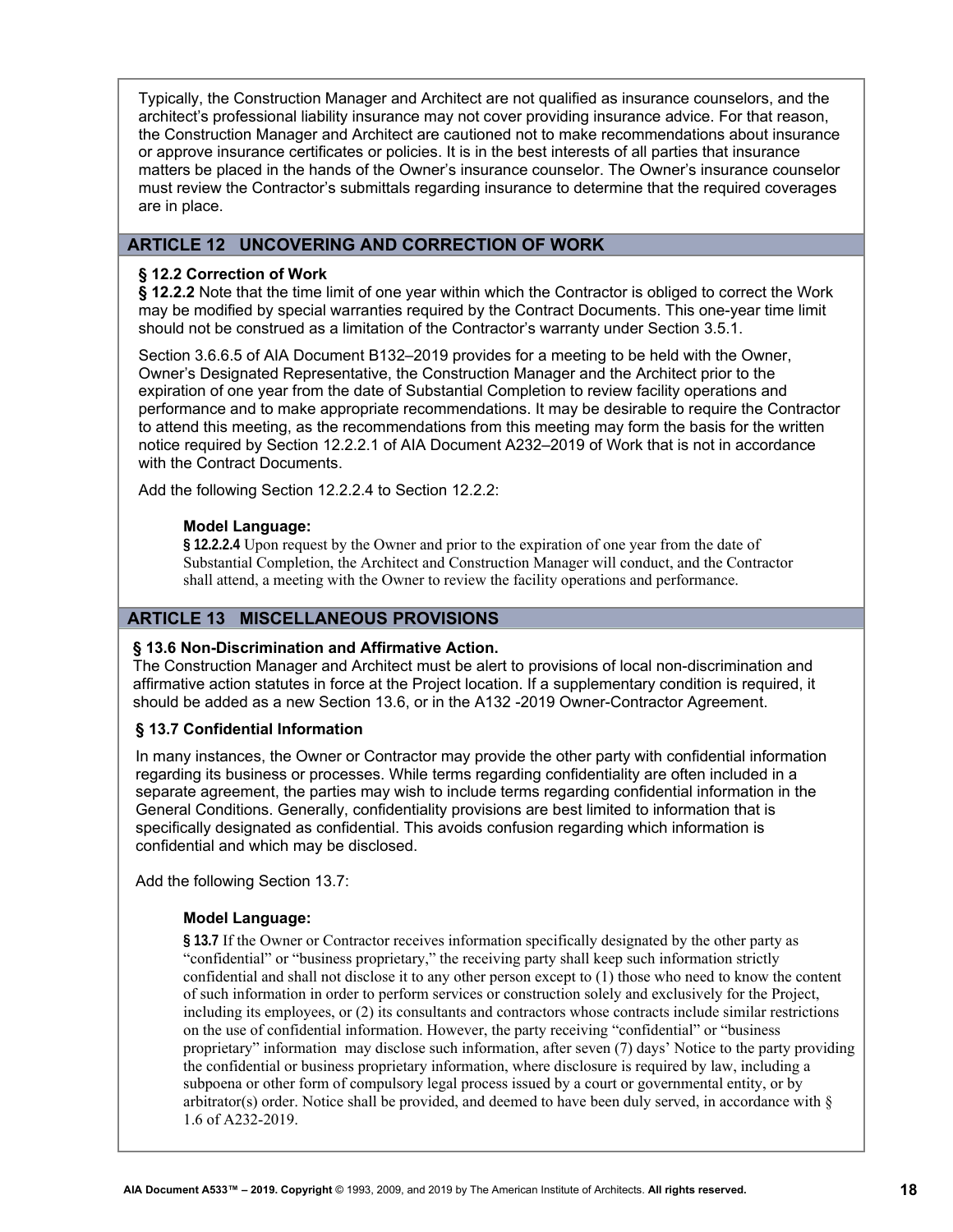#### **§ 13.8 Moisture Control and Mold Mitigation**

If project conditions warrant special mold mitigation measures, a Division 1 section should be edited or created to address special procedures and protocols that must be performed. A Moisture Control and Mold Mitigation protocol should be written and included in the Contract Documents, clearly outlining the roles and responsibilities of the Owner and Contractor before, during and after construction.

Pre-construction activities at an existing building may include the Owner providing air monitoring and inspection services to determine if mold exists before the Work is commenced at the site, and remediation of the mold.

Mold coverage on Contractor's Commercial General Liability or Pollution Liability policy is available, but is generally difficult to obtain. If this type of insurance is desired because of project conditions, the Owner should seek the advice of insurance counsel and appropriate modifications should be made to the 2019 insurance exhibit for A132.

# **ARTICLE 14 TERMINATION OR SUSPENSION OF THE CONTRACT**

See discussion above in Part I, Article 7 regarding inclusion of a Termination Fee in the A132-2019 Owner-Contractor Agreement.

# **ARTICLE 15 CLAIMS AND DISPUTES**

#### **§ 15.1.6 Claims for Additional Time**

Users will note the use of both "substantially complete" and "Substantial Completion" in A232-2019. Although the Construction Manager as Adviser family of documents assumes there will be more than one Contractor on the Project, each of the Contractors executes a single A132-2019 Owner-Contractor Agreement which includes A232-2019 as the General Conditions. As explained above in Section I, Article 4 Contract Sum, Section 4.5 Liquidated Damages, there is a single Date of Substantial Completion for the entire Project, based upon the schedule developed by the CMa that includes the Work of all of the Contractors. This single date of Substantial Completion is provided in each A132 in section 3.3, and represents the traditional contractual date that the project has reached the point that the Owner can "occupy or utilize the Work for its intended use."

Also provided in Section 3.4 of each A132 Owner-Contractor agreement, and on the CMa's project schedule, is the individual Contractor's date to reach the point that its Work is *substantially complete*. When that point is reached, that particular Contractor's work is near completion, but the Project may not be ready for Owner occupancy and use. Examples of this may be completion of structural steel or a curtain wall system. Based upon the single Contractor's scope of work, its interrelationships with the other Contractors' work, etc, the individual Contractor's work may be substantially complete earlier or at the same time as the Project date of Substantial Completion. When an individual Contractor's Work becomes substantially complete, the Work has reached the point that the Architect and CMa can review the Work for a punch list, the Contractor can begin to submit close out documentation, and (partial) release of retention may occur. Each Contractor likely will have the date specified in Section 3.4 of A132-2019 to have its Work become substantially complete,

Any Contractor may file a claim for a time extension if something impacts its Work and schedule, potentially extending the Contract Time. The architect and CMa will evaluate the Contractor's claim and may approve a time extension for a valid claim. A time extension for one Contractor may or may not create a time extension claim for other Contractors. Only the Contractor making the claim would receive a time extension change order. The time extension and alteration of the Contractor's work then will be shown on a Project Schedule update issued by the CMa. The CMa also may evaluate the change in the schedule, order of work, work relationships, etc. with the other Contractors; however, it will be up to each of the other Contractors to evaluate the impact of the schedule change on their own Work and make individual time impact claims. These individual claims then will be evaluated by the CMa and architect, but a time extension change order for contractor A will not automatically create or produce a time extension for the other Contractors. A time extension for a single Contractor also may impact the project's date of Substantial Completion. If this occurs, good practice is to create a change order for each Contractor to adjust their contractual date of Substantial Completion. This keeps the single, consistent Date of Substantial Completion for all Contractors and in all Owner-Contractor agreements.

On projects where time is critical, or where delays are likely to occur, the Owner may require added protection. In the language suggested below, Section 15.1.6.3 strengthens the documentation requirements for Claims for additional time, and Section 15.1.6.4 requires the Contractor to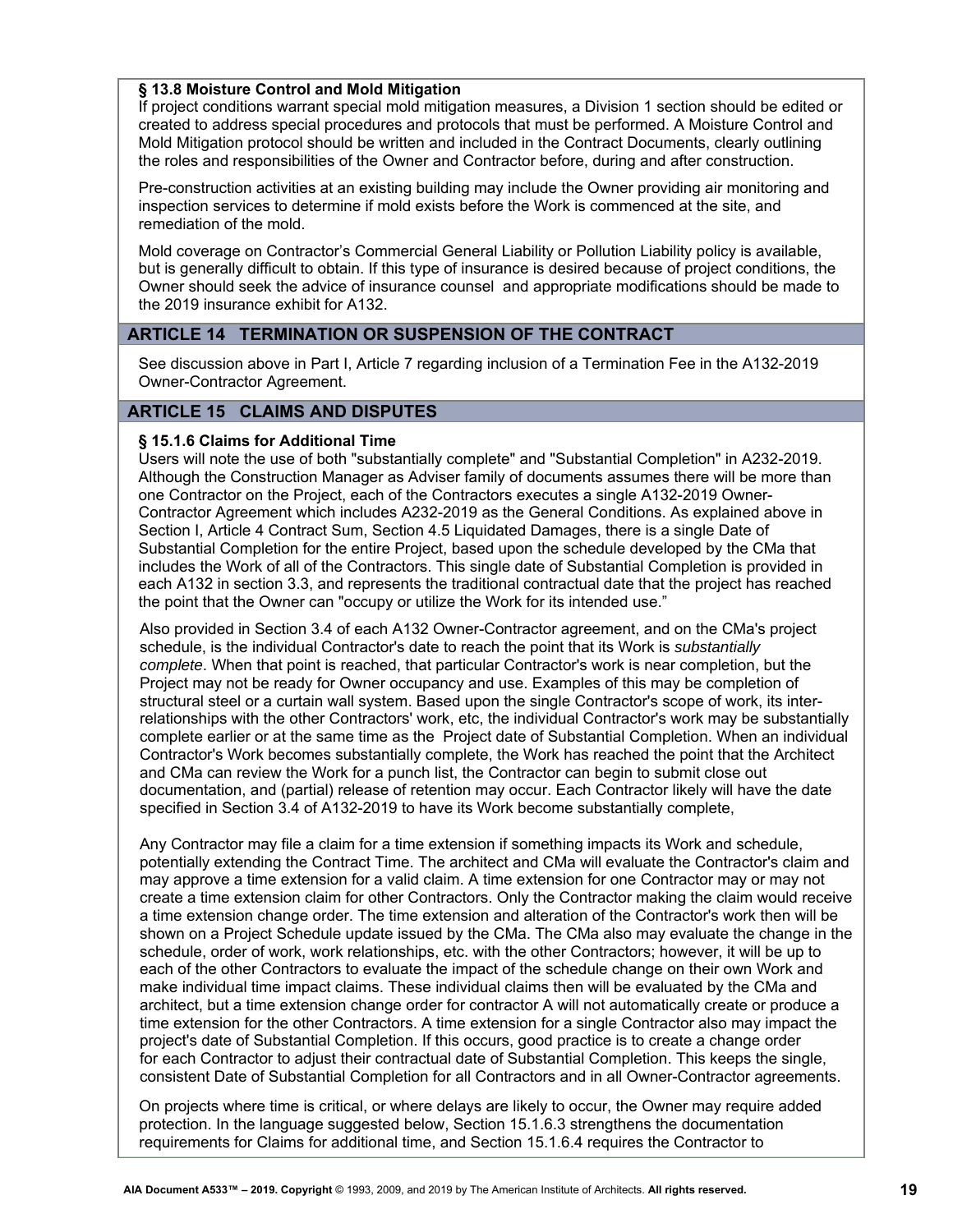demonstrate that the delay was on the critical path. It is advisable to further describe the scheduling, documentation, and submittal timing, required of the Contractor in Division 1 of the Specifications.

Add the following Sections 15.1.6.3 and 15.1.6.4 to Section 15.1.6:

#### **Model Language:**

**§ 15.1.6.3** Claims for increase in the Contract Time shall set forth in detail the circumstances that form the basis for the Claim, the date upon which each cause of delay began to affect the progress of the Work, the date upon which each cause of delay ceased to affect the progress of the Work, and the number of days' increase in the Contract Time claimed as a consequence of each such cause of delay. The Contractor shall provide such supporting documentation as the Owner may require including, where appropriate, a revised construction schedule indicating all the activities affected by the circumstances forming the basis of the Claim.

**§ 15.1.6.4** The Contractor shall not be entitled to a separate increase in the Contract Time for each one of the number of causes of delay which may have concurrent or interrelated effects on the progress of the Work, or for concurrent delays due to the fault of the Contractor.

Additionally, the parties may want more specific detail or limitations for weather related delays as additional guidance to help evaluate a Contractor's claim for a time extension related to weather.

Modify the language in Section § 15.1.6.2 to read:

#### **Model Language:**

**§ 15.1.6.2** If adverse weather conditions are the basis for a Claim for additional time, the Claim shall be documented by data substantiating that the weather conditions upon which the Claim is based  $(1)$  were abnormal when compared to the previous  $($ )-year period, during the same time frame and at the location of the Work, (2) could not have been reasonably anticipated, and (3) had an adverse effect on the date of Substantial Completion of the Work of all Contractors for the Project or the date that the Contractor's Work is to be substantially complete as set forth in A132-2019.

#### **§ 15.1.7 Waiver of Claims for Consequential Damages**

Under this section, the Owner and Contractor waive consequential damages arising out of the Contract for Construction. Generally, a rule of law known as the economic loss doctrine would bar independent tort claims relating to the Contract. In some states, however, the economic loss doctrine has been weakened or discarded. In that situation the Construction Manager and Architect, against whom the Contractor does not waive consequential damages, would be exposed to tort claims by the Contractor for such damages. Where the law of such a state applies, the following language, and compliance with the stated conditions, may help protect the Architect and Construction Manager from claims by the Contractor for consequential damages. If the language suggested below is included in the Owner-Contractor Agreement, consider making the waiver reciprocal by adding similar language to the B132-2019 Owner-Architect Agreement and C132-2019 Owner-Construction Manager Agreement.

Add the following sentence to Section 15.1.7:

#### **Model Language:**

If, before expiration of 30 days from the date of execution for this Agreement, the Owner obtains by separate agreement and furnishes to the Contractor a similar mutual waiver of all claims from the Construction Manager and Architect against the Contractor for consequential damages which the Construction Manager or Architect may incur as a result of any act or omission of the Owner or Contractor, then the waiver of consequential damages by the Owner and Contractor contained in this Section 15.1.7 shall be applicable to claims by the Contractor against the Construction Manager and Architect.

#### **§ 15.3 Meet and Confer as Condition Precedent**

While good business practice dictates that the parties will meet and confer in an effort to resolve disputes prior to engaging in mediation and binding dispute resolution, many parties find it useful to include this step as a contractual obligation and condition precedent to mediation and binding dispute resolution.

Before Section 15.3, Mediation, add the below new Section 15.3 and renumber the paragraphs as necessary: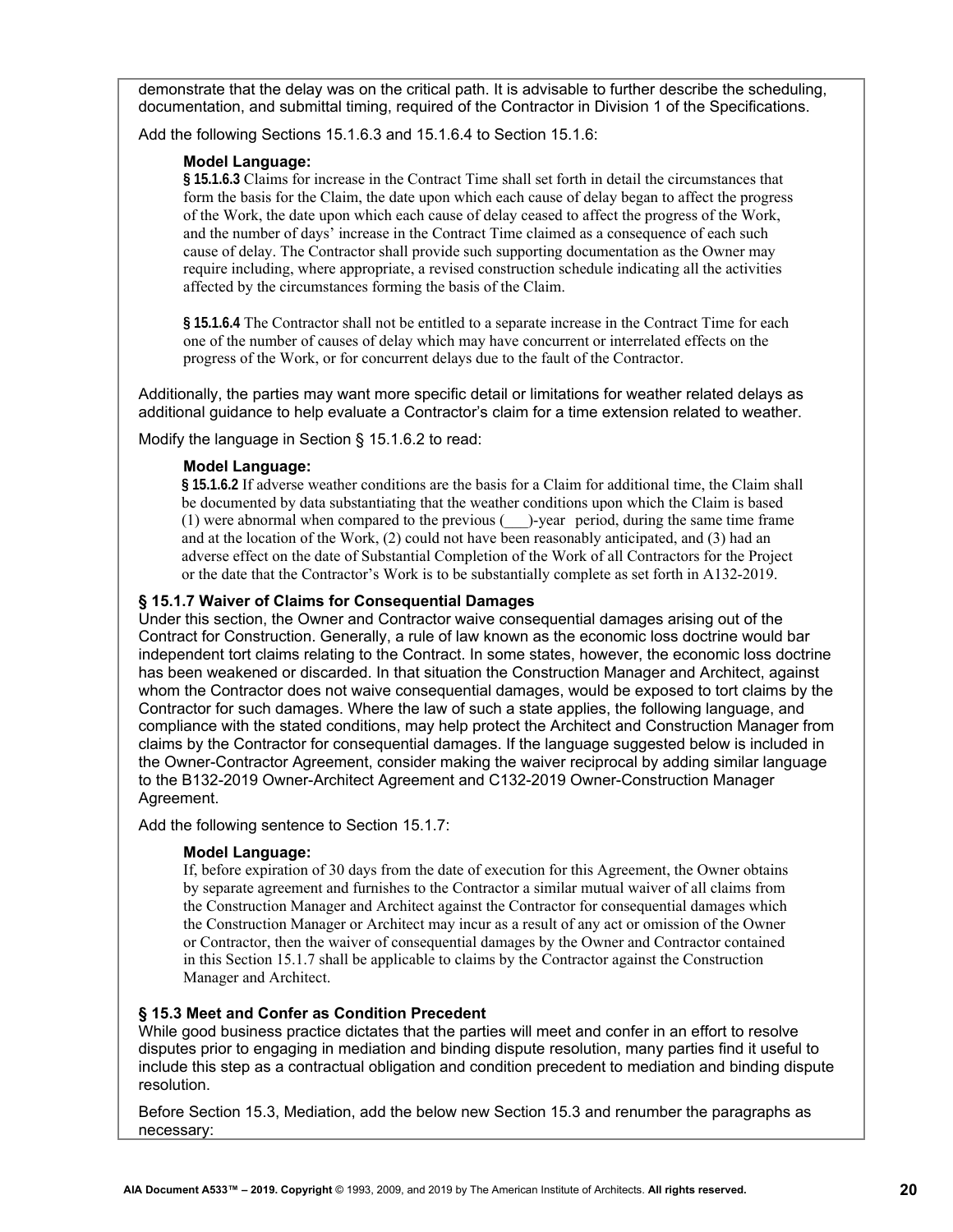# **Model Language § 15.3 Meet and Confer**

**§ 15.3.1** Any claim, dispute or other matter in question arising out of or related to this Agreement shall be subject to a meet and confer session as a condition precedent to mediation. **§ 15.3.2** The meet and confer session shall be attended by members of the Owner and Contractor's senior management, who shall have full authority to bind their respective party with respect to the Claim, dispute or other matter in question. The meet and confer session shall take place within \_\_\_\_\_\_\_(\_\_) days after a request by either party, unless the parties mutually agree otherwise.

**§ 15.3.3** If the parties reach a mutually acceptable resolution, then they shall prepare appropriate documentation memorializing the resolution. If the parties cannot reach a mutually acceptable resolution, they shall proceed to mediation in accordance with Section 15.4.

#### **III. AMENDMENTS TO AIA A232-2019 GENERAL CONDITIONS FOR AN AGREEMENT WHERE THE CONTRACT SUM IS BASED ON THE COST OF THE WORK WITH OR WITHOUT A GUARANTEED MAXIMUM PRICE**

Historically, the AIA has recommended that contracting parties use the A232 General Conditions, whether the parties chose stipulated sum or cost of the work as the payment method in A132-2019. During the process of updating the A102-2017 and A103-2017 Design-Bid-Build Cost of the Work Agreements, and updating the 2019 Construction Manager as Constructor Agreements, the AIA performed a detailed analysis of the interaction between, and coordination of, an agreement where the contract sum is based on the Cost of the Work, with or without a Guaranteed Maximum Price, and the A201-2017 General Conditions. Through this exercise, the AIA determined that under certain circumstances, edits could be made to the standard A201 text that would clarify or more closely align the cost of the work concepts with A201 language. These edits are also applicable to A232-2019. The edits, together with an explanation of the rationale for the edits*,* are set forth below. If you chose to make these edits, **we recommend that you consider incorporating all of the edits into A232 based upon the needs of the project**. Notwithstanding, we believe an unedited A232 General Conditions continues to work in the context of the A132-2019 Owner-Construction Manager as Adviser Agreement.

# AMENDMENTS TO GENERAL CONDITIONS AND SUPPLEMENTARY CONDITIONS

# A. General Edits

On a Project where the Contract Sum is based on the Cost of the Work, a Contractor will be reimbursed for its costs reasonably incurred in the proper performance of the Work as described in A132-2019, Exhibit B, Determination of the Cost of the Work. In A132-2019, the parties select whether the Cost of the Work will be with a Guaranteed Maximum Price (Section 4.4) or Cost of the Work without a Guaranteed Maximum Price (Section 4.3). The fundamental difference between Section 4.3 and Section 4.4 is whether there is a cap on the amount that the Contractor will be paid for performing the Work. Under Section 4.4, there is such a cap, also known as the Guaranteed Maximum Price ("GMP"). The Contractor will be paid for its costs reasonably incurred in the proper performance of the Work, plus its Fee (which typically includes the Contractor's home office overhead and profit), up to the GMP. If the Cost of the Work plus the Fee exceeds the GMP, the Contractor is entirely at risk and will not be reimbursed by the Owner for those additional costs. Under Section 4.3, there is no such cap. The Contractor will be paid its costs reasonably incurred in performing the Work, plus its Fee; and there is no limit to the Owner's liability for those costs.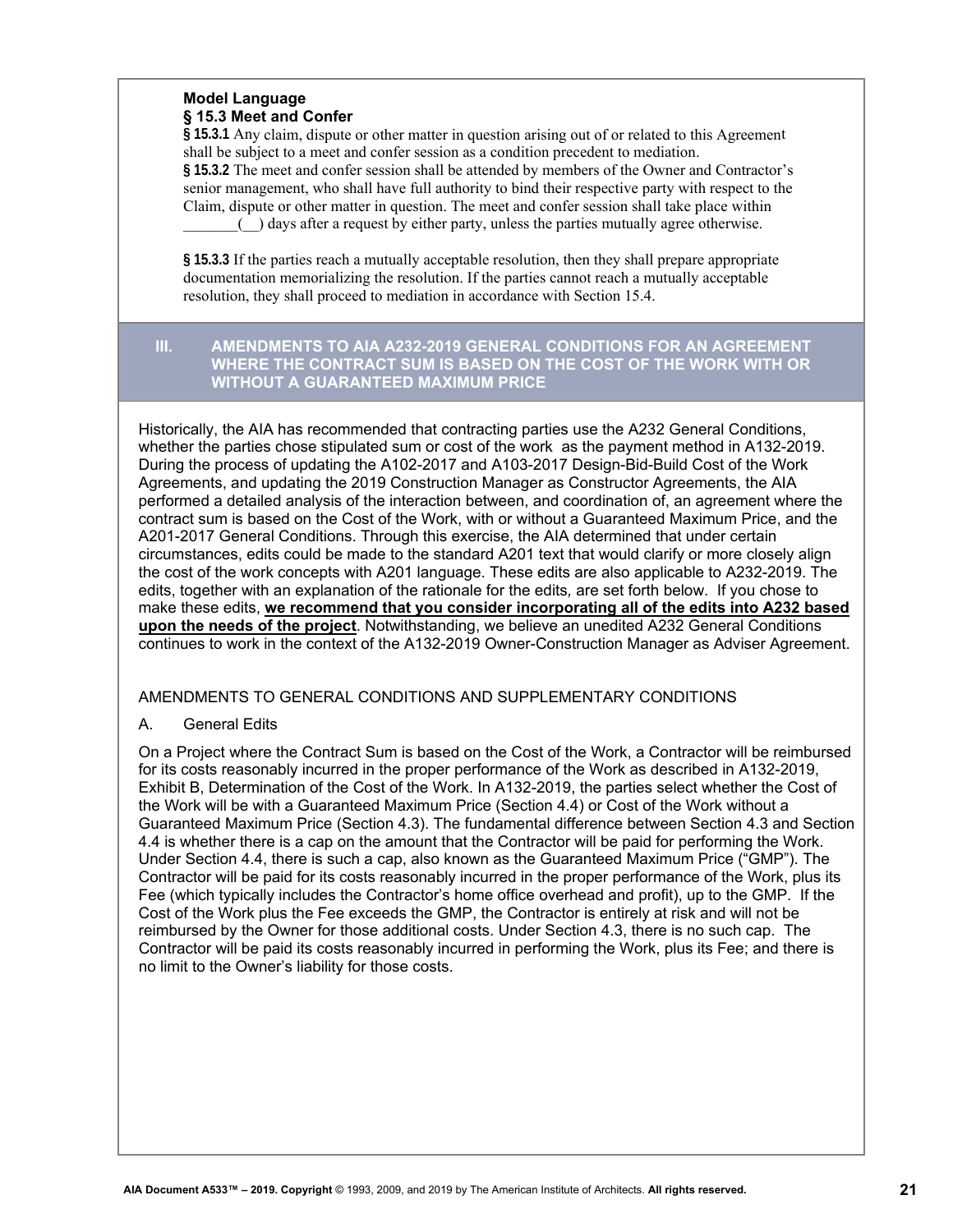

# **1.** A132-2019, Section 4.4 (Cost of the Work with a Guaranteed Maximum Price)

Like with a conventional stipulated sum agreement (A101), in which the Contract Sum may only be adjusted by an additive or deductive change order, under A132, Section 4.4, the GMP may only be adjusted by a change order. As a result, as indicated in the middle column of **Table 1** below, the user should replace the phrase "Contract Sum" with the phrase "Guaranteed Maximum Price." One exception to this general rule occurs in Section 7.4, in which the Architect has the authority to order minor changes in the work. Minor changes are defined as those which do not increase the Contract Sum or Contract Time. In this instance, the first reference to "Contract Sum" **should remain** "Contract Sum" rather than changing to "Guaranteed Maximum Price" because the "Contract Sum" is defined in the agreement as the cost of the work plus the Contractor's Fee.

In a cost-plus-fee contract, the Contractor's Fee is not necessarily tied only to overhead and profit. The Contractor's Fee may be a fixed fee or a percentage of the Cost of the Work, or it may be based on another method. Therefore, the value of any adjustment to the Guaranteed Maximum Price is a function of the cost of the item plus the Contractor's Fee allocated to the added or deleted Work (which will normally include overhead and profit, and may include other variables). Because of these distinctions, as indicated in the middle column of **Table 1** below, the user should replace references to "overhead and profit" with "the Contractor's Fee."

#### **2.** A132-2019, Section 4.3 (Cost of the Work without a Guaranteed Maximum Price)

Although there is no limit on the amount that a Contractor will be paid for performing Work under an A132, Section 4.3, the document includes a provision for a Control Estimate. The Control Estimate is used in lieu of a schedule of values, which is used as part of a detailed system of cost control under a stipulated sum or Cost of the Work with GMP agreement. The Control Estimate is updated and submitted with each successive application for payment and allows the Owner to determine if the costs that the Contractor has incurred during the previous month have been consistent with those that were previously estimated. It allows the Owner to make appropriate adjustments to control costs and take advantage of savings opportunities throughout the construction period. Because the Control Estimate is merely a tracking number, changes ordered in the Work will not require a formal adjustment (i.e., Change Order) to the Control Estimate. However, those changes must be reflected in the periodic updates to the Control Estimate required by the Agreement. Therefore, under A132, Section 4.3, Change Orders are only used to adjust the Project scope, Contract Time, or both. Change Orders are not used to adjust the Contract Sum. Because of these distinctions, as indicated in the right column of **Table 1** below, the user should remove references to adjustment of the "Contract Sum," acknowledge the Contractor's obligation to update the Control Estimate in situations where the Contractor is entitled to increased costs, and replace and modify references to the "schedule of values" with the "Control Estimate," as indicated.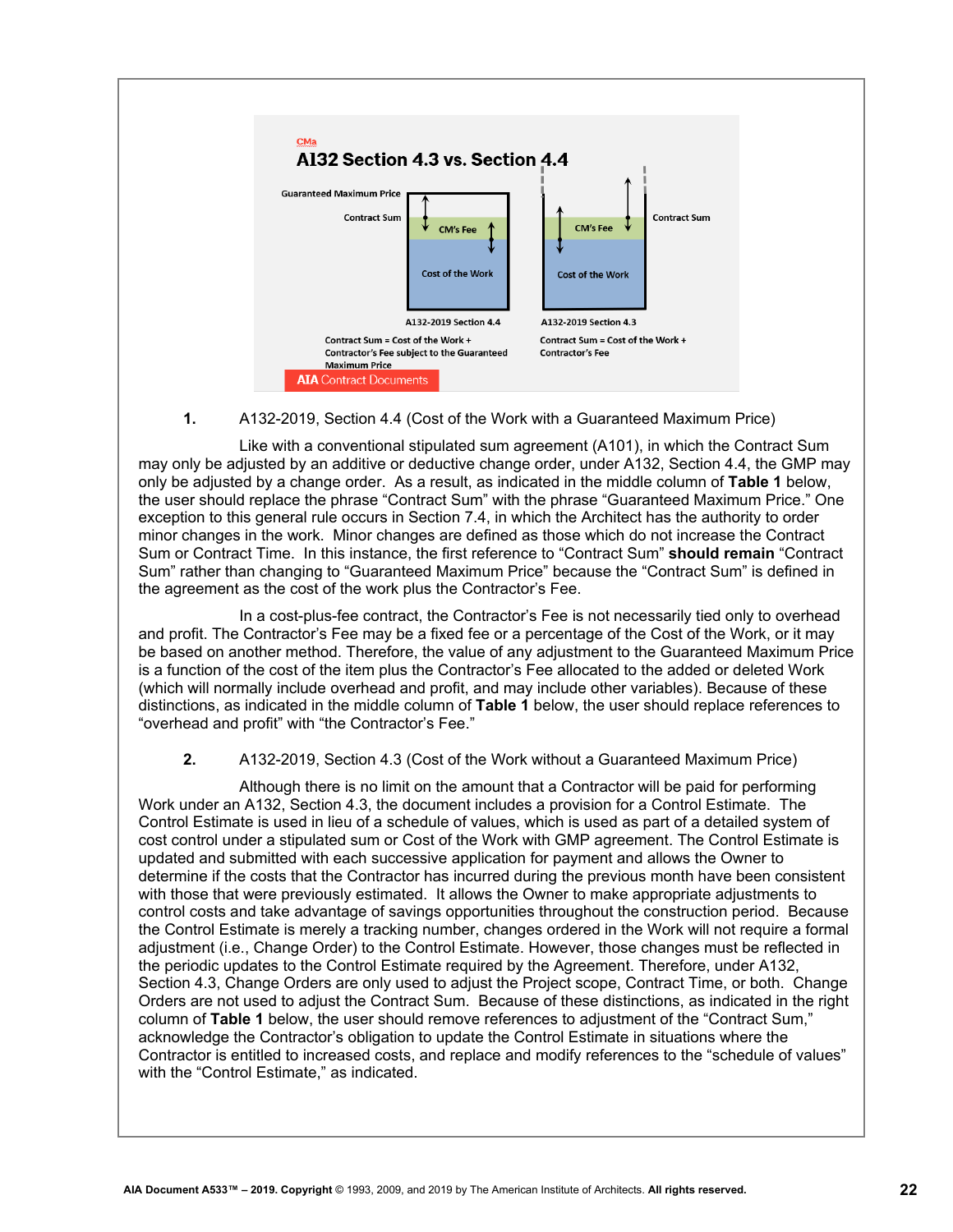| Table 1                                                              |                                                                                                                                                                                                                                                                                                                                                                                                                                                                                                                                                                                                                                                                                                                                                                                                                                                                                                                                                                                                                                                                                                                                                                                                                                                                                                                                                                                                                                                                                                                                                      |                                                                   |
|----------------------------------------------------------------------|------------------------------------------------------------------------------------------------------------------------------------------------------------------------------------------------------------------------------------------------------------------------------------------------------------------------------------------------------------------------------------------------------------------------------------------------------------------------------------------------------------------------------------------------------------------------------------------------------------------------------------------------------------------------------------------------------------------------------------------------------------------------------------------------------------------------------------------------------------------------------------------------------------------------------------------------------------------------------------------------------------------------------------------------------------------------------------------------------------------------------------------------------------------------------------------------------------------------------------------------------------------------------------------------------------------------------------------------------------------------------------------------------------------------------------------------------------------------------------------------------------------------------------------------------|-------------------------------------------------------------------|
| A232-2019<br>Section<br>Reference                                    | Modifications to A232--2019 for use<br>with A132-2019, Section 4.4                                                                                                                                                                                                                                                                                                                                                                                                                                                                                                                                                                                                                                                                                                                                                                                                                                                                                                                                                                                                                                                                                                                                                                                                                                                                                                                                                                                                                                                                                   | Modifications to A232-2019 for use with<br>A132-2019, Section 4.3 |
| Evidence of the<br><b>Owner's Financial</b><br>Arrangements<br>2.2.2 | Following commencement of the Work<br>and upon written request by the<br>Contractor, the Owner shall furnish to the<br>Contractor reasonable evidence that the<br>Owner has made financial arrangements<br>to fulfill the Owner's obligations under<br>the Contract only if $(1)$ the Owner fails to<br>make payments to the Contractor as the<br>Contract Documents require; (2) the<br>Contractor identifies in writing a<br>reasonable concern regarding the<br>Owner's ability to make payment when<br>due; or $(3)$ a change in the Work<br>materially changes the Contract Sum<br>Guaranteed Maximum Price. If the<br>Owner fails to provide such evidence, as<br>required, within fourteen days of the<br>Contractor's request, the Contractor may<br>immediately stop the Work and, in that<br>event, shall notify the Owner that the<br>Work has stopped. However, if the<br>request is made because a change in the<br>Work materially changes the Contract<br>Sum-Guaranteed Maximum Price under<br>(3) above, the Contractor may<br>immediately stop only that portion of the<br>Work affected by the change until<br>reasonable evidence is provided. If the<br>Work is stopped under this Section 2.2.2,<br>the Contract Time shall be extended<br>appropriately and the Contract Sum shall<br>be increased by the amount of the<br>Guaranteed Maximum Price shall be<br>increased to reflect the Contractor's<br>reasonable costs of shutdown, delay, and<br>start-up, plus interest as provided in the<br><b>Contract Documents.</b> | No change from A232-2019                                          |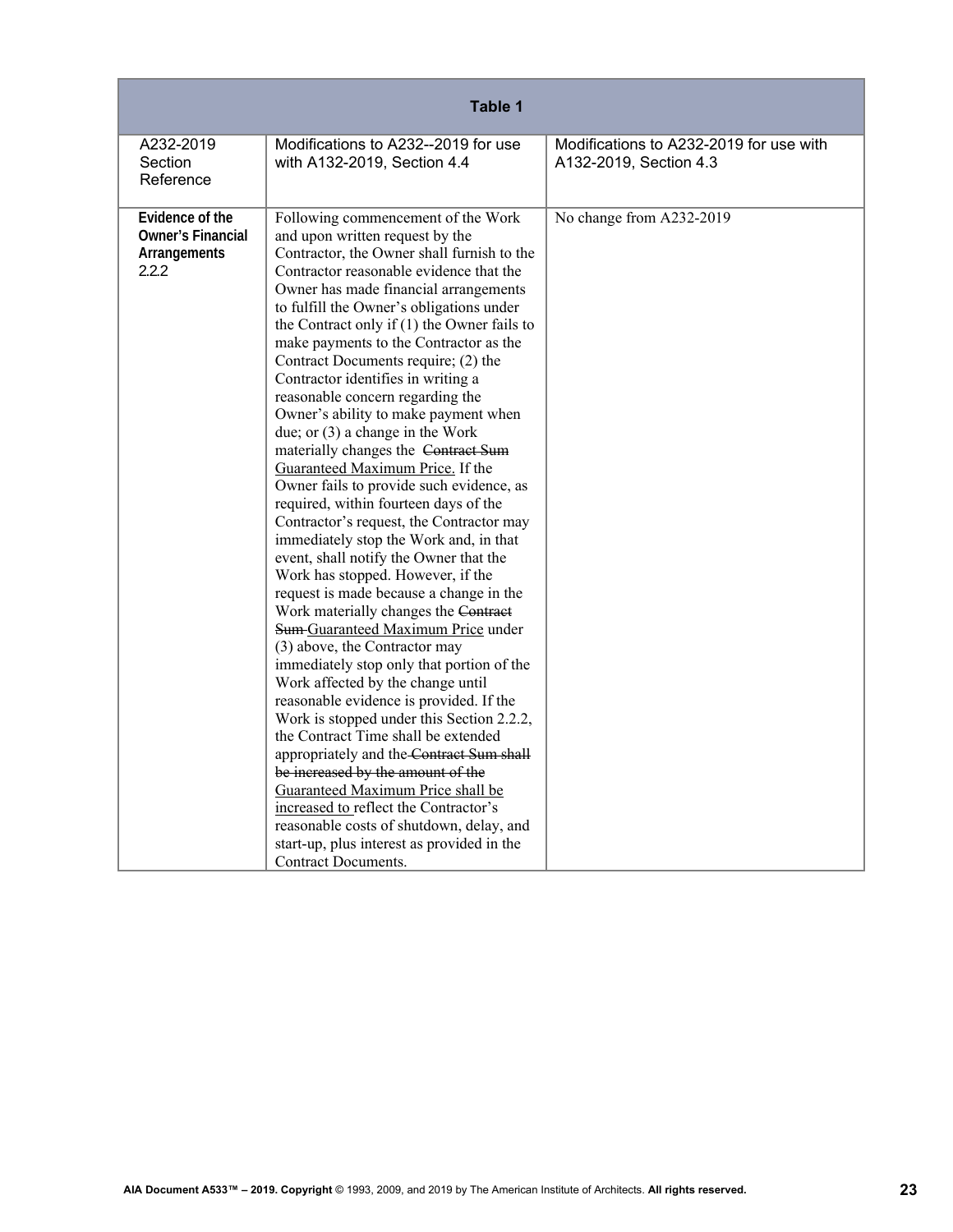| A232-2019<br>Section<br>Reference              | Modifications to A232--2019 for use<br>with A132-2019, Section 4.4                                                                                                                                                                                                                                                                                                                                                                                                                                                                                                                                                                                                                                                                                                                                                                                                                                                                                                                                                                                                                                                                                                                                                                                                                                                                                                                                                                                                                                                                                                                                                                                                                                                  | Modifications to A232-2019 for use with<br>A132-2019, Section 4.3                                                                                                                                                                                                                                                                                                                                                                                                                                                                                                                                                                                                                                                                                                                                                                                                                                                                                                                                                                                                                                                                                                                                                                                                                                                                                                                                                                                                                                                                                                                                                                                                                                                                                                                                                                                                                                                                   |
|------------------------------------------------|---------------------------------------------------------------------------------------------------------------------------------------------------------------------------------------------------------------------------------------------------------------------------------------------------------------------------------------------------------------------------------------------------------------------------------------------------------------------------------------------------------------------------------------------------------------------------------------------------------------------------------------------------------------------------------------------------------------------------------------------------------------------------------------------------------------------------------------------------------------------------------------------------------------------------------------------------------------------------------------------------------------------------------------------------------------------------------------------------------------------------------------------------------------------------------------------------------------------------------------------------------------------------------------------------------------------------------------------------------------------------------------------------------------------------------------------------------------------------------------------------------------------------------------------------------------------------------------------------------------------------------------------------------------------------------------------------------------------|-------------------------------------------------------------------------------------------------------------------------------------------------------------------------------------------------------------------------------------------------------------------------------------------------------------------------------------------------------------------------------------------------------------------------------------------------------------------------------------------------------------------------------------------------------------------------------------------------------------------------------------------------------------------------------------------------------------------------------------------------------------------------------------------------------------------------------------------------------------------------------------------------------------------------------------------------------------------------------------------------------------------------------------------------------------------------------------------------------------------------------------------------------------------------------------------------------------------------------------------------------------------------------------------------------------------------------------------------------------------------------------------------------------------------------------------------------------------------------------------------------------------------------------------------------------------------------------------------------------------------------------------------------------------------------------------------------------------------------------------------------------------------------------------------------------------------------------------------------------------------------------------------------------------------------------|
| Concealed or<br>Unknown<br>Conditions<br>3.7.4 | If the Contractor encounters conditions at<br>the site that are $(1)$ subsurface or<br>otherwise concealed physical conditions<br>that differ materially from those indicated<br>in the Contract Documents or $(2)$<br>unknown physical conditions of an<br>unusual nature that differ materially from<br>those ordinarily found to exist and<br>generally recognized as inherent in<br>construction activities of the character<br>provided for in the Contract Documents,<br>the Contractor shall promptly provide<br>notice to the Owner, Construction<br>Manager, and the Architect before<br>conditions are disturbed and in no event<br>later than 14 days after first observance<br>of the conditions. The Architect and<br>Construction Manager will promptly<br>investigate such conditions and, if the<br>Architect, in consultation with the<br>Construction Manager, determines that<br>they differ materially and cause an<br>increase or decrease in the Contractor's<br>cost of, or time required for, performance<br>of any part of the Work, will recommend<br>that an equitable adjustment be made in<br>the Contract Sum Guaranteed Maximum<br>Price or Contract Time, or both. If the<br>Architect, in consultation with the<br>Construction Manager, determines that<br>the conditions at the site are not<br>materially different from those indicated<br>in the Contract Documents and that no<br>change in the terms of the Contract is<br>justified, the Architect shall promptly<br>notify the Owner, Construction Manager,<br>and Contractor, stating the reasons. If the<br>Owner or Contractor disputes the<br>Architect's determination or<br>recommendation, either party may submit | If the Contractor encounters conditions at the<br>site that are (1) subsurface or otherwise<br>concealed physical conditions that differ<br>materially from those indicated in the Contract<br>Documents or (2) unknown physical conditions<br>of an unusual nature that differ materially from<br>those ordinarily found to exist and generally<br>recognized as inherent in construction activities<br>of the character provided for in the Contract<br>Documents, the Contractor shall promptly<br>provide notice to the Owner, Construction<br>Manager, and the Architect before conditions<br>are disturbed and in no event later than 14 days<br>after first observance of the conditions. The<br>Architect and Construction Manager will<br>promptly investigate such conditions and, if the<br>Architect, in consultation with the Construction<br>Manager, determines that they differ materially<br>and cause an increase or decrease in the<br>Contractor's cost of, or time required for,<br>performance of any part of the Work, will<br>recommend that an equitable adjustment be<br>made in the Contract Sum or Contract Time, or<br>both. The Contractor shall update the Control<br>Estimate, in accordance with the requirements<br>of the Contract Documents, to reflect the<br>increase or decrease, if any, in the Contract<br>Sum resulting from the change. If the Architect,<br>in consultation with the Construction Manager,<br>determines that the conditions at the site are not<br>materially different from those indicated in the<br>Contract Documents and that no change in the<br>terms of the Contract is justified, the Architect<br>shall promptly notify the Owner, Construction<br>Manager, and Contractor, stating the reasons. If<br>the Owner or Contractor disputes the<br>Architect's determination or recommendation,<br>either party may submit a Claim as provided in<br>Article 15. |
|                                                | a Claim as provided in Article 15.                                                                                                                                                                                                                                                                                                                                                                                                                                                                                                                                                                                                                                                                                                                                                                                                                                                                                                                                                                                                                                                                                                                                                                                                                                                                                                                                                                                                                                                                                                                                                                                                                                                                                  |                                                                                                                                                                                                                                                                                                                                                                                                                                                                                                                                                                                                                                                                                                                                                                                                                                                                                                                                                                                                                                                                                                                                                                                                                                                                                                                                                                                                                                                                                                                                                                                                                                                                                                                                                                                                                                                                                                                                     |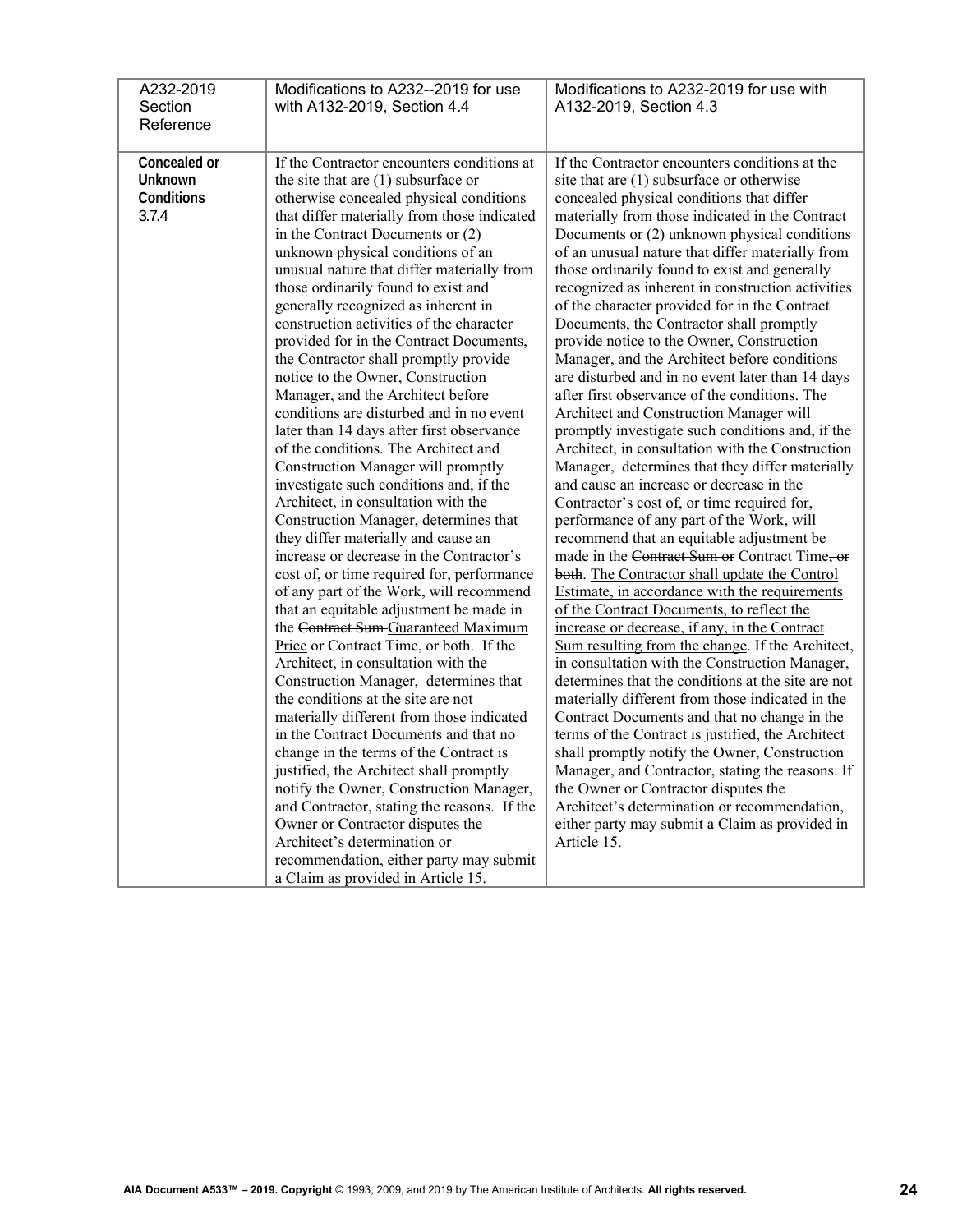| A232-2019<br>Section<br>Reference              | Modifications to A232--2019 for use<br>with A132-2019, Section 4.4                                                                                                                                                                                                                                                                                                                                                                                                                                                                                                                                                                                                                                                                                                                                                                                                                                                                                          | Modifications to A232-2019 for use with<br>A132-2019, Section 4.3                                                                                                                                                                                                                                                                                                                                                                                                                                                                                                                                                                                                                                                                                                                                                                                                                                                      |
|------------------------------------------------|-------------------------------------------------------------------------------------------------------------------------------------------------------------------------------------------------------------------------------------------------------------------------------------------------------------------------------------------------------------------------------------------------------------------------------------------------------------------------------------------------------------------------------------------------------------------------------------------------------------------------------------------------------------------------------------------------------------------------------------------------------------------------------------------------------------------------------------------------------------------------------------------------------------------------------------------------------------|------------------------------------------------------------------------------------------------------------------------------------------------------------------------------------------------------------------------------------------------------------------------------------------------------------------------------------------------------------------------------------------------------------------------------------------------------------------------------------------------------------------------------------------------------------------------------------------------------------------------------------------------------------------------------------------------------------------------------------------------------------------------------------------------------------------------------------------------------------------------------------------------------------------------|
| Concealed or<br>Unknown<br>Conditions<br>3.7.5 | If, in the course of the Work, the<br>Contractor encounters human remains or<br>recognizes the existence of burial<br>markers, archaeological sites or wetlands<br>not indicated in the Contract Documents,<br>the Contractor shall immediately suspend<br>any operations that would affect them and<br>shall notify the Owner, Construction<br>Manager, and Architect. Upon receipt of<br>such notice, the Owner shall promptly<br>take any action necessary to obtain<br>governmental authorization required to<br>resume the operations. The Contractor<br>shall continue to suspend such operations<br>until otherwise instructed by the Owner<br>but shall continue with all other<br>operations that do not affect those<br>remains or features. Requests for<br>adjustments in the Contract Sum<br>Guaranteed Maximum Price and Contract<br>Time arising from the existence of such<br>remains or features may be made as<br>provided in Article 15. | If, in the course of the Work, the Contractor<br>encounters human remains or recognizes the<br>existence of burial markers, archaeological sites<br>or wetlands not indicated in the Contract<br>Documents, the Contractor shall immediately<br>suspend any operations that would affect them<br>and shall notify the Owner, Construction<br>Manager, and Architect. Upon receipt of such<br>notice, the Owner shall promptly take any<br>action necessary to obtain governmental<br>authorization required to resume the operations.<br>The Contractor shall continue to suspend such<br>operations until otherwise instructed by the<br>Owner but shall continue with all other<br>operations that do not affect those remains or<br>features. Requests for adjustments in the<br>Contract Sum and Contract Time arising from<br>the existence of such remains or features may<br>be made as provided in Article 15. |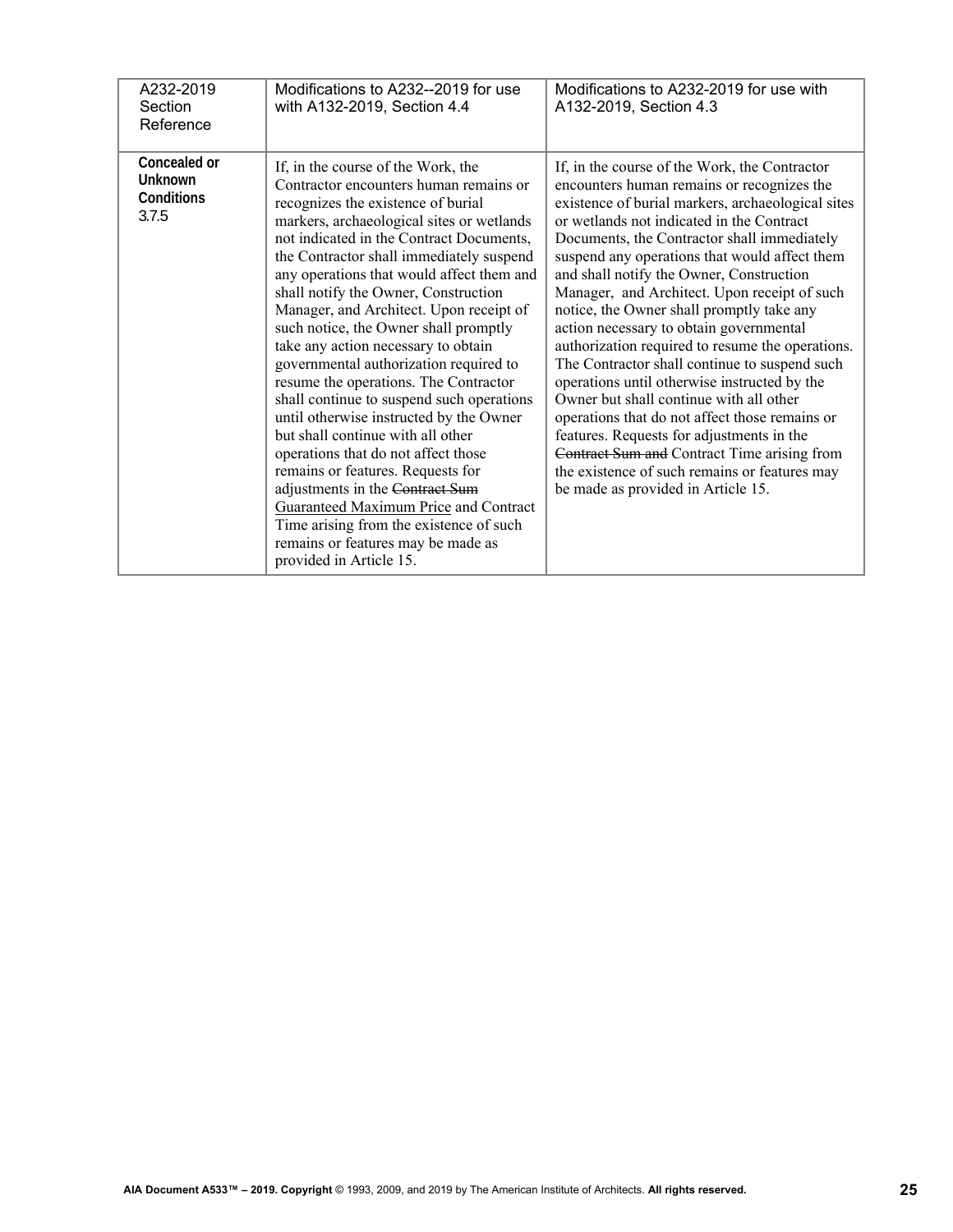| A232-2019<br>Section<br>Reference | Modifications to A232--2019 for use<br>with A132-2019, Section 4.4                                                                                                                                                                                                                                                                                                                                                                                                                                                                                                       | Modifications to A232-2019 for use with<br>A132-2019, Section 4.3                          |
|-----------------------------------|--------------------------------------------------------------------------------------------------------------------------------------------------------------------------------------------------------------------------------------------------------------------------------------------------------------------------------------------------------------------------------------------------------------------------------------------------------------------------------------------------------------------------------------------------------------------------|--------------------------------------------------------------------------------------------|
| Allowances<br>3.8                 | 3.8.1. The Contractor shall include in the<br>Contract Sum Guaranteed Maximum Price<br>all allowances stated in the Contract<br>Documents. Items covered by allowances<br>shall be supplied for such amounts and by<br>such persons or entities as the Owner may<br>direct, but the Contractor shall not be<br>required to employ persons or entities to<br>whom the Contractor has reasonable<br>objection.<br>3.8.2. Unless otherwise provided in the<br>Contract Documents,<br>$\mathbf{.1}$<br>allowances shall cover the cost to<br>the Contractor of materials and | Delete Section 3.8 in its entirety and replace<br>with the phrase "Intentionally omitted." |
|                                   | equipment delivered at the site<br>and all required taxes, less<br>applicable trade discounts;                                                                                                                                                                                                                                                                                                                                                                                                                                                                           |                                                                                            |
|                                   | $\cdot$<br>Contractor's costs for unloading<br>and handling at the site, labor,<br>installation costs, overhead, profit,<br>and other expenses contemplated<br>for stated allowance amounts shall<br>be included in the Contract Sum<br><b>Guaranteed Maximum Price but</b><br>not in the allowances; and                                                                                                                                                                                                                                                                |                                                                                            |
|                                   | $\cdot$ 3<br>whenever costs are more than or<br>less than allowances, the Contract<br><b>Sum Guaranteed Maximum Price</b><br>shall be adjusted accordingly by<br>Change Order. The amount of the<br>Change Order shall reflect (1) the<br>difference between actual costs<br>and the allowances under<br>Section $3.8.2.1$ and $(2)$ changes in<br>Contractor's costs under<br>Section 3.8.2.2.                                                                                                                                                                          |                                                                                            |
|                                   | 3.8.3. No change from A232-2019.                                                                                                                                                                                                                                                                                                                                                                                                                                                                                                                                         |                                                                                            |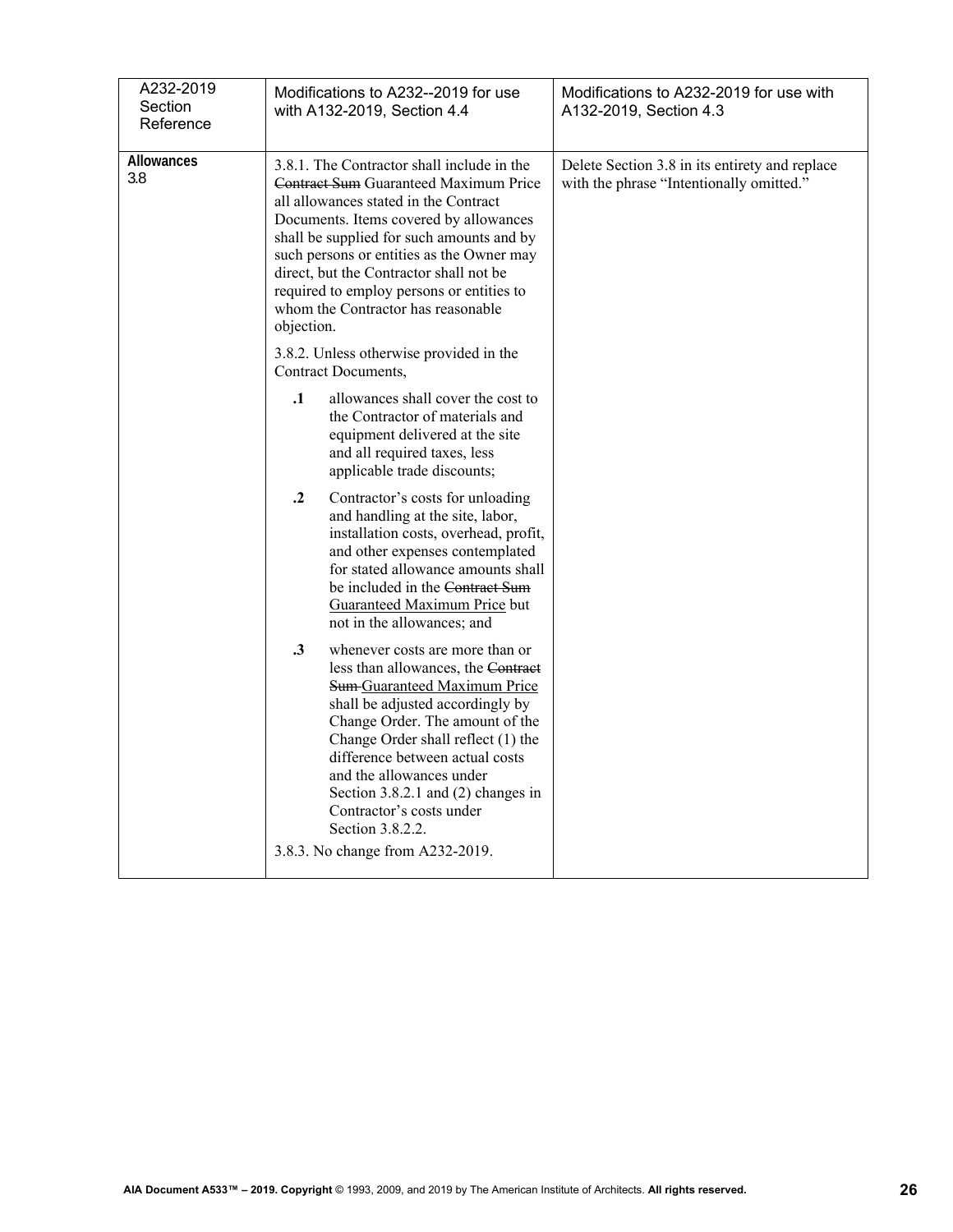| A232-2019<br>Section<br>Reference                                                           | Modifications to A232--2019 for use<br>with A132-2019, Section 4.4                                                                                                                                                                                                                                                                                                                                                                                                                                                                                                                                                                                                                                                                                                                                                                                                                          | Modifications to A232-2019 for use with<br>A132-2019, Section 4.3                                                                                                                                                                                                                                                                                                                                                                                                                                                                                                                                                                                                                                                                                                                                                                                                                                                                                                                     |
|---------------------------------------------------------------------------------------------|---------------------------------------------------------------------------------------------------------------------------------------------------------------------------------------------------------------------------------------------------------------------------------------------------------------------------------------------------------------------------------------------------------------------------------------------------------------------------------------------------------------------------------------------------------------------------------------------------------------------------------------------------------------------------------------------------------------------------------------------------------------------------------------------------------------------------------------------------------------------------------------------|---------------------------------------------------------------------------------------------------------------------------------------------------------------------------------------------------------------------------------------------------------------------------------------------------------------------------------------------------------------------------------------------------------------------------------------------------------------------------------------------------------------------------------------------------------------------------------------------------------------------------------------------------------------------------------------------------------------------------------------------------------------------------------------------------------------------------------------------------------------------------------------------------------------------------------------------------------------------------------------|
| Award of<br>Subcontracts and<br><b>Other Contracts for</b><br>Portions of the Work<br>5.2.3 | If the Owner, Construction Manager or<br>Architect has reasonable objection to a<br>person or entity proposed by the<br>Contractor, the Contractor shall propose<br>another to whom the Owner, Construction<br>Manager or Architect has no reasonable<br>objection. If the proposed but rejected<br>Subcontractor was reasonably capable of<br>performing the Work, the Contract Sum<br><b>Guaranteed Maximum Price and Contract</b><br>Time shall be increased or decreased by<br>the difference, if any, occasioned by such<br>change, and an appropriate Change Order<br>shall be issued before commencement of<br>the substitute Subcontractor's Work.<br>However, no increase in the Contract Sum<br>Guaranteed Maximum Price or Contract<br>Time shall be allowed for such change<br>unless the Contractor has acted promptly<br>and responsively in submitting names as<br>required. | If the Owner, Construction Manager or<br>Architect has reasonable objection to a person<br>or entity proposed by the Contractor, the<br>Contractor shall propose another to whom the<br>Owner, Construction Manager or Architect has<br>no reasonable objection. If the proposed but<br>rejected Subcontractor was reasonably capable<br>of performing the Work, the Contract Sum and<br>Contract Time shall be increased or decreased<br>adjusted by the difference, if any, occasioned<br>by such change, and an appropriate Change<br>Order shall be issued before commencement of<br>the substitute Subcontractor's Work. The<br>Contractor shall update the Control Estimate to<br>reflect the increase or decrease, if any, in the<br>Contract Sum resulting from the change.<br>However, no increase in the Contract Sum or<br>Contract Time shall be allowed for such change<br>unless the Contractor has acted promptly and<br>responsively in submitting names as required. |
| <b>Change Orders</b><br>7.2.1                                                               | A Change Order is a written instrument<br>prepared by the Architect and signed by<br>the Owner, Contractor, and Architect<br>stating their agreement upon all of the<br>following:<br>$\cdot$<br>The change in the Work;<br>$\cdot$<br>The amount of the<br>adjustment, if any, in the<br>Contract Sum-Guaranteed<br>Maximum Price; and<br>The extent of the<br>$\boldsymbol{.3}$<br>adjustment, if any, in the<br>Contract Time.                                                                                                                                                                                                                                                                                                                                                                                                                                                           | A Change Order is a written instrument<br>prepared by the Architect and signed by the<br>Owner, Contractor, and Architect stating their<br>agreement upon all of the following:<br>$\cdot$<br>The change in the Work; and<br>$\cdot$<br>The amount of the adjustment, if<br>any, in the Contract Sum; and<br>The extent of the adjustment, if any, in<br>$\boldsymbol{.}3$<br>the Contract Time.<br>Upon the issuance of a Change Order, the<br>Contractor shall update the Control Estimate, in<br>accordance with the requirements of the<br>Contract Documents, to reflect the increase or<br>decrease, if any, in the Contract Sum resulting<br>from the change.                                                                                                                                                                                                                                                                                                                  |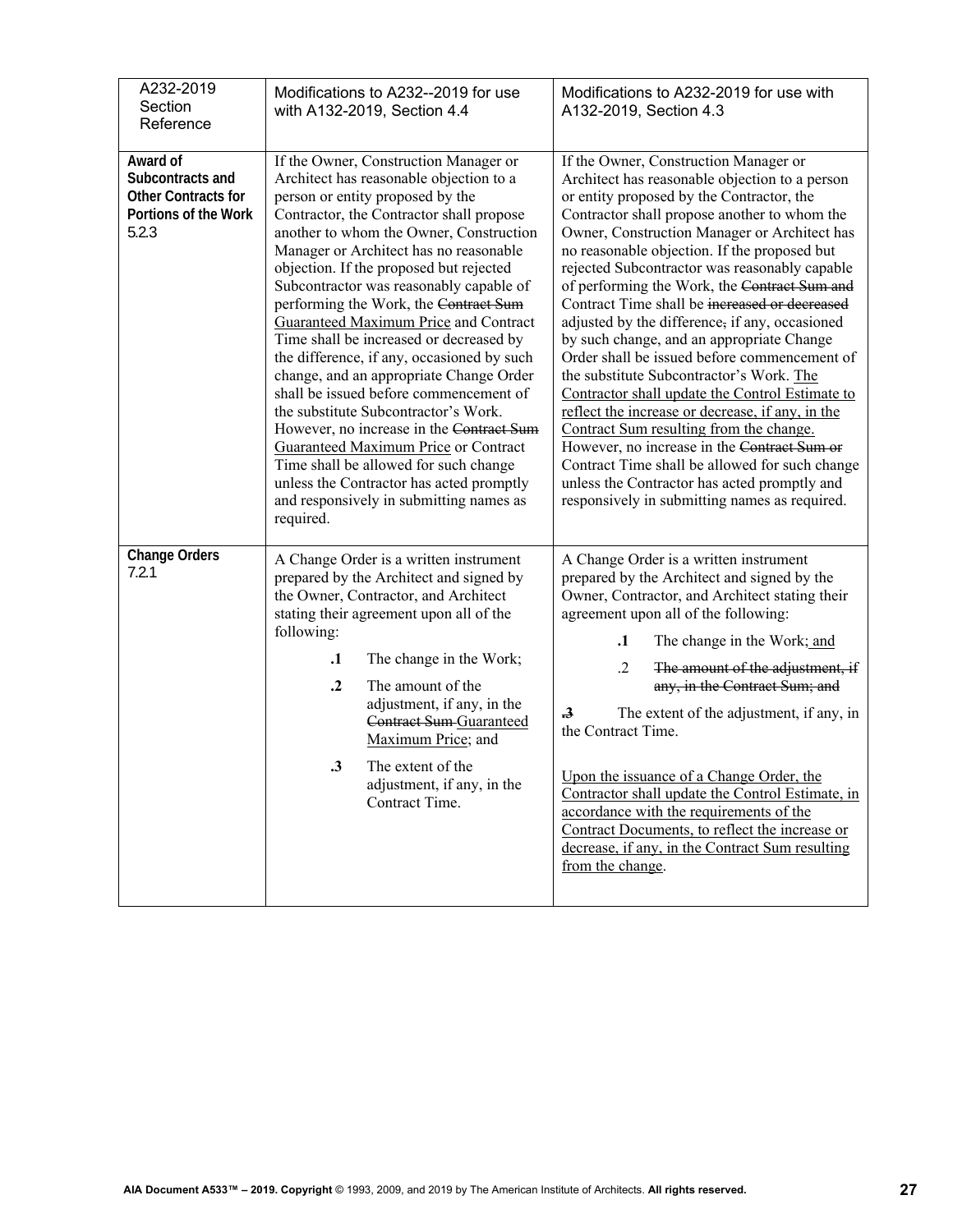| Section<br>Reference                                     | with A132-2019, Section 4.4                                                                                                                                                                                                                                                                                                                                                                                                                                                                                                                                                                                                                                  | Modifications to A232--2019 for use<br>Modifications to A232-2019 for use with<br>A132-2019, Section 4.3                                                                                                                                                                                                                                                                                                                                                                                                                                                                                   |
|----------------------------------------------------------|--------------------------------------------------------------------------------------------------------------------------------------------------------------------------------------------------------------------------------------------------------------------------------------------------------------------------------------------------------------------------------------------------------------------------------------------------------------------------------------------------------------------------------------------------------------------------------------------------------------------------------------------------------------|--------------------------------------------------------------------------------------------------------------------------------------------------------------------------------------------------------------------------------------------------------------------------------------------------------------------------------------------------------------------------------------------------------------------------------------------------------------------------------------------------------------------------------------------------------------------------------------------|
| <b>Construction Change</b><br><b>Directives</b><br>7.3.1 | A Construction Change Directive is a<br>written order prepared by the Construction<br>Manager and signed by the Owner,<br>Construction Manager and Architect,<br>directing a change in the Work prior to<br>agreement on adjustment, if any, in the<br>Contract Sum Guaranteed Maximum Price<br>or Contract Time, or both. The Owner may<br>by Construction Change Directive, without<br>invalidating the Contract, order changes in<br>the Work within the general scope of the<br>Contract consisting of additions, deletions,<br>or other revisions, the Contract Sum<br>Guaranteed Maximum Price and Contract<br>Time being adjusted accordingly.        | A Construction Change Directive is a written<br>order prepared by the Construction Manager<br>and signed by the Owner, Construction<br>Manager and Architect, directing a change in<br>the Work prior to agreement on adjustment, if<br>any, in the Contract Sum or Contract Time, or<br>both. The Owner may by Construction Change<br>Directive, without invalidating the Contract,<br>order changes in the Work within the general<br>scope of the Contract consisting of additions,<br>deletions, or other revisions, the Contract Sum<br>and Contract Time being adjusted accordingly. |
| <b>Construction Change</b><br><b>Directives</b><br>7.3.3 | If the Construction Change Directive<br>provides for an adjustment to the Contract<br>Sum Guaranteed Maximum Price, the<br>adjustment shall be based on one of the<br>following methods:<br>$\cdot$<br>Mutual acceptance of a<br>lump sum properly itemized<br>and supported by sufficient<br>substantiating data to permit<br>evaluation:<br>$\cdot$ <sup>2</sup><br>Unit prices stated in the<br><b>Contract Documents or</b><br>subsequently agreed upon;<br>$\cdot$ 3<br>Cost to be determined in a<br>manner agreed upon by the<br>parties and a mutually<br>acceptable fixed or<br>percentage fee; or<br>$\cdot$ 4<br>As provided in<br>Section 7.3.4. | Delete Section 7.3.3 in its entirety and replace<br>with the phrase "Intentionally omitted."                                                                                                                                                                                                                                                                                                                                                                                                                                                                                               |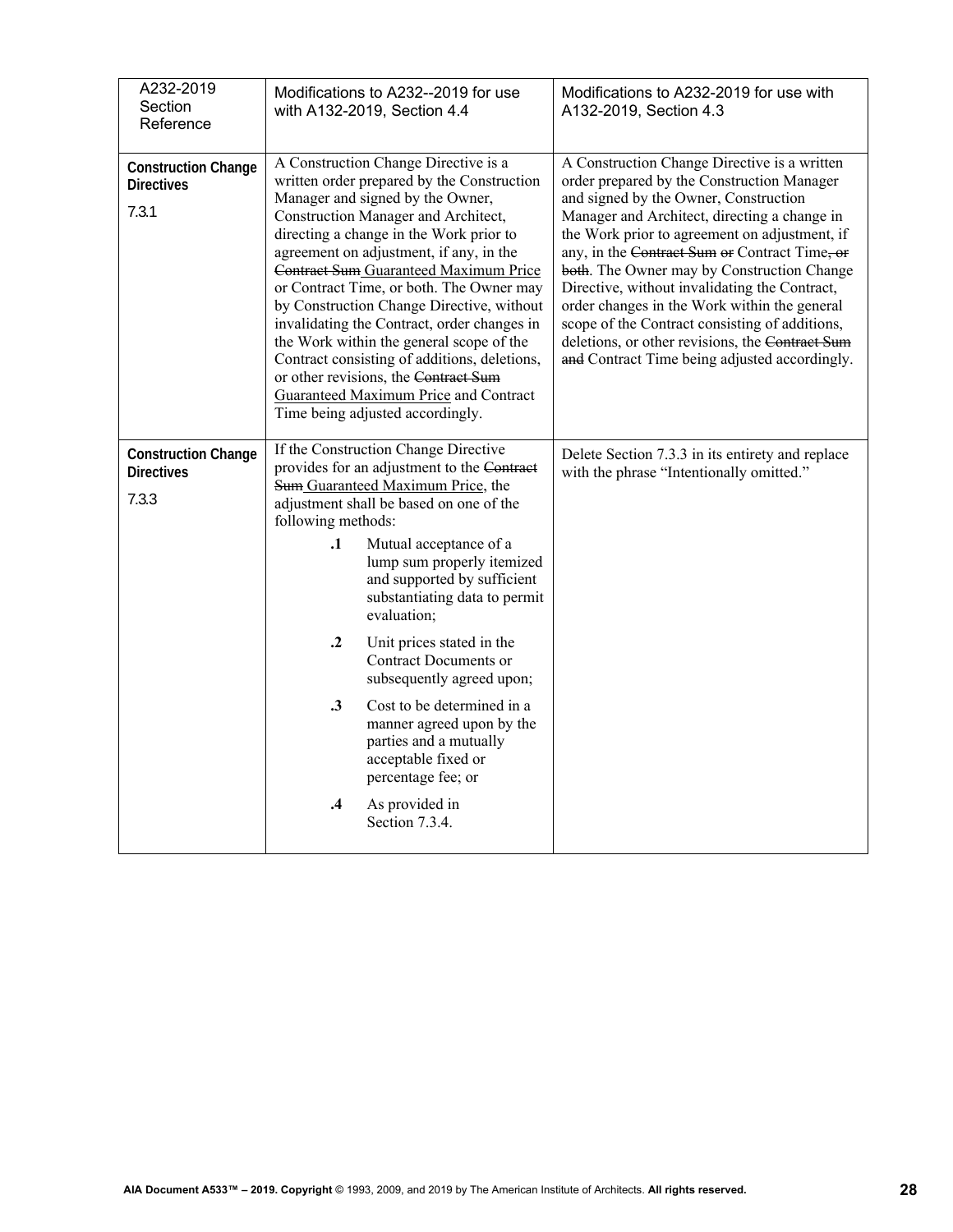| A232-2019<br>Section<br>Reference                        | Modifications to A232--2019 for use<br>with A132-2019, Section 4.4                                                                                                                                                                                                                                                                                                                                                                                                                                                                                                                                                                                                                                                                                                                                                                                                                                                                                                                                                                                                                                                                                                                                                                                                                                                                                                                                                                                                                                                                                                                                                                                                                                                                                                    | Modifications to A232-2019 for use with<br>A132-2019, Section 4.3                            |
|----------------------------------------------------------|-----------------------------------------------------------------------------------------------------------------------------------------------------------------------------------------------------------------------------------------------------------------------------------------------------------------------------------------------------------------------------------------------------------------------------------------------------------------------------------------------------------------------------------------------------------------------------------------------------------------------------------------------------------------------------------------------------------------------------------------------------------------------------------------------------------------------------------------------------------------------------------------------------------------------------------------------------------------------------------------------------------------------------------------------------------------------------------------------------------------------------------------------------------------------------------------------------------------------------------------------------------------------------------------------------------------------------------------------------------------------------------------------------------------------------------------------------------------------------------------------------------------------------------------------------------------------------------------------------------------------------------------------------------------------------------------------------------------------------------------------------------------------|----------------------------------------------------------------------------------------------|
| <b>Construction Change</b><br><b>Directives</b><br>7.3.4 | If the Contractor does not respond<br>promptly or disagrees with the method for<br>adjustment in the Contract Sum<br>Guaranteed Maximum Price, the<br>Construction Manager shall determine the<br>adjustment on the basis of reasonable<br>expenditures and savings of those<br>performing the Work attributable to the<br>change, including, in case of an increase in<br>the Contract Sum Guaranteed Maximum<br>Price, an amount for overhead and profit<br>the Contractor's Fee as set forth in the<br>Agreement, or if no such amount is set<br>forth in the Agreement, a reasonable<br>amount. In such case, and also under<br>Section 7.3.3.3, the Contractor shall keep<br>and present, in such form as the<br>Construction Manager may prescribe, an<br>itemized accounting together with<br>appropriate supporting data. Unless<br>otherwise provided in the Contract<br>Documents, costs for the purposes of this<br>Section 7.3.4 shall be limited to the<br>following:<br>$\cdot$<br>Costs of labor, including<br>applicable payroll taxes,<br>fringe benefits required by<br>agreement or custom,<br>workers' compensation<br>insurance, and other<br>employee costs approved by<br>the Architect;<br>$\cdot$<br>Costs of materials, supplies,<br>and equipment, including<br>cost of transportation,<br>whether incorporated or<br>consumed;<br>Rental costs of machinery<br>$\cdot$ 3<br>and equipment, exclusive of<br>hand tools, whether rented<br>from the Contractor or<br>others;<br>Costs of premiums for all<br>$\cdot$<br>bonds and insurance, permit<br>fees, and sales, use, or<br>similar taxes, directly<br>related to the change; and<br>$\cdot$ 5<br>Costs of supervision and<br>field office personnel<br>directly attributable to the | Delete Section 7.3.4 in its entirety and replace<br>with the phrase "Intentionally omitted." |
|                                                          | change.                                                                                                                                                                                                                                                                                                                                                                                                                                                                                                                                                                                                                                                                                                                                                                                                                                                                                                                                                                                                                                                                                                                                                                                                                                                                                                                                                                                                                                                                                                                                                                                                                                                                                                                                                               |                                                                                              |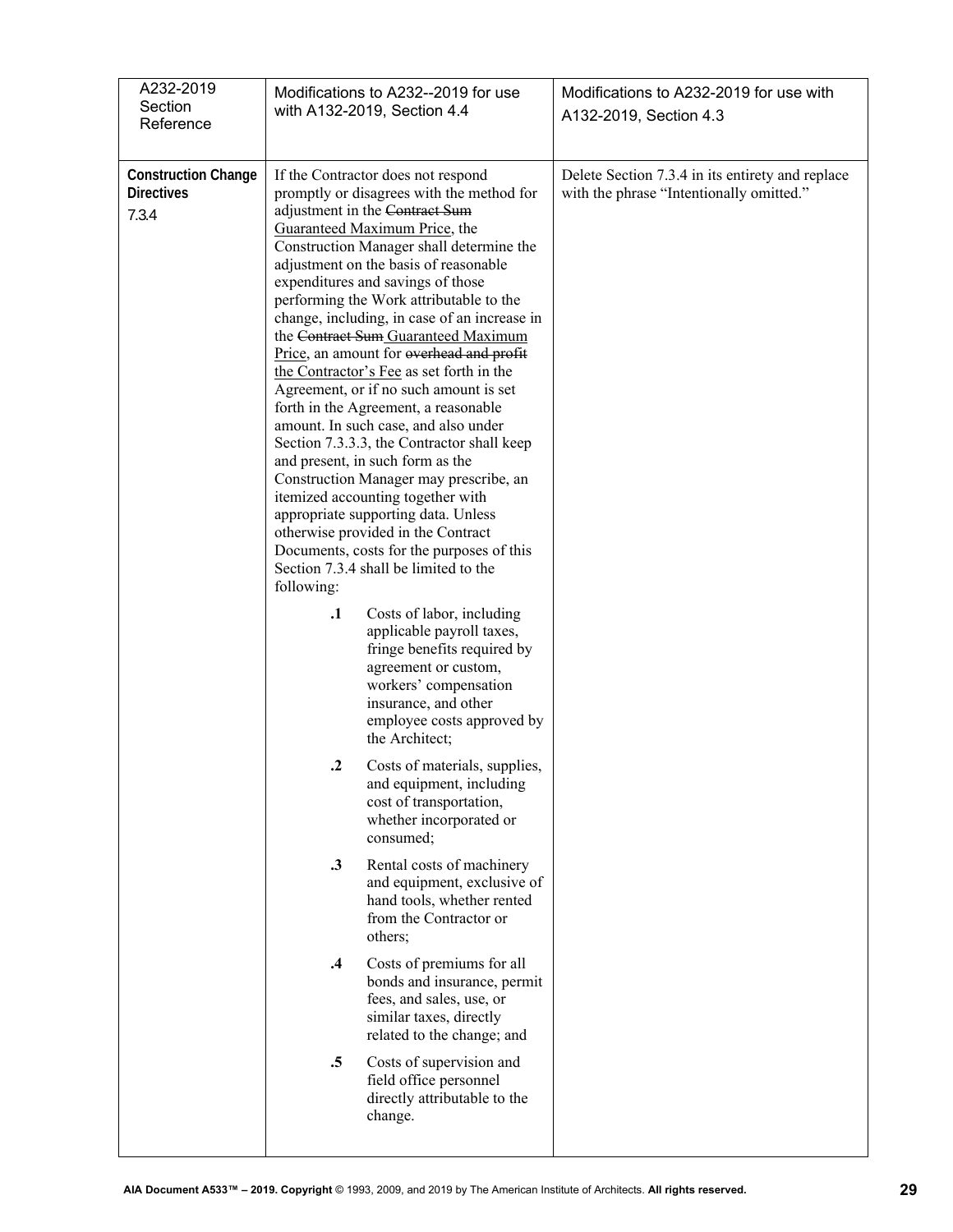| A232-2019<br>Section<br>Reference                        | Modifications to A232--2019 for use<br>with A132-2019, Section 4.4                                                                                                                                                                                                                                                                                                                                                                                                                                                                        | Modifications to A232-2019 for use with<br>A132-2019, Section 4.3                                                                                                                                                                                                                                                                                                               |
|----------------------------------------------------------|-------------------------------------------------------------------------------------------------------------------------------------------------------------------------------------------------------------------------------------------------------------------------------------------------------------------------------------------------------------------------------------------------------------------------------------------------------------------------------------------------------------------------------------------|---------------------------------------------------------------------------------------------------------------------------------------------------------------------------------------------------------------------------------------------------------------------------------------------------------------------------------------------------------------------------------|
| <b>Construction Change</b><br><b>Directives</b><br>7.3.6 | Upon receipt of a Construction Change<br>Directive, the Contractor shall promptly<br>proceed with the change in the Work<br>involved and advise the Architect of the<br>Contractor's agreement or disagreement<br>with the method, if any, provided in the<br>Construction Change Directive for<br>determining the proposed adjustment in the<br>Contract Sum Guaranteed Maximum Price<br>or Contract Time.                                                                                                                               | Upon receipt of a Construction Change<br>Directive, the Contractor shall promptly<br>proceed with the change in the Work involved<br>and advise the Architect of the Contractor's<br>agreement or disagreement with the method, if<br>any, provided in the Construction Change<br>Directive for determining the proposed<br>adjustment in the Contract Sum or Contract<br>Time. |
| <b>Construction Change</b><br><b>Directives</b><br>7.3.7 | A Construction Change Directive signed<br>by the Contractor indicates the<br>Contractor's agreement therewith,<br>including adjustment in Contract Sum<br><b>Guaranteed Maximum Price and Contract</b><br>Time or the method for determining them.<br>Such agreement shall be effective<br>immediately and shall be recorded as a<br>Change Order.                                                                                                                                                                                        | A Construction Change Directive signed by the<br>Contractor indicates the Contractor's<br>agreement therewith, including adjustment in<br>Contract Sum and Contract Time or the method<br>for determining them. Such agreement shall be<br>effective immediately and shall be recorded as<br>a Change Order.                                                                    |
| <b>Construction Change</b><br><b>Directives</b><br>7.3.8 | The amount of credit to be allowed by the<br>Contractor to the Owner for a deletion or<br>change that results in a net decrease in the<br>Contract Sum Guaranteed Maximum Price<br>shall be actual net cost, as confirmed by<br>the Construction Manager and Architect.<br>When both additions and credits covering<br>related Work or substitutions are involved<br>in a change, the allowance for overhead<br>and profit the Contractor's Fee shall be<br>figured on the basis of net increase, if any,<br>with respect to that change. | Delete Section 7.3.8 in its entirety and replace<br>with the phrase "Intentionally omitted."                                                                                                                                                                                                                                                                                    |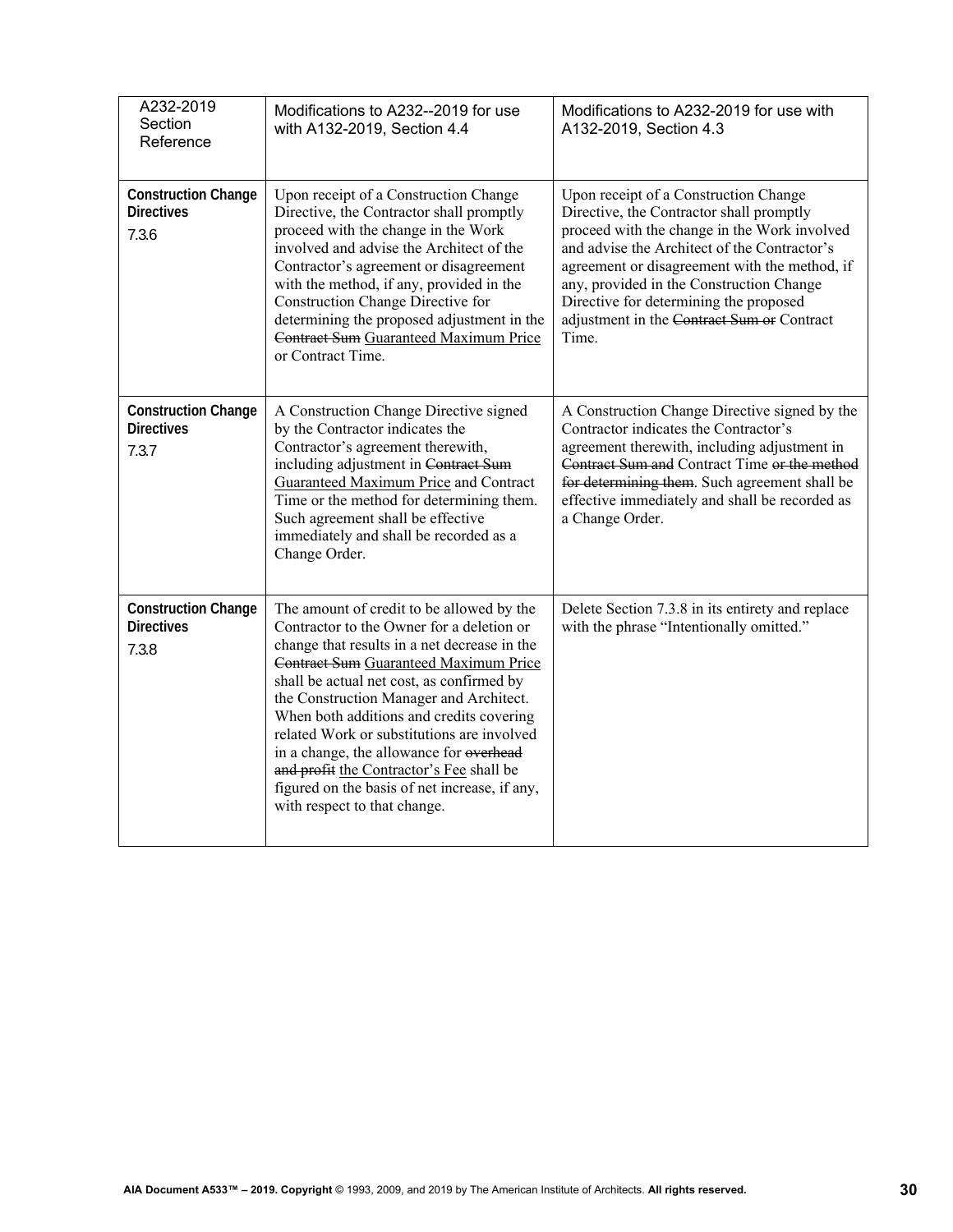| A232-2019<br>Section<br>Reference                         | Modifications to A232--2019 for use<br>with A132-2019, Section 4.4                                                                                                                                                                                                                                                                                                                                                                                                                                                                                                                                                                                                                                                                                                                    | Modifications to A232-2019 for use with<br>A132-2019, Section 4.3                                                                                                                                                                                                                                                                                                                                                                                           |
|-----------------------------------------------------------|---------------------------------------------------------------------------------------------------------------------------------------------------------------------------------------------------------------------------------------------------------------------------------------------------------------------------------------------------------------------------------------------------------------------------------------------------------------------------------------------------------------------------------------------------------------------------------------------------------------------------------------------------------------------------------------------------------------------------------------------------------------------------------------|-------------------------------------------------------------------------------------------------------------------------------------------------------------------------------------------------------------------------------------------------------------------------------------------------------------------------------------------------------------------------------------------------------------------------------------------------------------|
| <b>Construction Change</b><br><b>Directives</b><br>7.3.9  | Pending final determination of the total cost<br>of a Construction Change Directive to the<br>Owner, the Contractor may request payment<br>for Work completed under the Construction<br>Change Directive in Applications for<br>Payment. The Construction Manager and<br>Architect will make an interim<br>determination for purposes of monthly<br>certification for payment for those costs and<br>certify for payment the amount that the<br><b>Construction Manager and Architect</b><br>determine to be reasonably justified. The<br>interim determination of cost shall adjust<br>the Contract Sum Guaranteed Maximum<br>Price on the same basis as a Change Order,<br>subject to the right of either party to<br>disagree and assert a Claim in accordance<br>with Article 15. | Delete Section 7.3.9 in its entirety and replace<br>with the phrase "Intentionally omitted."                                                                                                                                                                                                                                                                                                                                                                |
| <b>Construction Change</b><br><b>Directives</b><br>7.3.10 | When the Owner and Contractor agree with<br>a determination made by the Construction<br>Manager and Architect concerning the<br>adjustments in the Contract Sum<br>Guaranteed Maximum Price and Contract<br>Time, or otherwise reach agreement upon<br>the adjustments, such agreement shall be<br>effective immediately and the Construction<br>Manager shall prepare a Change Order.<br>Change Orders may be issued for all or any<br>part of a Construction Change Directive.                                                                                                                                                                                                                                                                                                      | When the Owner and Contractor agree with a<br>determination made by the Construction<br>Manager and Architect concerning the<br>adjustments in the Contract Sum and Contract<br>Time, or otherwise reach agreement upon the<br>adjustments, such agreement shall be effective<br>immediately and the Construction Manager<br>shall prepare a Change Order. Change Orders<br>may be issued for all or any part of a<br><b>Construction Change Directive.</b> |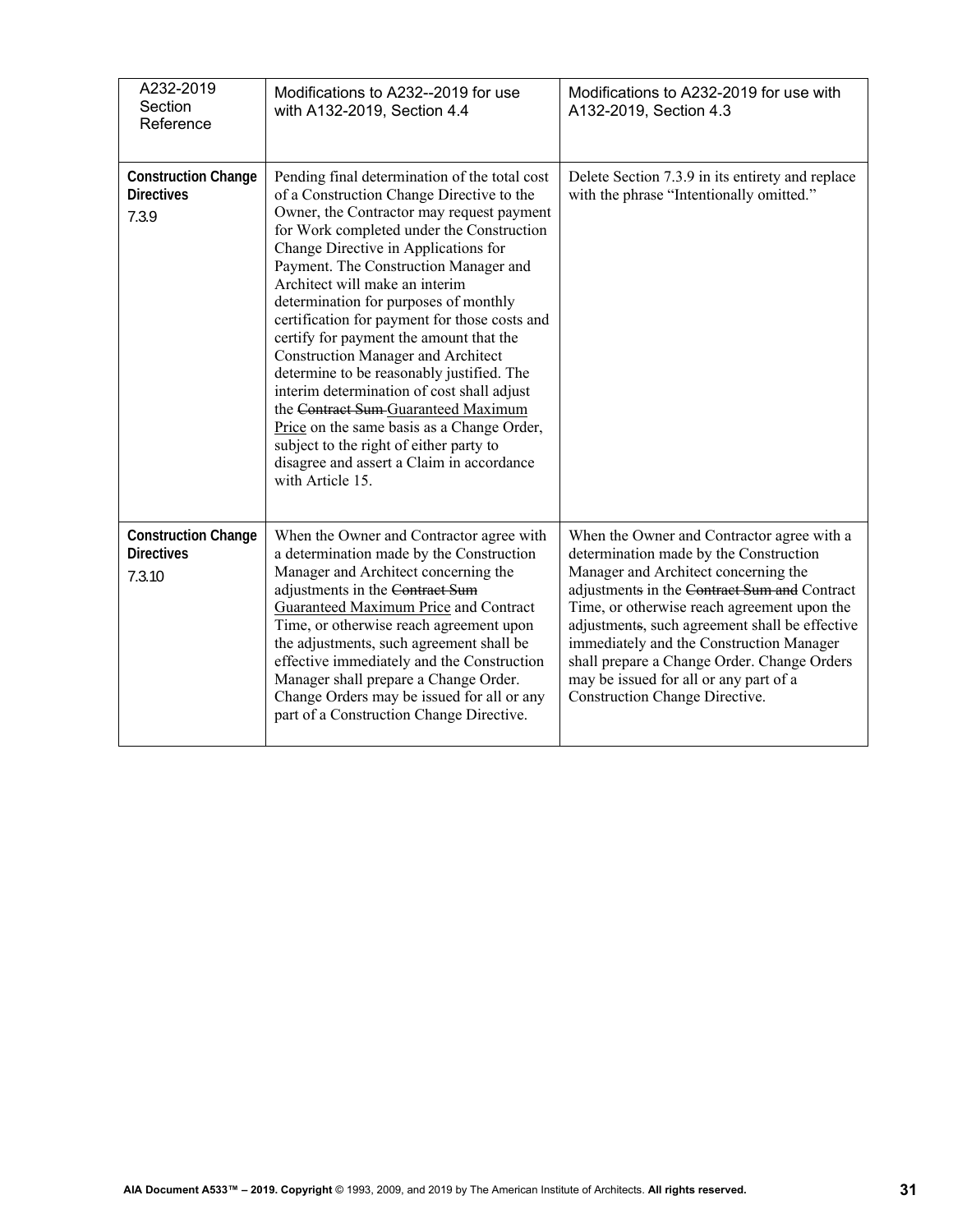| A232-2019<br>Section<br>Reference                       | Modifications to A232--2019 for use<br>with A132-2019, Section 4.4                                                                                                                                                                                                                                                                                                                                                                                                                                                                                                                                                                                                                                                                                                                                                                                                                                                                                                                                                                                                                                                                                                                                                                                                 | Modifications to A232-2019 for use with<br>A132-2019, Section 4.3                                                                                                                                                                                                                                                                                                                                                                                                                                                                                                                                                                                                                                                                                                                                                                                                                                                                                                                                                                                                                                                                                                                                                                                                                                                                           |
|---------------------------------------------------------|--------------------------------------------------------------------------------------------------------------------------------------------------------------------------------------------------------------------------------------------------------------------------------------------------------------------------------------------------------------------------------------------------------------------------------------------------------------------------------------------------------------------------------------------------------------------------------------------------------------------------------------------------------------------------------------------------------------------------------------------------------------------------------------------------------------------------------------------------------------------------------------------------------------------------------------------------------------------------------------------------------------------------------------------------------------------------------------------------------------------------------------------------------------------------------------------------------------------------------------------------------------------|---------------------------------------------------------------------------------------------------------------------------------------------------------------------------------------------------------------------------------------------------------------------------------------------------------------------------------------------------------------------------------------------------------------------------------------------------------------------------------------------------------------------------------------------------------------------------------------------------------------------------------------------------------------------------------------------------------------------------------------------------------------------------------------------------------------------------------------------------------------------------------------------------------------------------------------------------------------------------------------------------------------------------------------------------------------------------------------------------------------------------------------------------------------------------------------------------------------------------------------------------------------------------------------------------------------------------------------------|
| Minor Changes in the<br>Work<br>7.4                     | The Architect may order minor changes in<br>the Work that are consistent with the intent<br>of the Contract Documents and do not<br>involve an adjustment in the Contract Sum<br>or an extension of the Contract Time. The<br>Architect's order for minor changes shall<br>be in writing. If the Contractor believes<br>that the proposed minor change in the<br>Work will affect the Contract Sum<br><b>Guaranteed Maximum Price or Contract</b><br>Time, the Contractor shall notify the<br>Construction Manager and shall not<br>proceed to implement the change in the<br>Work. If the Contractor performs the Work<br>set forth in the Architect's order for a<br>minor change without prior notice to the<br>Construction Manager that such change<br>will affect the Contract Sum Guaranteed<br>Maximum Price or Contract Time, the<br>Contractor waives any adjustment to the<br>Contract Sum Guaranteed Maximum Price<br>or extension of the Contract Time.                                                                                                                                                                                                                                                                                               | No change from A232-2019.                                                                                                                                                                                                                                                                                                                                                                                                                                                                                                                                                                                                                                                                                                                                                                                                                                                                                                                                                                                                                                                                                                                                                                                                                                                                                                                   |
| <b>Schedule of Values</b><br>Or Control Estimate<br>9.2 | <b>Schedule of Values</b><br>Where the Contract is based on a stipulated<br>sum or Guaranteed Maximum Price, the<br>Contractor shall submit a schedule of<br>values to the Construction Manager before<br>the first Application for Payment,<br>allocating the entire Contract Sum to the<br>various portions of the Work Guaranteed<br>Maximum Price as required by the<br>Contract Documents. The schedule of<br>values shall be prepared in the form, and<br>supported by the data to substantiate its<br>accuracy, required by the Construction<br>Manager and the Architect. This schedule,<br>unless objected to by the Construction<br>Manager or Architect, shall be used as a<br>basis for reviewing the Contractor's<br>Applications for Payment. The<br>Construction Manager shall forward to the<br>Architect the Contractor's schedule of<br>values. Any changes to the schedule of<br>values shall be submitted to the<br>Construction Manager and supported by<br>such data to substantiate its accuracy as the<br>Construction Manager and Architect may<br>require, and unless objected to by the<br>Construction Manager or the Architect,<br>shall be used as a basis for reviewing the<br>Contractor's subsequent Applications for<br>Payment. | <b>Schedule of Values Control Estimate</b><br>Where the Contract is based on a stipulated<br>sum or Guaranteed Maximum Price, the The<br>Contractor shall submit a schedule of values<br>allocating the entire anticipated Contract Sum,<br>to the various portions of the Work a Control<br>Estimate, as required by the Contract<br>Documents, to the Construction Manager<br>before the first Application for Payment. The<br>schedule of values Control Estimate shall be<br>prepared in the form, and supported by the data<br>to substantiate its accuracy, required by the<br>Construction Manager and the Architec. This<br>schedule Control Estimate, unless objected to<br>by the Construction Manager or Architect, shall<br>be used as a basis for reviewing the<br>Contractor's Applications for Payment. The<br>Construction Manager shall forward to the<br>Architect the Contractor's schedule of values.<br>Any changes to the schedule of values Control<br>Estimate shall be submitted to the Construction<br>Manager and supported by such data to<br>substantiate its accuracy as the Construction<br>Manager and Architect may require, and unless<br>objected to by the Construction Manager or the<br>Architect, shall be used as a basis for reviewing<br>the Contractor's subsequent Applications for<br>Payment. |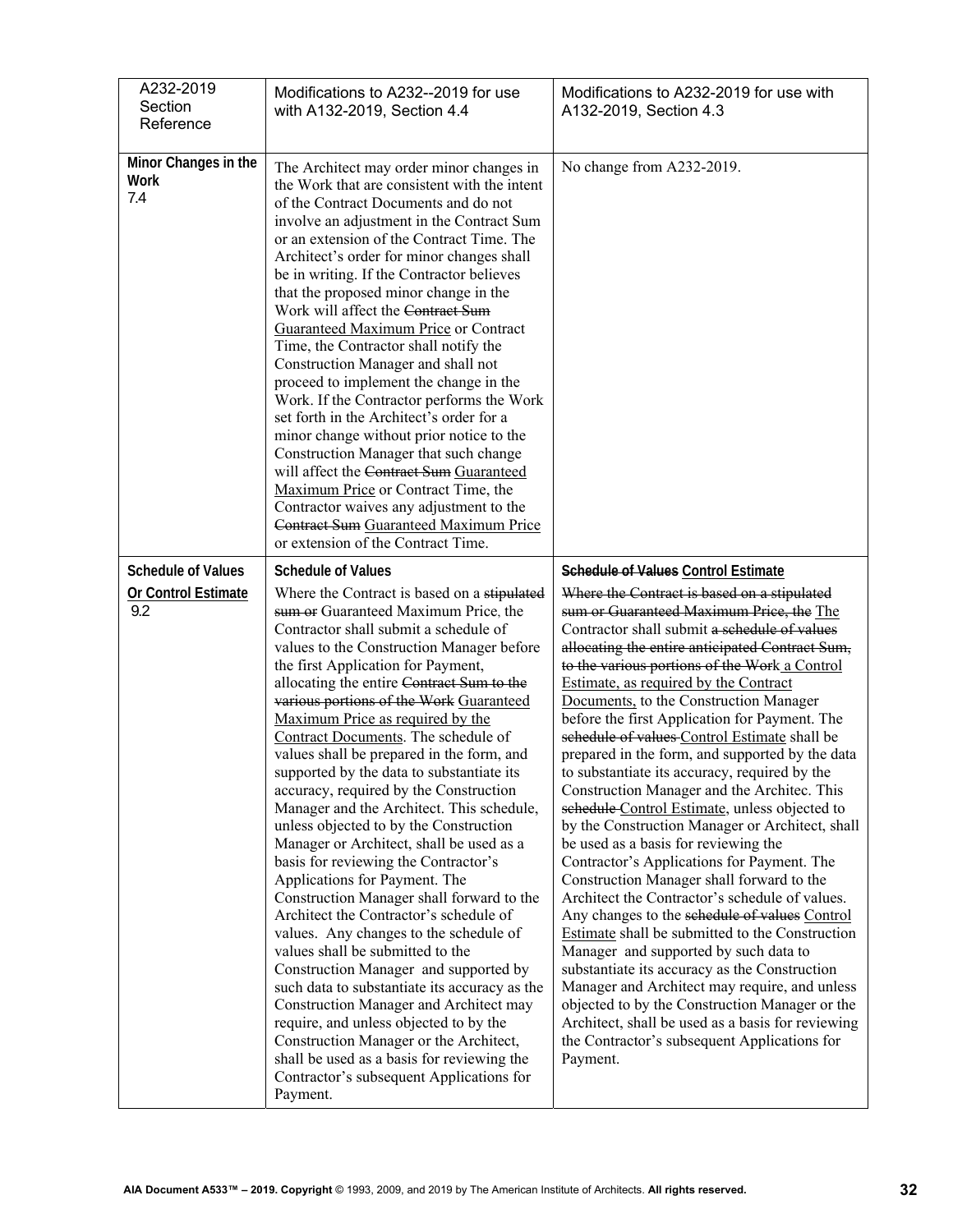| A232-2019<br>Section<br>Reference           | Modifications to A232--2019 for use<br>with A132-2019, Section 4.4                                                                                                                                                                                                                                                                                                                                                                                                                                                                                                                                                                                                                                                                                                                                                                                                                                                                                                                                                    | Modifications to A232-2019 for use with<br>A132-2019, Section 4.3                                                                                                                                                                                                                                                                                                                                                                                                                                                                                                                                                                                                                                                                                                                                                                                                                                                                                                                                                                                                                                                                                                                                                                                     |
|---------------------------------------------|-----------------------------------------------------------------------------------------------------------------------------------------------------------------------------------------------------------------------------------------------------------------------------------------------------------------------------------------------------------------------------------------------------------------------------------------------------------------------------------------------------------------------------------------------------------------------------------------------------------------------------------------------------------------------------------------------------------------------------------------------------------------------------------------------------------------------------------------------------------------------------------------------------------------------------------------------------------------------------------------------------------------------|-------------------------------------------------------------------------------------------------------------------------------------------------------------------------------------------------------------------------------------------------------------------------------------------------------------------------------------------------------------------------------------------------------------------------------------------------------------------------------------------------------------------------------------------------------------------------------------------------------------------------------------------------------------------------------------------------------------------------------------------------------------------------------------------------------------------------------------------------------------------------------------------------------------------------------------------------------------------------------------------------------------------------------------------------------------------------------------------------------------------------------------------------------------------------------------------------------------------------------------------------------|
| <b>Applications for</b><br>Payment<br>9.3.1 | No changes from A201-2017.                                                                                                                                                                                                                                                                                                                                                                                                                                                                                                                                                                                                                                                                                                                                                                                                                                                                                                                                                                                            | At least fifteen days before the date established<br>for each progress payment, the Contractor shall<br>submit to the Construction Manager an<br>itemized Application for Payment prepared in<br>accordance with the schedule of values Control<br>Estimate, if required under Section 9.2, for<br>completed portions of the Work. The<br>application shall be notarized, if required, and<br>supported by all data substantiating the<br>Contractor's right to payment that the Owner,<br>Construction Manager or Architect require,<br>such as copies of requisitions, and releases and<br>waivers of liens from Subcontractors and<br>suppliers, and shall reflect retainage if provided<br>for in the Contract Documents.                                                                                                                                                                                                                                                                                                                                                                                                                                                                                                                         |
| <b>Failure of Payment</b><br>9.7            | If the Construction Manager and Architect<br>do not issue a Certificate for Payment or a<br>Project Certificate for Payment, through no<br>fault of the Contractor, within fourteen<br>days after the Construction Manager's<br>receipt of the Contractor's Application for<br>Payment, or if the Owner does not pay the<br>Contractor within seven days after the date<br>established in the Contract Documents, the<br>amount certified by the Construction<br>Manager and Architect or awarded by<br>binding dispute resolution, then the<br>Contractor may, upon seven additional<br>days' notice to the Owner, Construction<br>Manager and Architect, stop the Work<br>until payment of the amount owing has<br>been received. The Contract Time shall be<br>extended appropriately and the Contract<br>Sum Guaranteed Maximum Price shall be<br>increased by the amount of the<br>Contractor's reasonable costs of shutdown,<br>delay and start-up, plus interest as<br>provided for in the Contract Documents. | If the Construction Manager and Architect do<br>not issue a Certificate for Payment or Project<br>Certificate for Payment, through no fault of the<br>Contractor, within fourteen days after the<br>Construction Manager's receipt of the<br>Contractor's Application for Payment, or if the<br>Owner does not pay the Contractor within<br>seven days after the date established in the<br>Contract Documents, the amount certified by<br>the Construction Manager and Architect or<br>awarded by binding dispute resolution, then the<br>Contractor may, upon seven additional days'<br>notice to the Owner, Construction Manager and<br>Architect, stop the Work until payment of the<br>amount owing has been received. The Contract<br>Time shall be extended appropriately and the<br>Contract Sum shall be increased by the amount<br>of Contractor shall be paid the Contractor's<br>reasonable costs of shutdown, delay and start-<br>up, plus interest as provided for in the Contract<br>Documents. The Contractor shall update the<br>Control Estimate, in accordance with the<br>requirements of the Contract Documents, to<br>reflect the increase, if any, in the Contract Sum<br>resulting from the shutdown, delay and start-<br>up. |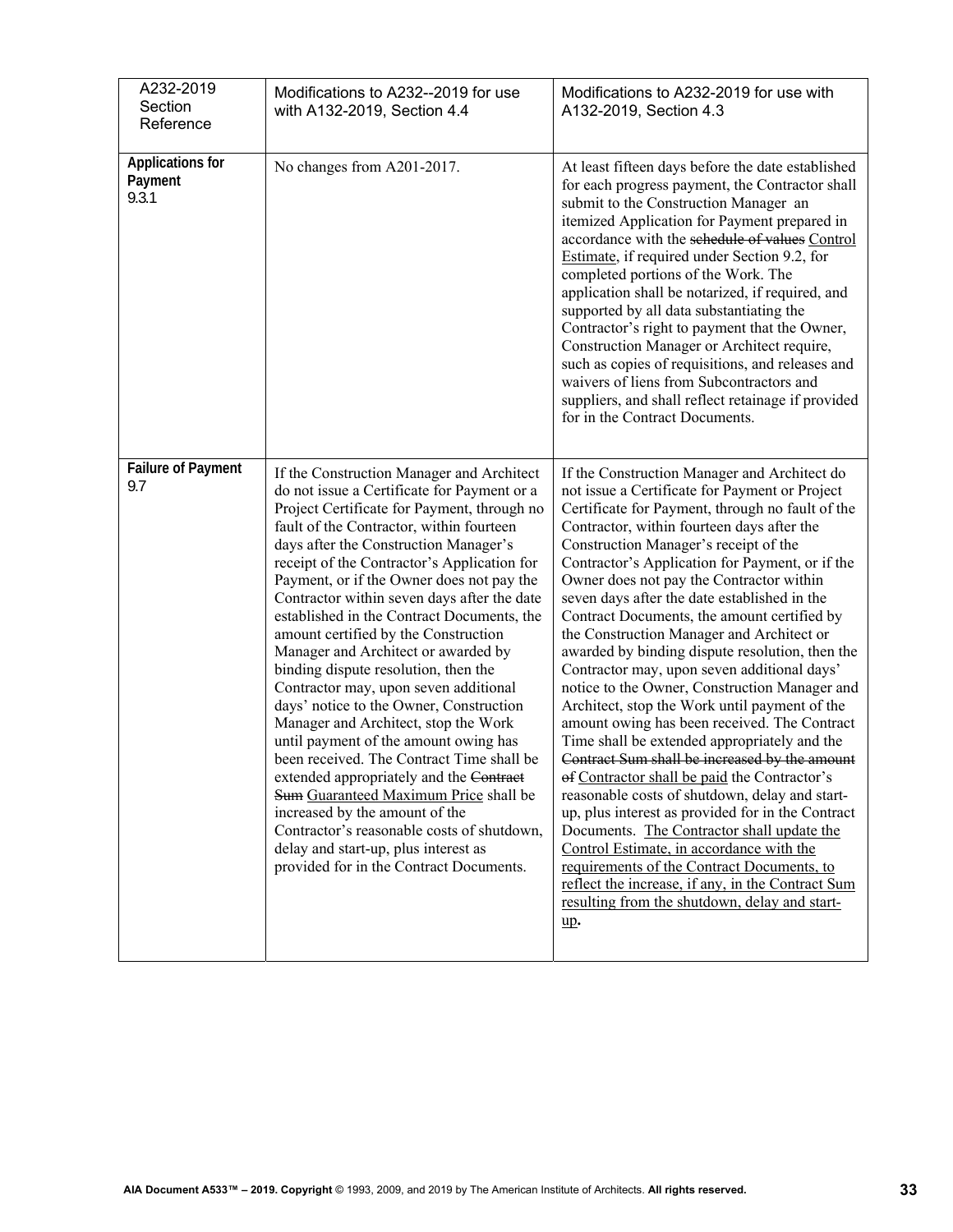| A232-2019<br>Section<br>Reference                      | Modifications to A232--2019 for use<br>with A132-2019, Section 4.4                                                                                                                                                                                                                                                                                                                                                                                                                                                                                                                                                                                                                                                                                                                                                                                                                                                                                                                                                                                                                                                                                                                                                                                                                                                                                                                                                                                                                                                                                                                                                                                                                | Modifications to A232-2019 for use with<br>A132-2019, Section 4.3                                                                                                                                                                                                                                                                                                                                                                                                                                                                                                                                                                                                                                                                                                                                                                                                                                                                                                                                                                                                                                                                                                                                                                                                                                                                                                                                                                                                                                                                                                                                                                                                                                                                                                                                                                                                                                               |
|--------------------------------------------------------|-----------------------------------------------------------------------------------------------------------------------------------------------------------------------------------------------------------------------------------------------------------------------------------------------------------------------------------------------------------------------------------------------------------------------------------------------------------------------------------------------------------------------------------------------------------------------------------------------------------------------------------------------------------------------------------------------------------------------------------------------------------------------------------------------------------------------------------------------------------------------------------------------------------------------------------------------------------------------------------------------------------------------------------------------------------------------------------------------------------------------------------------------------------------------------------------------------------------------------------------------------------------------------------------------------------------------------------------------------------------------------------------------------------------------------------------------------------------------------------------------------------------------------------------------------------------------------------------------------------------------------------------------------------------------------------|-----------------------------------------------------------------------------------------------------------------------------------------------------------------------------------------------------------------------------------------------------------------------------------------------------------------------------------------------------------------------------------------------------------------------------------------------------------------------------------------------------------------------------------------------------------------------------------------------------------------------------------------------------------------------------------------------------------------------------------------------------------------------------------------------------------------------------------------------------------------------------------------------------------------------------------------------------------------------------------------------------------------------------------------------------------------------------------------------------------------------------------------------------------------------------------------------------------------------------------------------------------------------------------------------------------------------------------------------------------------------------------------------------------------------------------------------------------------------------------------------------------------------------------------------------------------------------------------------------------------------------------------------------------------------------------------------------------------------------------------------------------------------------------------------------------------------------------------------------------------------------------------------------------------|
| <b>Hazardous Materials</b><br>and Substances<br>10.3.2 | Upon receipt of the Contractor's notice,<br>the Owner shall obtain the services of a<br>licensed laboratory to verify the presence<br>or absence of the material or substance<br>reported by the Contractor and, in the<br>event such material or substance is found<br>to be present, to cause it to be rendered<br>harmless. Unless otherwise required by the<br>Contract Documents, the Owner shall<br>furnish in writing to the Contractor,<br>Construction Manager and Architect the<br>names and qualifications of persons or<br>entities who are to perform tests verifying<br>the presence or absence of the material or<br>substance or who are to perform the task of<br>removal or safe containment of the<br>material or substance. The Contractor, the<br>Construction Manager and the Architect<br>will promptly reply to the Owner in<br>writing stating whether or not any of them<br>has reasonable objection to the persons or<br>entities proposed by the Owner. If the<br>Contractor, Construction Manager or<br>Architect has an objection to a person or<br>entity proposed by the Owner, the Owner<br>shall propose another to whom the<br>Contractor, the Construction Manager and<br>the Architect have no reasonable objection.<br>When the material or substance has been<br>rendered harmless, Work in the affected<br>area shall resume upon written agreement<br>of the Owner and Contractor. By Change<br>Order, the Contract Time shall be extended<br>appropriately and the Contract Sum<br>Guaranteed Maximum Price shall be<br>increased by the amount of the<br>Contractor's reasonable additional costs of<br>shutdown, delay, and start-up. | Upon receipt of the Contractor's notice, the<br>Owner shall obtain the services of a licensed<br>laboratory to verify the presence or absence of<br>the material or substance reported by the<br>Contractor and, in the event such material or<br>substance is found to be present, to cause it to<br>be rendered harmless. Unless otherwise<br>required by the Contract Documents, the<br>Owner shall furnish in writing to the<br>Contractor, Construction Manager and<br>Architect the names and qualifications of<br>persons or entities who are to perform tests<br>verifying the presence or absence of the<br>material or substance or who are to perform the<br>task of removal or safe containment of the<br>material or substance. The Contractor, the<br>Construction Manager and the Architect will<br>promptly reply to the Owner in writing stating<br>whether or not any of them has reasonable<br>objection to the persons or entities proposed by<br>the Owner. If the Contractor, Construction<br>Manager or Architect has an objection to a<br>person or entity proposed by the Owner, the<br>Owner shall propose another to whom the<br>Contractor, the Construction Manager and the<br>Architect have no reasonable objection. When<br>the material or substance has been rendered<br>harmless, Work in the affected area shall<br>resume upon written agreement of the Owner<br>and Contractor. By Change Order, the Contract<br>Time shall be extended appropriately and the<br>Contract Sum shall be increased by the amount<br>of Contractor shall be paid the Contractor's<br>reasonable additional costs of shutdown, delay,<br>and start-up. The Contractor shall update the<br>Control Estimate, in accordance with the<br>requirements of the Contract Documents, to<br>reflect the increase, if any, in the Contract Sum<br>resulting from the shutdown, delay and start-<br>up. |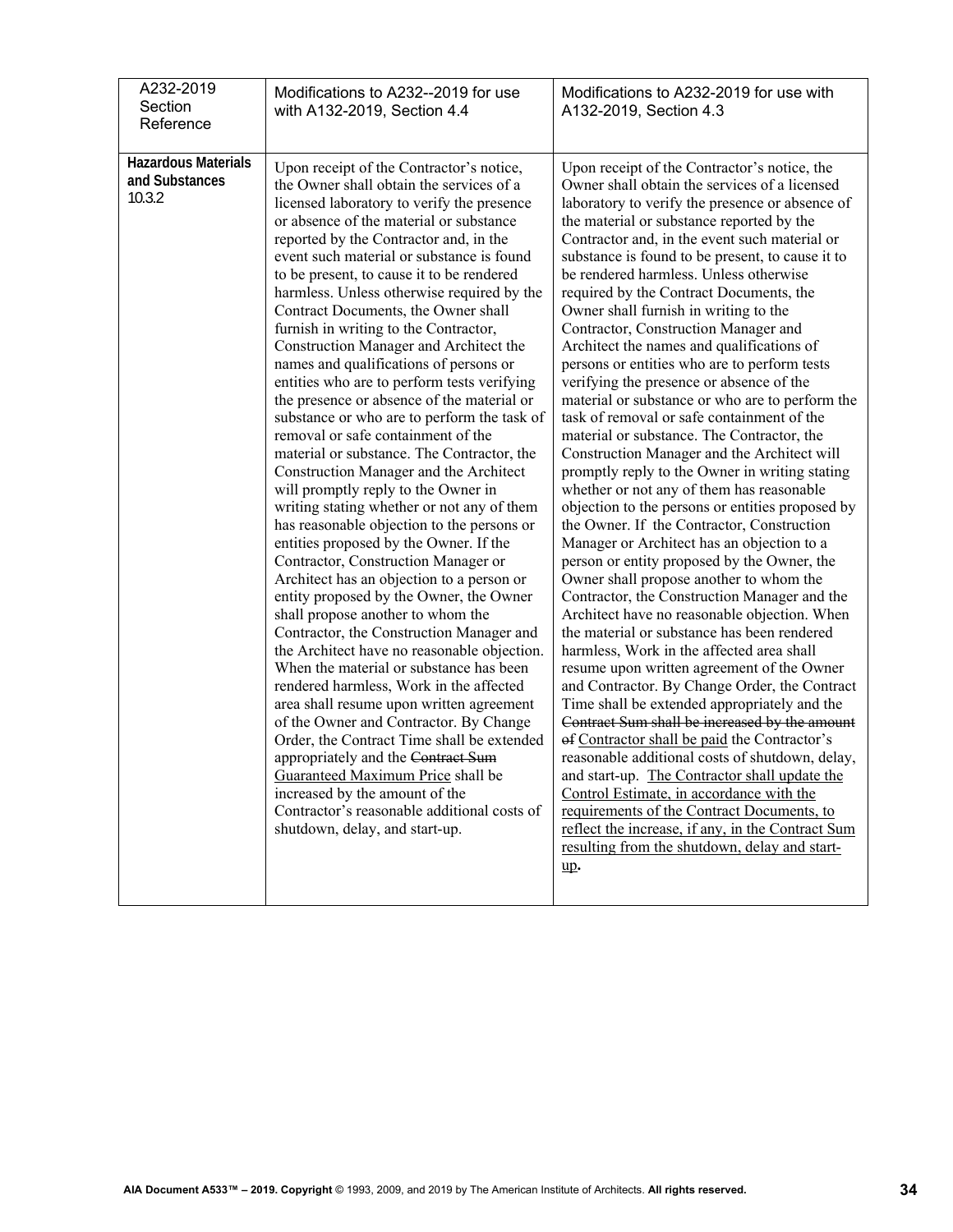| A232-2019<br>Section<br>Reference                                                                          | Modifications to A232--2019 for use<br>with A132-2019, Section 4.4                                                                                                                                                                                                                                                                                                                                                                                                                                                                                                                                                                                                                                                                                                                                                                                                                                                                                                                                                                                                                                                                                                                                                                                                                                                                                                                                                                             | Modifications to A232-2019 for use with<br>A132-2019, Section 4.3                                                                                                                                                                                                                                                                                                                                                                                                                                                                                                                                                                                                                                                                                                                                                                                                                                                                                                                                                                                                                                                                                                                                                                                                                                                                                                                                                                                                                                                                                                                                                                                                               |
|------------------------------------------------------------------------------------------------------------|------------------------------------------------------------------------------------------------------------------------------------------------------------------------------------------------------------------------------------------------------------------------------------------------------------------------------------------------------------------------------------------------------------------------------------------------------------------------------------------------------------------------------------------------------------------------------------------------------------------------------------------------------------------------------------------------------------------------------------------------------------------------------------------------------------------------------------------------------------------------------------------------------------------------------------------------------------------------------------------------------------------------------------------------------------------------------------------------------------------------------------------------------------------------------------------------------------------------------------------------------------------------------------------------------------------------------------------------------------------------------------------------------------------------------------------------|---------------------------------------------------------------------------------------------------------------------------------------------------------------------------------------------------------------------------------------------------------------------------------------------------------------------------------------------------------------------------------------------------------------------------------------------------------------------------------------------------------------------------------------------------------------------------------------------------------------------------------------------------------------------------------------------------------------------------------------------------------------------------------------------------------------------------------------------------------------------------------------------------------------------------------------------------------------------------------------------------------------------------------------------------------------------------------------------------------------------------------------------------------------------------------------------------------------------------------------------------------------------------------------------------------------------------------------------------------------------------------------------------------------------------------------------------------------------------------------------------------------------------------------------------------------------------------------------------------------------------------------------------------------------------------|
| Owner's Insurance:<br><b>Failure to Purchase</b><br><b>Required Property</b><br><b>Insurance</b><br>11.2.2 | If the Owner fails to purchase and maintain<br>the required property insurance, with all of<br>the coverages and in the amounts described<br>in the Agreement or elsewhere in the<br>Contract Documents, the Owner shall<br>inform both the Contractor and the<br>Construction Manager. separately and in<br>writing, prior to commencement of the<br>Work. Upon receipt of notice from the<br>Owner, the Contractor may delay<br>commencement of the Work and may<br>obtain insurance that will protect the<br>interests of the Contractor, Subcontractors,<br>and Sub-Subcontractors in the Work. When<br>the failure to provide coverage has been<br>cured or resolved, the Contract Sum<br><b>Guaranteed Maximum Price and Contract</b><br>Time shall be equitably adjusted. In the<br>event the Owner fails to procure coverage,<br>the Owner waives all rights against the<br>Contractor, Subcontractors, and Sub-<br>subcontractors to the extent the loss to the<br>Owner would have been covered by the<br>insurance to have been procured by the<br>Owner. The cost of the insurance shall be<br>charged to the Owner by a Change Order. If<br>the Owner does not provide written notice,<br>and the Contractor is damaged by the failure<br>or neglect of the Owner to purchase or<br>maintain the required insurance, the Owner<br>shall reimburse the Contractor for all<br>reasonable costs and damages attributable<br>thereto. | If the Owner fails to purchase and maintain<br>the required property insurance, with all of the<br>coverages and in the amounts described in the<br>Agreement or elsewhere in the Contract<br>Documents, the Owner shall inform both the<br>Contractor and the Construction Manager,<br>separately and in writing, prior to<br>commencement of the Work. Upon receipt of<br>notice from the Owner, the Contractor may<br>delay commencement of the Work and may<br>obtain insurance that will protect the interests<br>of the Contractor, Subcontractors, and Sub-<br>Subcontractors in the Work. When the failure<br>to provide coverage has been cured or<br>resolved, the Contract Sum and Contract Time<br>shall be equitably adjusted. In the event the<br>Owner fails to procure coverage, the Owner<br>waives all rights against the Contractor,<br>Subcontractors, and Sub-subcontractors to the<br>extent the loss to the Owner would have been<br>covered by the insurance to have been<br>procured by the Owner. The cost of the<br>insurance shall be charged to the Owner by a<br>Change Order. The Contractor shall update<br>the Control Estimate, in accordance with the<br>requirements of the Contract Documents, to<br>reflect the increase, if any, in the Contract<br>Sum resulting from the delayed<br>commencement of the Work and procurement<br>of insurance. If the Owner does not provide<br>written notice, and the Contractor is damaged<br>by the failure or neglect of the Owner to<br>purchase or maintain the required insurance,<br>the Owner shall reimburse the Contractor for<br>all reasonable costs and damages attributable<br>thereto. |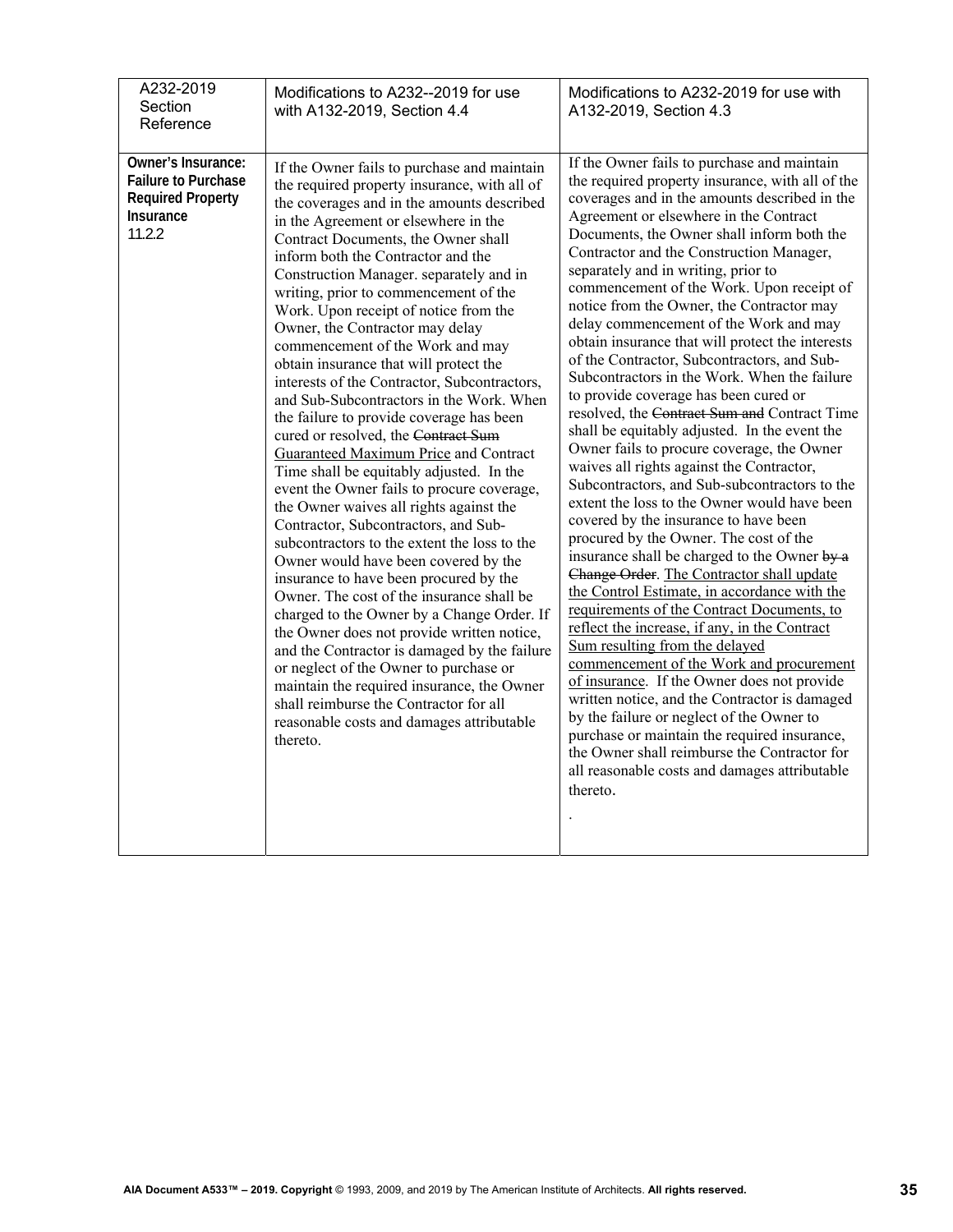| A232-2019<br>Section<br>Reference                                                                                                     | Modifications to A232--2019 for use<br>with A132-2019, Section 4.4                                                                                                                                                                                                                                                                                                                                                                                                                                                                                                                                                                                                                                                                                                                                                                                                                                                                                                                                                                                                                                                                                                                                                                                                                                                                                   | Modifications to A232-2019 for use with<br>A132-2019, Section 4.3                                                                                                                                                                                                                                                                                                                                                                                                                                                                                                                                                                                                                                                                                                                                                                                                                                                                                                                                                                                                                                                                                                                                                                                                                                                                                                                                                                                                                                                                                                                                       |
|---------------------------------------------------------------------------------------------------------------------------------------|------------------------------------------------------------------------------------------------------------------------------------------------------------------------------------------------------------------------------------------------------------------------------------------------------------------------------------------------------------------------------------------------------------------------------------------------------------------------------------------------------------------------------------------------------------------------------------------------------------------------------------------------------------------------------------------------------------------------------------------------------------------------------------------------------------------------------------------------------------------------------------------------------------------------------------------------------------------------------------------------------------------------------------------------------------------------------------------------------------------------------------------------------------------------------------------------------------------------------------------------------------------------------------------------------------------------------------------------------|---------------------------------------------------------------------------------------------------------------------------------------------------------------------------------------------------------------------------------------------------------------------------------------------------------------------------------------------------------------------------------------------------------------------------------------------------------------------------------------------------------------------------------------------------------------------------------------------------------------------------------------------------------------------------------------------------------------------------------------------------------------------------------------------------------------------------------------------------------------------------------------------------------------------------------------------------------------------------------------------------------------------------------------------------------------------------------------------------------------------------------------------------------------------------------------------------------------------------------------------------------------------------------------------------------------------------------------------------------------------------------------------------------------------------------------------------------------------------------------------------------------------------------------------------------------------------------------------------------|
| Owner's Insurance:<br>Notice of<br>Cancellation or<br><b>Expiration of</b><br><b>Owner's Required</b><br>Property Insurance<br>11.2.3 | Within three (3) business days of the date<br>the Owner becomes aware of an impending<br>or actual cancellation or expiration of any<br>property insurance required by the Contract<br>Documents, the Owner shall provide notice<br>directly to the Contractor, and separately to<br>the Construction Manager, of such<br>impending or actual cancellation or<br>expiration. Unless the lapse in coverage<br>arises from an act or omission of the<br>Contractor: (1) the Contractor, upon receipt<br>of notice from the Owner, shall have the<br>right to stop the Work until the lapse in<br>coverage has been cured by the<br>procurement of replacement coverage by<br>either the Owner or the Contractor; (2) the<br>Contract Time and Contract Sum<br>Guaranteed Maximum Price shall be<br>equitably adjusted; and (3) the Owner<br>waives all rights against the Contractor,<br>Subcontractors, and Sub-subcontractors to<br>the extent any loss to the Owner would have<br>been covered by the insurance had it not<br>expired or been cancelled. If the Contractor<br>purchases replacement coverage, the cost of<br>the insurance shall be charged to the Owner<br>by an appropriate Change Order. The<br>furnishing of notice by the Owner shall not<br>relieve the Owner of any contractual<br>obligation to provide required insurance. | Within three (3) business days of the date the<br>Owner becomes aware of an impending or<br>actual cancellation or expiration of any<br>property insurance required by the Contract<br>Documents, the Owner shall provide notice<br>directly to the Contractor, and separately to<br>the Construction Manager, of such impending<br>or actual cancellation or expiration. Unless the<br>lapse in coverage arises from an act or<br>omission of the Contractor: (1) the Contractor,<br>upon receipt of notice from the Owner, shall<br>have the right to stop the Work until the lapse<br>in coverage has been cured by the<br>procurement of replacement coverage by<br>either the Owner or the Contractor; (2) the<br>Contract Time and Contract Sum shall be<br>equitably adjusted; and (3) the Owner waives<br>all rights against the Contractor,<br>Subcontractors, and Sub-subcontractors to the<br>extent any loss to the Owner would have been<br>covered by the insurance had it not expired or<br>been cancelled. If the Contractor purchases<br>replacement coverage, the cost of the<br>insurance shall be charged to the Owner by an<br>appropriate Change Order. The Contractor<br>shall update the Control Estimate, in<br>accordance with the requirements of the<br>Contract Documents, to reflect the increase, if<br>any, in the Contract Sum resulting from the<br>shutdown, delay and start-up of the Work and<br>procurement of insurance. The furnishing of<br>notice by the Owner shall not relieve the<br>Owner of any contractual obligation to<br>provide required insurance. |
| Acceptance of<br>Nonconforming<br><b>Work</b><br>12.3                                                                                 | If the Owner prefers to accept Work that is<br>not in accordance with the requirements of<br>the Contract Documents, the Owner may do<br>so instead of requiring its removal and<br>correction, in which case the Contract Sum<br>Guaranteed Maximum Price will be reduced<br>as appropriate and equitable. Such<br>adjustment shall be effected whether or not<br>final payment has been made.                                                                                                                                                                                                                                                                                                                                                                                                                                                                                                                                                                                                                                                                                                                                                                                                                                                                                                                                                      | No change from A232-2019.                                                                                                                                                                                                                                                                                                                                                                                                                                                                                                                                                                                                                                                                                                                                                                                                                                                                                                                                                                                                                                                                                                                                                                                                                                                                                                                                                                                                                                                                                                                                                                               |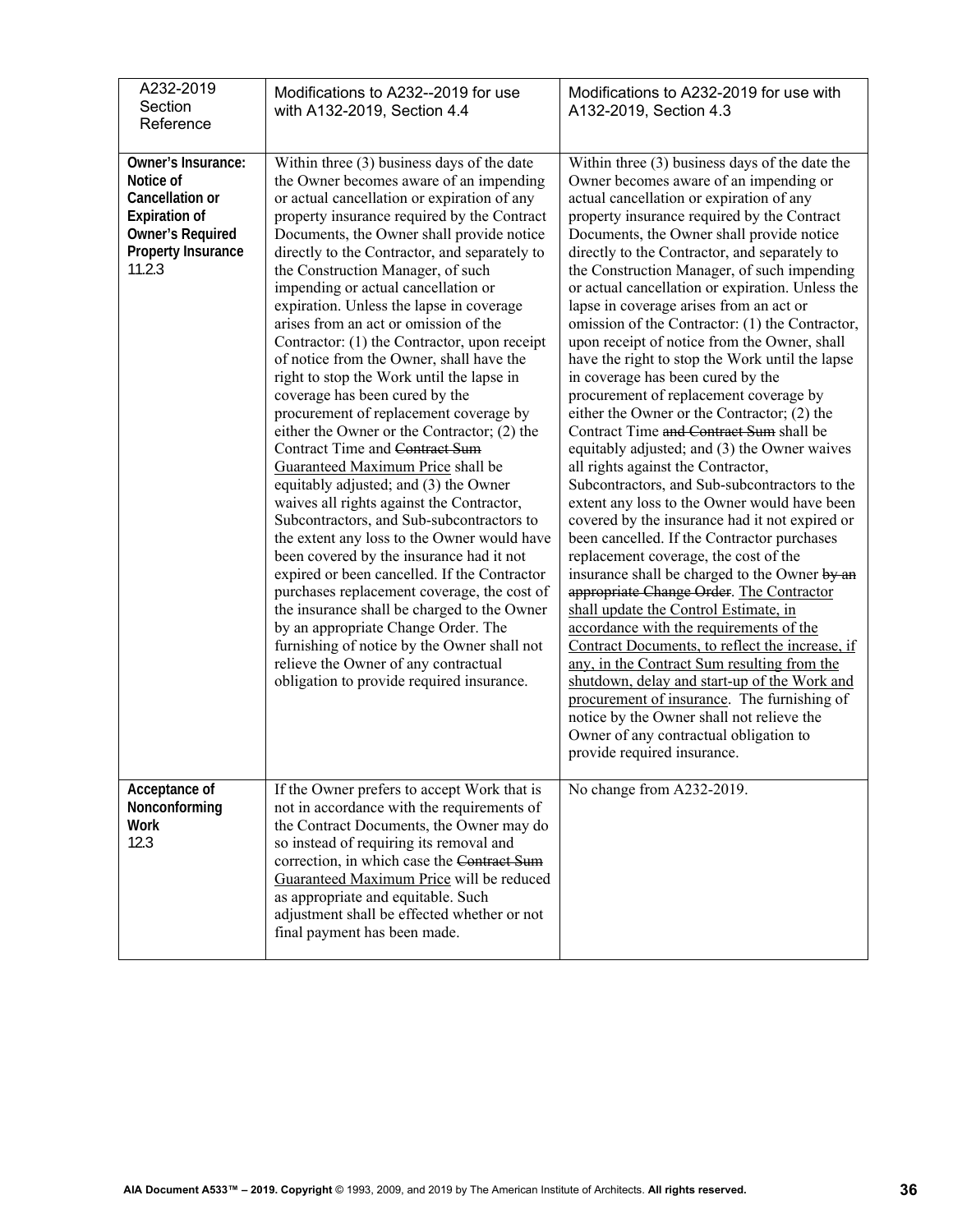| A232-2019<br>Section<br>Reference         | Modifications to A232--2019 for use<br>with A132-2019, Section 4.4                                                                                                                                                                                                                                                                                                                                                                                                                                                                                                                                                                                                                                                                                                                                                                                                                                                                                                                                                                                                                                                                                                                                                                           | Modifications to A232-2019 for use with<br>A132-2019, Section 4.3                                                                                                                                                                                                                                                                                                                                                                                                                                                                                                                                                                                                                                                                                                                                                                                                                                                                                                                                                                                                                                                                                                                             |
|-------------------------------------------|----------------------------------------------------------------------------------------------------------------------------------------------------------------------------------------------------------------------------------------------------------------------------------------------------------------------------------------------------------------------------------------------------------------------------------------------------------------------------------------------------------------------------------------------------------------------------------------------------------------------------------------------------------------------------------------------------------------------------------------------------------------------------------------------------------------------------------------------------------------------------------------------------------------------------------------------------------------------------------------------------------------------------------------------------------------------------------------------------------------------------------------------------------------------------------------------------------------------------------------------|-----------------------------------------------------------------------------------------------------------------------------------------------------------------------------------------------------------------------------------------------------------------------------------------------------------------------------------------------------------------------------------------------------------------------------------------------------------------------------------------------------------------------------------------------------------------------------------------------------------------------------------------------------------------------------------------------------------------------------------------------------------------------------------------------------------------------------------------------------------------------------------------------------------------------------------------------------------------------------------------------------------------------------------------------------------------------------------------------------------------------------------------------------------------------------------------------|
| <b>Tests and</b><br>Inspections<br>13.4.1 | Tests, inspections, and approvals of portions<br>of the Work shall be made as required by<br>the Contract Documents and by applicable<br>laws, statutes, ordinances, codes, rules, and<br>regulations or lawful orders of public<br>authorities. Unless otherwise provided, the<br>Contractor shall make arrangements for<br>such tests, inspections, and approvals with<br>an independent testing laboratory or entity<br>acceptable to the Owner, or with the<br>appropriate public authority, and shall bear<br>all related costs of tests, inspections, and<br>approvals shall be considered a Cost of the<br>Work. The Contractor shall give the<br>Construction Manager and Architect timely<br>notice of when and where tests and<br>inspections are to be made so that the<br>Construction Manager and Architect may be<br>present for such procedures. The Owner<br>shall bear costs of tests, inspections, or<br>approvals that do not become requirements<br>until after bids are received or negotiations<br>concluded the Guaranteed Maximum Price<br>is established. The Owner shall directly<br>arrange and pay for tests, inspections, or<br>approvals where building codes or<br>applicable laws or regulations so require. | Tests, inspections, and approvals of portions<br>of the Work shall be made as required by the<br>Contract Documents and by applicable laws,<br>statutes, ordinances, codes, rules, and<br>regulations or lawful orders of public<br>authorities. Unless otherwise provided, the<br>Contractor shall make arrangements for such<br>tests, inspections, and approvals with an<br>independent testing laboratory or entity<br>acceptable to the Owner, or with the<br>appropriate public authority, and shall bear-all<br>related costs of tests, inspections, and<br>approvals shall be considered a Cost of the<br>Work. The Contractor shall give the<br>Construction Manager and Architect timely<br>notice of when and where tests and<br>inspections are to be made so that the<br>Construction Manager and Architect may be<br>present for such procedures. The Owner shall<br>bear costs of tests, inspections, or approvals<br>that do not become requirements until after<br>bids are received or negotiations concluded.<br>The Owner shall directly arrange and pay for<br>tests, inspections, or approvals where building<br>codes or applicable laws or regulations so<br>require. |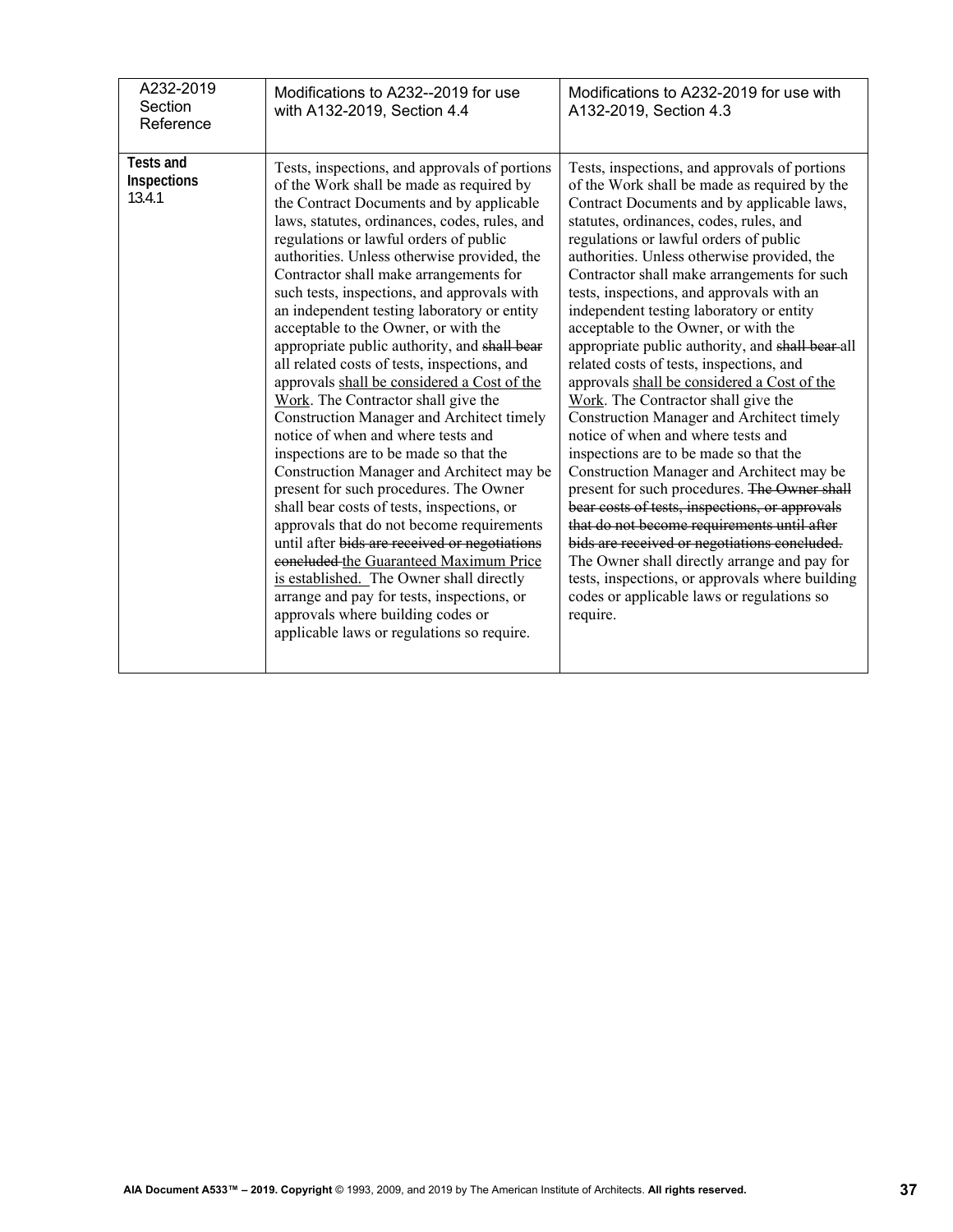| A232-2019<br>Section<br>Reference          | Modifications to A232--2019 for use with<br>A132-2019, Section 4.4                                                                                                                                                                                                                                                                                                                                                                                                                                                                                                                                                                                                                                                                                                                                                                                                                                                    | Modifications to A232-2019 for use with<br>A132-2019, Section 4.3                                                                                                                                                                                                                                                                                                                                                                                                                                                                                                                                                                                                                                                                                                                                                                         |
|--------------------------------------------|-----------------------------------------------------------------------------------------------------------------------------------------------------------------------------------------------------------------------------------------------------------------------------------------------------------------------------------------------------------------------------------------------------------------------------------------------------------------------------------------------------------------------------------------------------------------------------------------------------------------------------------------------------------------------------------------------------------------------------------------------------------------------------------------------------------------------------------------------------------------------------------------------------------------------|-------------------------------------------------------------------------------------------------------------------------------------------------------------------------------------------------------------------------------------------------------------------------------------------------------------------------------------------------------------------------------------------------------------------------------------------------------------------------------------------------------------------------------------------------------------------------------------------------------------------------------------------------------------------------------------------------------------------------------------------------------------------------------------------------------------------------------------------|
| <b>Tests and</b><br>Inspections<br>13.4.2  | If the Construction Manager, Architect,<br>Owner, or public authorities having<br>jurisdiction determine that portions of the<br>Work require additional testing, inspection,<br>or approval not included under<br>Section 13.4.1, the Construction Manager<br>and Architect will, upon written<br>authorization from the Owner, instruct the<br>Contractor to make arrangements for such<br>additional testing, inspection, or approval, by<br>an entity acceptable to the Owner, and the<br>Contractor shall give timely notice to the<br>Construction Manager and Architect of when<br>and where tests and inspections are to be<br>made so that the Construction Manager and<br>Architect may be present for such<br>procedures. Such costs, except as provided in<br>Section 13.4.3, shall be at the Owner's<br>expense a Cost of the Work and the<br>Guaranteed Maximum Price shall be adjusted<br>accordingly. | If Construction Manager, Architect, Owner,<br>or public authorities having jurisdiction<br>determine that portions of the Work require<br>additional testing, inspection, or approval not<br>included under Section 13.4.1, the<br>Construction Manager and Architect will,<br>upon written authorization from the Owner,<br>instruct the Contractor to make arrangements<br>for such additional testing, inspection, or<br>approval, by an entity acceptable to the<br>Owner, and the Contractor shall give timely<br>notice to the Construction Manager and<br>Architect of when and where tests and<br>inspections are to be made so that the<br>Construction Manager and Architect may be<br>present for such procedures. Such costs,<br>except as provided in Section 13.4.3, shall be<br>at the Owner's expense a Cost of the Work. |
| Termination by the<br>Contractor<br>14.1.3 | If one of the reasons described in<br>Section 14.1.1 or 14.1.2 exists, the<br>Contractor may, upon seven days' notice to<br>the Owner, Construction Manager and<br>Architect, terminate the Contract and recover<br>from the Owner payment for Work executed,<br>as well as reasonable overhead and profit the<br>Contractor's Fee on Work not executed, and<br>costs incurred by reason of such termination.                                                                                                                                                                                                                                                                                                                                                                                                                                                                                                         | If one of the reasons described in<br>Section 14.1.1 or 14.1.2 exists, the<br>Contractor may, upon seven days' notice to<br>the Owner, Construction Manager and<br>Architect, terminate the Contract and recover<br>from the Owner payment for Work executed,<br>as well as reasonable overhead and profit the<br>Contractor's Fee on Work not executed, and<br>costs incurred by reason of such termination.                                                                                                                                                                                                                                                                                                                                                                                                                             |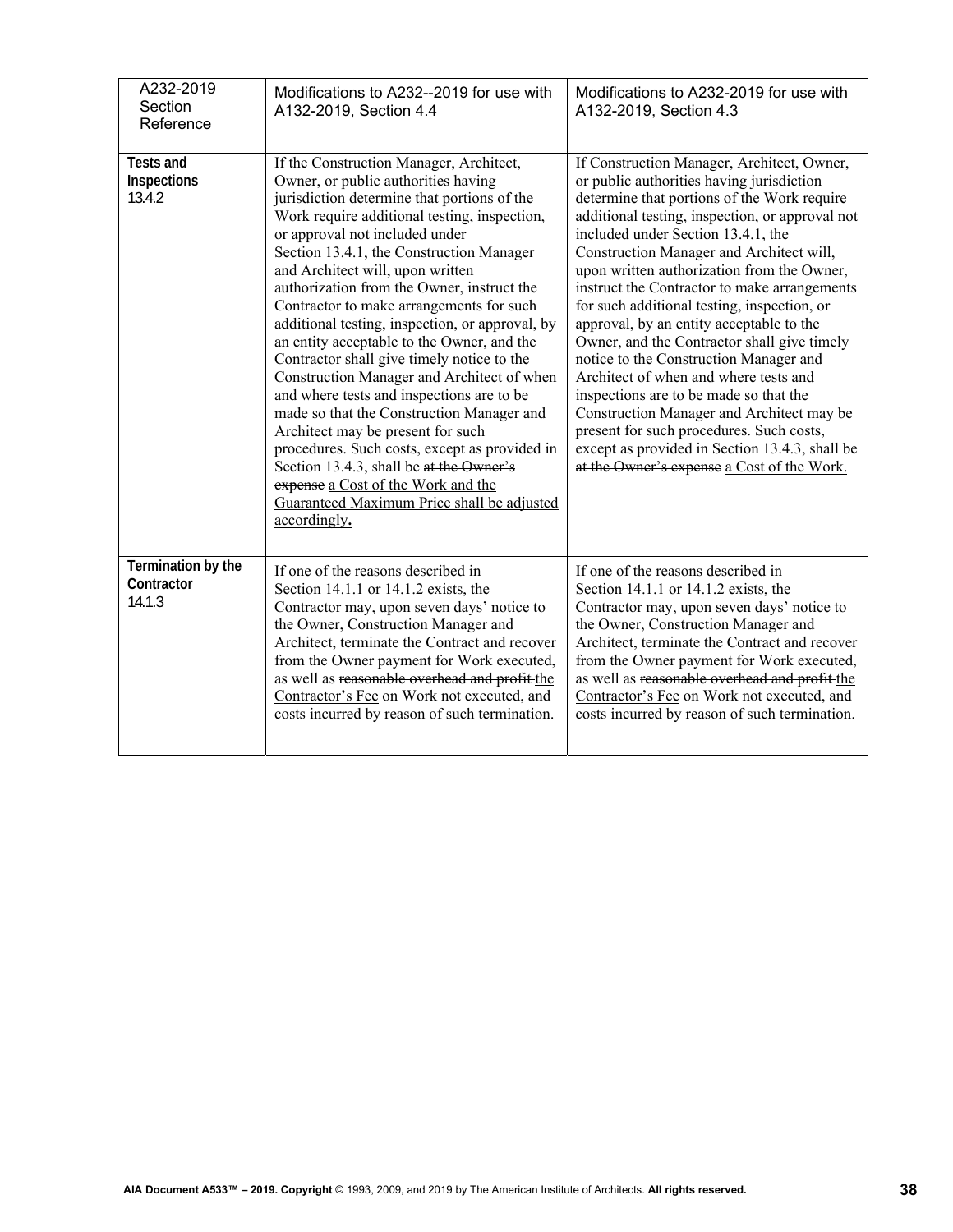| A232-2019<br>Section<br>Reference                                 | Modifications to A232--2019 for use with<br>A132-2019, Section 4.4                                                                                                                                                                                                                                                                                                                                                                                                                                                                                                                                                                                                                                | Modifications to A232-2019 for use with<br>A132-2019, Section 4.3                                                                                                                                                                                                                                                                                                                                                                                                                                                                                                                                                                                                                                                                                                                                                                                                                                                                                                                                   |
|-------------------------------------------------------------------|---------------------------------------------------------------------------------------------------------------------------------------------------------------------------------------------------------------------------------------------------------------------------------------------------------------------------------------------------------------------------------------------------------------------------------------------------------------------------------------------------------------------------------------------------------------------------------------------------------------------------------------------------------------------------------------------------|-----------------------------------------------------------------------------------------------------------------------------------------------------------------------------------------------------------------------------------------------------------------------------------------------------------------------------------------------------------------------------------------------------------------------------------------------------------------------------------------------------------------------------------------------------------------------------------------------------------------------------------------------------------------------------------------------------------------------------------------------------------------------------------------------------------------------------------------------------------------------------------------------------------------------------------------------------------------------------------------------------|
| <b>Rights and Remedies</b><br>14.3.2                              | The Contract Sum-Guaranteed Maximum<br>Price and Contract Time shall be adjusted for<br>increases in the cost and time caused by<br>suspension, delay, or interruption under<br>Section 14.3.1. Adjustment of the Contract<br>Sum-Guaranteed Maximum Price shall<br>include profit. No adjustment shall be made<br>to the extent<br>$\cdot$<br>that performance is, was, or<br>would have been, so<br>suspended, delayed, or<br>interrupted, by another cause<br>for which the Contractor is<br>responsible and which is not<br>compensable as a Cost of the<br>Work; or<br>$\cdot$ <sup>2</sup><br>that an equitable adjustment is<br>made or denied under another<br>provision of the Contract. | The Contract Sum and Contract Time shall<br>be adjusted for increases in the cost and time<br>eaused by The Contractor shall update the<br>Control Estimate, in accordance with the<br>requirements of the Contract Documents, to<br>reflect the increase, if any, in the Contract<br>Sum resulting from the suspension, delay, or<br>interruption under Section 14.3.1.<br>Adjustment of the Contract SumControl<br>Estimate shall include profit. No adjustment<br>shall be made to the extent:<br>$\cdot$<br>that performance is, was, or<br>would have been, so<br>suspended, delayed, or<br>interrupted, by another cause<br>for which the Contractor is<br>responsible and which is not<br>compensable as a Cost of the<br>Work; or<br>$\cdot$ <sup>2</sup><br>that an equitable adjustment is<br>made or denied under another<br>provision of the Contract.<br>The Contract Time shall be adjusted for any<br>increase caused by suspension, delay, or<br>interruption under Section 14.3.1. |
| <b>Continuing Contract</b><br>Performance<br>(Claims)<br>15.1.4.2 | The Contract Sum Guaranteed Maximum<br>Price and Contract Time shall be adjusted in<br>accordance with the Initial Decision Maker's<br>decision, subject to the right of either party to<br>proceed in accordance with this Article 15.<br>The Architect will issue Certificates for<br>Payment in accordance with the decision of<br>the Initial Decision Maker.                                                                                                                                                                                                                                                                                                                                 | The Contract Sum and Contract Time shall<br>be adjusted in accordance with the Initial<br>Decision Maker's decision, subject to the<br>right of either party to proceed in accordance<br>with this Article 15. The Contractor shall<br>update the Control Estimate, in accordance<br>with the requirements of the Contract<br>Documents, to reflect the increase or<br>decrease, if any, in the Contract Sum<br>resulting from the decision. The Architect<br>will issue Certificates for Payment in<br>accordance with the decision of the Initial<br>Decision Maker.                                                                                                                                                                                                                                                                                                                                                                                                                              |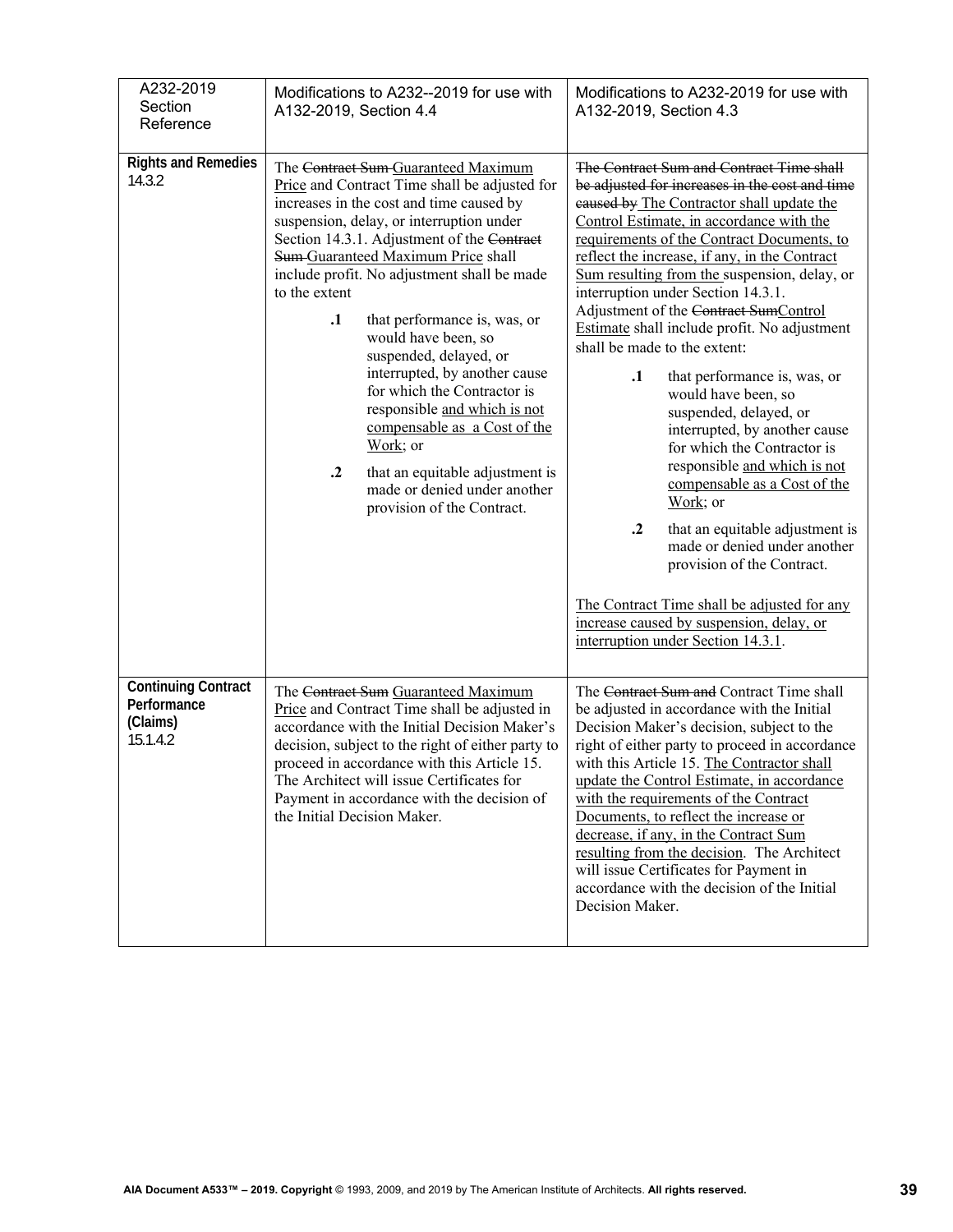| A232-2019<br>Section<br>Reference              | Modifications to A232--2019 for use with<br>A132-2019, Section 4.4                                                                                                                                                                                                                                                                                                                                                                                                                                                                                                                                                                                                                                                               | Modifications to A232-2019 for use with<br>A132-2019, Section 4.3                                                                                                                                                                                                                                                                                                                                                                                                                                                                                                                                                                                                                                                                                                                 |
|------------------------------------------------|----------------------------------------------------------------------------------------------------------------------------------------------------------------------------------------------------------------------------------------------------------------------------------------------------------------------------------------------------------------------------------------------------------------------------------------------------------------------------------------------------------------------------------------------------------------------------------------------------------------------------------------------------------------------------------------------------------------------------------|-----------------------------------------------------------------------------------------------------------------------------------------------------------------------------------------------------------------------------------------------------------------------------------------------------------------------------------------------------------------------------------------------------------------------------------------------------------------------------------------------------------------------------------------------------------------------------------------------------------------------------------------------------------------------------------------------------------------------------------------------------------------------------------|
| <b>Claims for Additional</b><br>Cost<br>15.1.5 | If the Contractor wishes to make a Claim for<br>an increase in the Contract Sum Guaranteed<br>Maximum Price, notice as provided in<br>Section 15.1.3 shall be given before<br>proceeding to execute the portion of the<br>Work that is the subject of the Claim. Prior<br>notice is not required for Claims relating to<br>an emergency endangering life or property<br>arising under Section 10.4.                                                                                                                                                                                                                                                                                                                              | § 15.1.5 Claims for Additional Disputed Costs<br>If the Contractor wishes to make a Claim for<br>an increase in the Contract Sum a disputed<br>cost, notice as provided in Section 15.1.3<br>shall be given before proceeding to execute<br>the portion of the Work that is the subject of<br>the Claim. Prior notice is not required for<br>Claims relating to an emergency endangering<br>life or property arising under Section 10.4.                                                                                                                                                                                                                                                                                                                                          |
| <b>Initial Decision</b><br>15.2.5              | The Initial Decision Maker will render an<br>initial decision approving or rejecting the<br>Claim, or indicating that the Initial Decision<br>Maker is unable to resolve the Claim. This<br>initial decision shall $(1)$ be in writing; $(2)$<br>state the reasons therefor; and (3) notify the<br>parties, the Construction Manager, and the<br>Architect, if the Architect is not serving as<br>the Initial Decision Maker, of any change in<br>the Contract Sum Guaranteed Maximum<br>Price or Contract Time or both. The initial<br>decision shall be final and binding on the<br>parties but subject to mediation and, if the<br>parties fail to resolve their dispute through<br>mediation, to binding dispute resolution. | The Initial Decision Maker will render an<br>initial decision approving or rejecting the<br>Claim, or indicating that the Initial Decision<br>Maker is unable to resolve the Claim. This<br>initial decision shall $(1)$ be in writing; $(2)$<br>state the reasons therefor; and (3) notify the<br>parties, the Construction Manager, and the<br>Architect, if the Architect is not serving as<br>the Initial Decision Maker, of any change in<br>the Contract Sum or Contract Time or the<br>terms of any payment to be made to the<br>Contractor or the Owner, or both. The initial<br>decision shall be final and binding on the<br>parties but subject to mediation and, if the<br>parties fail to resolve their dispute through<br>mediation, to binding dispute resolution. |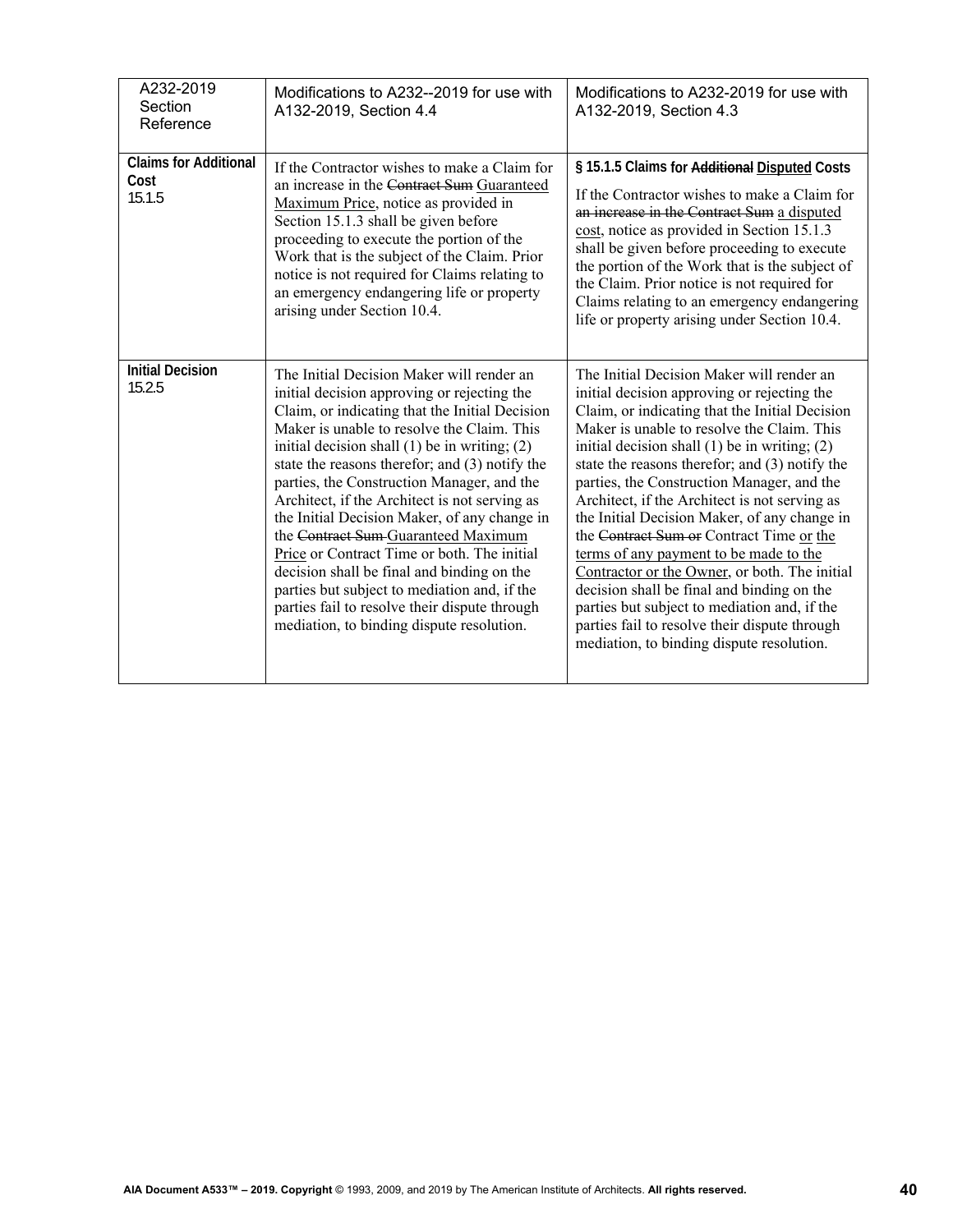# B. The "Bent Nail" Principle

During the course of a Project, a Contractor may also incur certain remediation costs which may be payable to the Contractor as a Cost of the Work **if** (1) the costs are not caused by the failure of the Contractor to perform its obligations in accordance with the Contract Documents; and (2) the costs are not recoverable from one or more third parties. This is sometimes referred to as the "bent nail" principle.

The rationale for the recovery of these costs flows from a basic difference between a fixed price/stipulated sum agreement and a cost reimbursable agreement. In a stipulated sum agreement, upon completion of the work the Contractor is entitled to be paid the Contract Sum. What it cost the Contractor to perform the Work, including any necessary remedial work, is irrelevant. If the cost of performance is less than the Contract Sum, the Contractor makes money; if it is more than the Contract Sum, the Contractor loses money. So before submitting a fixed price/stipulated sum proposal, the Contractor usually prepares an estimate of all anticipated costs to perform all obligations under the Contract Documents and a mark-up for overhead and profit. The Contractor knows that no job ever goes exactly as planned, with all costs as estimated. There will always be a "bent nail" (Work that may have to be replaced) regardless of whether it hires the most experienced and competent Subcontractors and Suppliers to install the nails. Accordingly, the Contractor will normally add a "contingency" to the proposal (to become part of the fixed price or stipulated sum), knowing that it will have to correct or replace the bent nail if it is discovered. Thus, the Owner pays the Stipulated Sum, which includes the contingency, whether the contingency is needed or not. If a Contractor underestimates the contingency and there are more "bent nails" than expected , the Contractor will not be able to cover all the cost of corrective work as part of the Contract Sum without dipping into profits. Conversely, if the fixed price Contract Sum includes more contingency money than needed, the Contractor's profit may increase on the Project (or the contingency funds will be used to cover other cost overruns the Contractor must absorb).

In an AIA cost reimbursable contract, the Contractor gets paid for its actual Cost of the Work *(*the costs necessarily incurred by the Contractor in the proper performance of the Work, as defined in the Contract Documents), plus it's contractually established Fee. Total payments may be limited by a Guaranteed Maximum Price. The Cost of the Work may include costs to repair or correct damaged or nonconforming Work. In the AIA Contract Documents ® there is no "contingency" included in the list of "Costs to be Reimbursed." However, AIA cost reimbursable contacts allow the Contractor to be paid for the "Costs of repairing or correcting damaged or nonconforming Work executed by the Contractor, Subcontractors, or suppliers, provided that such damaged or nonconforming Work was not caused by the negligence of, or failure to fulfill a specific responsibility by, the Contractor, and only to the extent that the cost of repair or correction is not recovered by the Contractor from insurance, sureties, Subcontractors, suppliers, or others."

**Table 2** contains edits to A232-2019 recommended to address the Contractor's entitlement to payment for these "bent nail" costs under both A132-2019, Section 4.4, cost reimbursable agreement with a Guaranteed Maximum Price and A132-2019, Section 4.3, cost reimbursable agreement without a Guaranteed Maximum Price.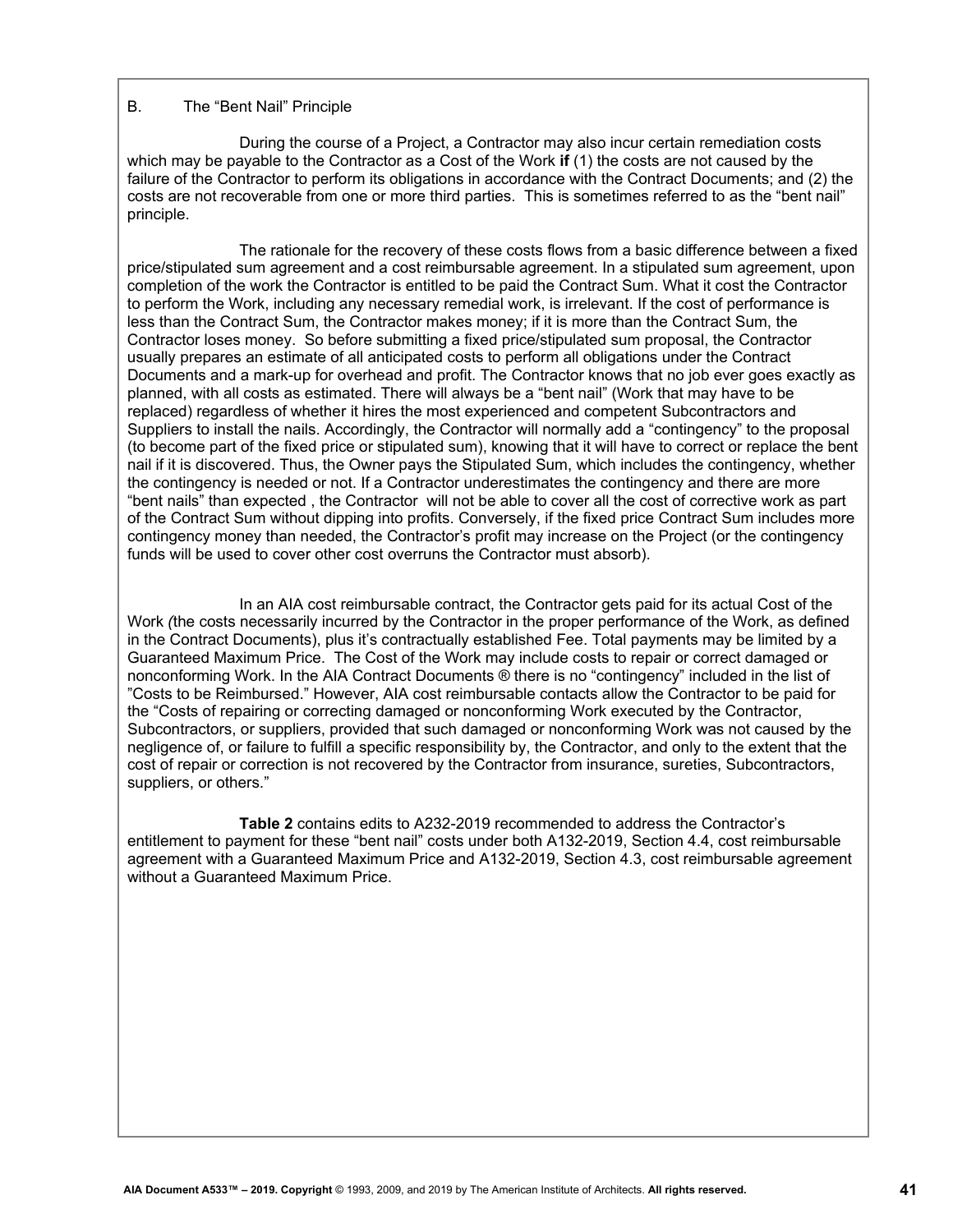| Table 2                                       |                                                                                                                                                                                                                                                                                                                                                                                                                                                                                                                                                                                                                                                                                                                                                                                                                                                                                                                                                                                                                                                                                                                                                                                                                                                                                                                                                                                                                                                                                                    |                                                                                                                                                                                                                                                                                                                                                                                                                                                                                                                                                                                                                                                                                                                                                                                                                                                                                                                                                                                                                                                                                                                                                                                                                                                                                                                                                                                                                                                                                                    |
|-----------------------------------------------|----------------------------------------------------------------------------------------------------------------------------------------------------------------------------------------------------------------------------------------------------------------------------------------------------------------------------------------------------------------------------------------------------------------------------------------------------------------------------------------------------------------------------------------------------------------------------------------------------------------------------------------------------------------------------------------------------------------------------------------------------------------------------------------------------------------------------------------------------------------------------------------------------------------------------------------------------------------------------------------------------------------------------------------------------------------------------------------------------------------------------------------------------------------------------------------------------------------------------------------------------------------------------------------------------------------------------------------------------------------------------------------------------------------------------------------------------------------------------------------------------|----------------------------------------------------------------------------------------------------------------------------------------------------------------------------------------------------------------------------------------------------------------------------------------------------------------------------------------------------------------------------------------------------------------------------------------------------------------------------------------------------------------------------------------------------------------------------------------------------------------------------------------------------------------------------------------------------------------------------------------------------------------------------------------------------------------------------------------------------------------------------------------------------------------------------------------------------------------------------------------------------------------------------------------------------------------------------------------------------------------------------------------------------------------------------------------------------------------------------------------------------------------------------------------------------------------------------------------------------------------------------------------------------------------------------------------------------------------------------------------------------|
| A232-2019<br>Section<br>Reference             | Modifications to A232--2019 for use<br>with A132-2019, Section 4.4                                                                                                                                                                                                                                                                                                                                                                                                                                                                                                                                                                                                                                                                                                                                                                                                                                                                                                                                                                                                                                                                                                                                                                                                                                                                                                                                                                                                                                 | Modifications to A232-2019 for use with<br>A132-2019, Section 4.3                                                                                                                                                                                                                                                                                                                                                                                                                                                                                                                                                                                                                                                                                                                                                                                                                                                                                                                                                                                                                                                                                                                                                                                                                                                                                                                                                                                                                                  |
| Owner's Right to Carry<br>Out the Work<br>2.5 | If the Contractor defaults or neglects to<br>carry out the Work in accordance with the<br>Contract Documents and fails within a ten-<br>day period after receipt of notice from the<br>Owner to commence and continue<br>correction of such default or neglect with<br>diligence and promptness, the Owner may,<br>without prejudice to other remedies the<br>Owner may have, correct such default or<br>neglect. Such action by the Owner and<br>amounts charged to the Contractor are<br>both subject to review by the Construction<br>Manager and prior approval of the<br>Architect, and the Construction Manager<br>or Architect may, pursuant to Section<br>9.5.1, withhold or nullify a Certificate for<br>Payment in whole or in part, to the extent<br>reasonably necessary permissible under<br>the Contract Documents to reimburse the<br>Owner for the reasonable and allowable<br>cost of correcting such deficiencies,<br>including Owner's expenses and<br>compensation for the Construction<br>Manager's and Architect's and their<br>respective consultants' additional services<br>made necessary by such default, neglect,<br>or failure. If current and future payments<br>are not sufficient to cover such amounts,<br>the Contractor shall pay the difference to<br>the Owner. If the Contractor disagrees<br>with the actions of the Owner or the<br>Architect, or the amounts claimed as costs<br>to the Owner, the Contractor may file a<br>Claim pursuant to Article 15. | If the Contractor defaults or neglects to<br>carry out the Work in accordance with the<br>Contract Documents and fails within a ten-<br>day period after receipt of notice from the<br>Owner to commence and continue<br>correction of such default or neglect with<br>diligence and promptness, the Owner may,<br>without prejudice to other remedies the<br>Owner may have, correct such default or<br>neglect. Such action by the Owner and<br>amounts charged to the Contractor are both<br>subject to review by the Construction<br>Manager and prior approval of the<br>Architect, and the Construction Manager or<br>Architect may, pursuant to Section 9.5.1,<br>withhold or nullify a Certificate for<br>Payment in whole or in part, to the extent<br>reasonably necessary permissible under the<br>Contract Documents to reimburse the<br>Owner for the reasonable and allowable<br>cost of correcting such deficiencies,<br>including Owner's expenses and<br>compensation for the Construction<br>Manager's and Architect's and their<br>respective consultants' additional services<br>made necessary by such default, neglect, or<br>failure. If current and future payments are<br>not sufficient to cover such amounts, the<br>Contractor shall pay the difference to the<br>Owner. If the Contractor disagrees with the<br>actions of the Owner or the Architect, or<br>the amounts claimed as costs to the Owner,<br>the Contractor may file a Claim pursuant to<br>Article 15. |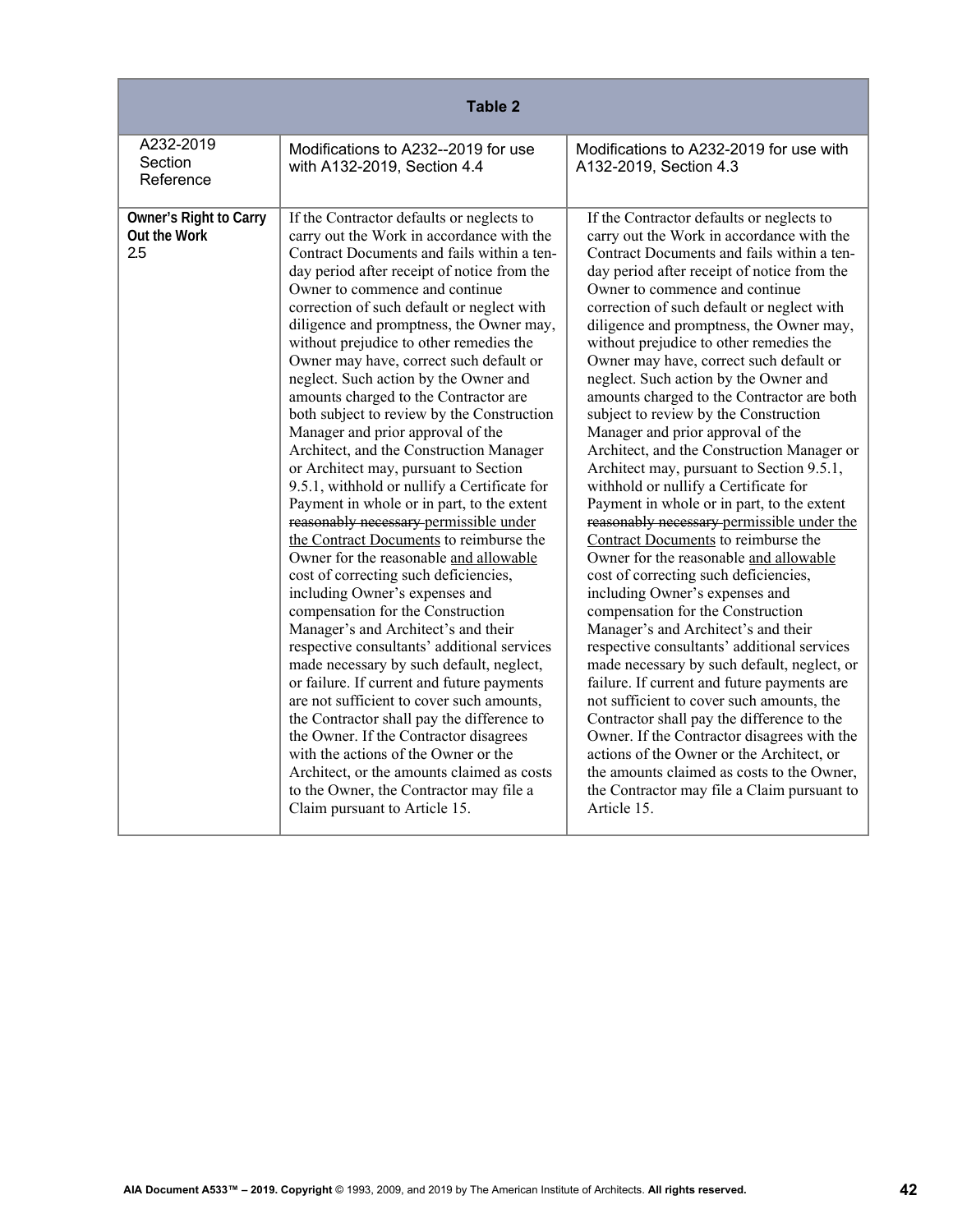| A232-2019<br>Section<br>Reference                                                               | Modifications to A232--2019 for use<br>with A132-2019, Section 4.4                                                                                                                                                                                                                                                                                                                                                                                                                                                                                                                                                                                                                                                                                                                                                                                                                                                                                                                                                                                                                                                                                                                                                                                                        | Modifications to A232-2019 for use<br>with A132-2019, Section 4.3                                                                                                                                                                                                                                                                                                                                                                                                                                                                                                                                                                                                                                                                                                                                                                                                                                                                                                                                                                                                                                                                                                                                                                                                           |
|-------------------------------------------------------------------------------------------------|---------------------------------------------------------------------------------------------------------------------------------------------------------------------------------------------------------------------------------------------------------------------------------------------------------------------------------------------------------------------------------------------------------------------------------------------------------------------------------------------------------------------------------------------------------------------------------------------------------------------------------------------------------------------------------------------------------------------------------------------------------------------------------------------------------------------------------------------------------------------------------------------------------------------------------------------------------------------------------------------------------------------------------------------------------------------------------------------------------------------------------------------------------------------------------------------------------------------------------------------------------------------------|-----------------------------------------------------------------------------------------------------------------------------------------------------------------------------------------------------------------------------------------------------------------------------------------------------------------------------------------------------------------------------------------------------------------------------------------------------------------------------------------------------------------------------------------------------------------------------------------------------------------------------------------------------------------------------------------------------------------------------------------------------------------------------------------------------------------------------------------------------------------------------------------------------------------------------------------------------------------------------------------------------------------------------------------------------------------------------------------------------------------------------------------------------------------------------------------------------------------------------------------------------------------------------|
| <b>Review of Contract</b><br><b>Documents and Field</b><br>Conditions by<br>Contractor<br>3.2.4 | If the Contractor believes that additional<br>cost or time is involved because of<br>clarifications or instructions the Architect<br>issues in response to the Contractor's<br>notices or requests for information pursuant<br>to Sections 3.2.2 or 3.2.3, the Contractor<br>shall submit Claims as provided in Article<br>15. If the Contractor fails to perform the<br>obligations of Sections 3.2.2 or 3.2.3, the<br>Contractor shall pay such costs and<br>damages to the Owner, subject to Section<br>15.1.7, as would have been avoided if the<br>Contractor had performed such obligations.<br>If the Contractor performs those<br>obligations, the Contractor shall not be<br>liable to the Owner or Architect for<br>damages resulting from errors,<br>inconsistencies or omissions in the Contract<br>Documents, for differences between field<br>measurements or conditions and the<br>Contract Documents, or for<br>nonconformities of the Contract Documents<br>to applicable laws, statutes, ordinances,<br>codes, rules and regulations, and lawful<br>orders of public authorities. The Cost of the<br>Work shall not include any costs<br>attributable to the failure of the Contractor<br>to fulfill its obligations under Sections 3.2.2<br>and 3.2.3. | If the Contractor believes that additional<br>cost or time is involved because of<br>clarifications or instructions the Architect<br>issues in response to the Contractor's<br>notices or requests for information<br>pursuant to Sections 3.2.2 or 3.2.3, the<br>Contractor shall submit Claims as<br>provided in Article 15. If the Contractor<br>fails to perform the obligations of<br>Sections 3.2.2 or 3.2.3, the Contractor<br>shall pay such costs and damages to the<br>Owner, subject to Section 15.1.7, as<br>would have been avoided if the<br>Contractor had performed such<br>obligations. If the Contractor performs<br>those obligations, the Contractor shall not<br>be liable to the Owner or Architect for<br>damages resulting from errors,<br>inconsistencies or omissions in the<br>Contract Documents, for differences<br>between field measurements or<br>conditions and the Contract Documents,<br>or for nonconformities of the Contract<br>Documents to applicable laws, statutes,<br>ordinances, codes, rules and regulations,<br>and lawful orders of public authorities.<br>The Cost of the Work shall not include<br>any costs attributable to the failure of the<br>Contractor to fulfill its obligations under<br>Section 3.2.2 and 3.2.3. |
| Contractor's<br>Construction and<br><b>Submittal Schedules</b><br>3.10.2                        | The Contractor, promptly after being<br>awarded the Contract and thereafter as<br>necessary to maintain a current submittal<br>schedule, shall submit a submittal schedule<br>for the Construction Manager's and<br>Architect's approval. The Architect's and<br>Construction Manager's approval shall not<br>be unreasonably delayed or withheld. The<br>submittal schedule shall (1) be coordinated<br>with the Contractor's construction schedule,<br>and (2) allow the Construction Manager and<br>Architect reasonable time to review<br>submittals. If the Contractor fails to submit<br>a submittal schedule, or fails to provide<br>submittals in accordance with the approved<br>submittal schedule, the Contractor shall not<br>be entitled to any increase in the Contract<br>Sum Guaranteed Maximum Price or<br>extension of Contract Time, based on the<br>time required for review of submittals.                                                                                                                                                                                                                                                                                                                                                           | The Contractor, promptly after being<br>awarded the Contract and thereafter as<br>necessary to maintain a current submittal<br>schedule, shall submit a submittal schedule<br>for the Construction Manager's and<br>Architect's approval. The Architect's and<br>Construction Manager's approval shall not<br>be unreasonably delayed or withheld. The<br>submittal schedule shall (1) be coordinated<br>with the Contractor's construction<br>schedule, and (2) allow the Construction<br>Manager and Architect reasonable time to<br>review submittals. If the Contractor fails to<br>submit a submittal schedule, or fails to<br>provide submittals in accordance with the<br>approved submittal schedule, the<br>Contractor shall not be entitled to any<br>increase in the Contract Sum or extension<br>of Contract Time, based on the time<br>required for review of submittals.                                                                                                                                                                                                                                                                                                                                                                                      |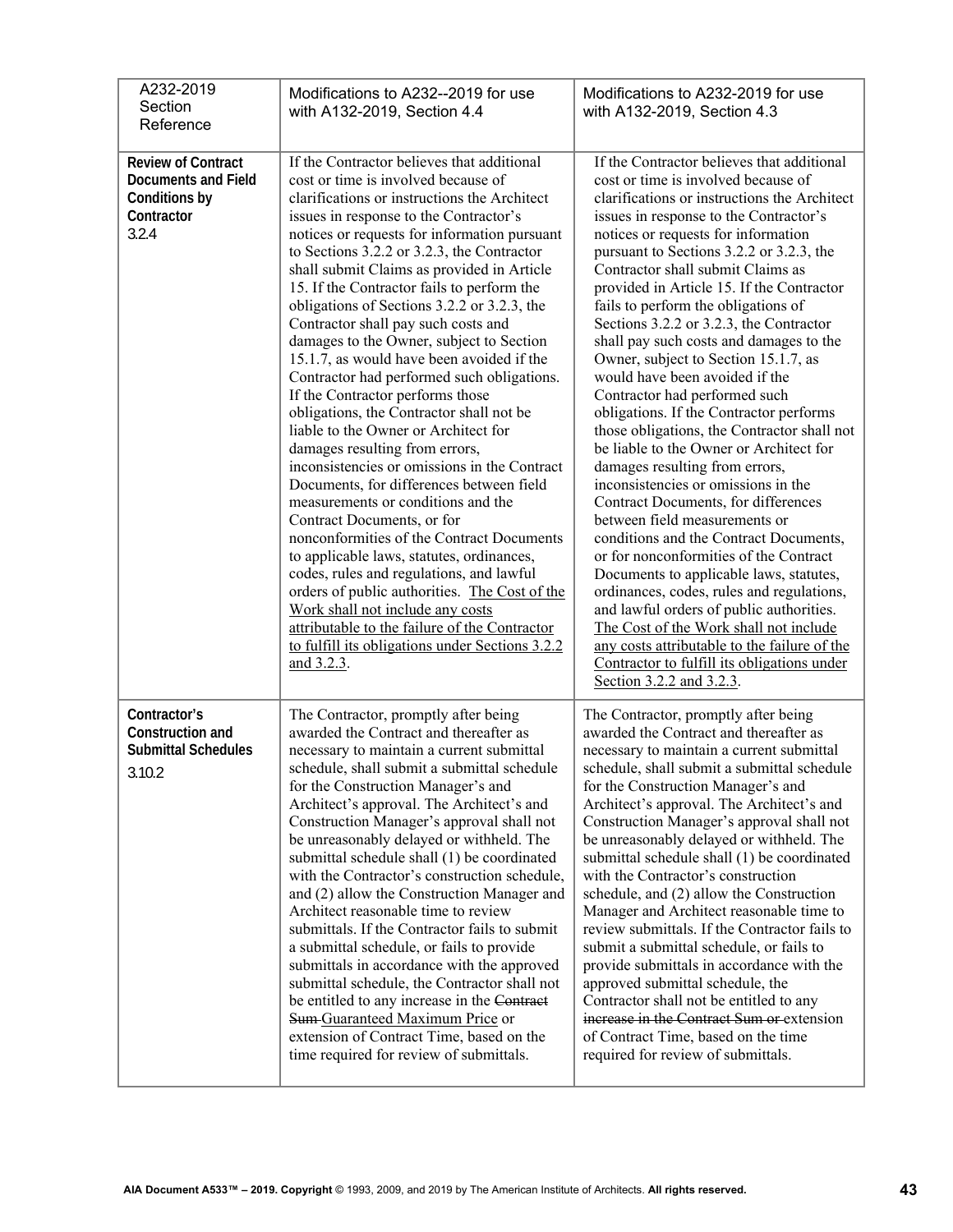| A232-2019<br>Section<br>Reference                                         | Modifications to A232--2019 for use<br>with A132-2019, Section 4.4                                                                                                                                                                                                                                                                                                                                                                                                                                                                                                                                                                                                                                                                                                                                                                                                                                                                                                          | Modifications to A232-2019 for use<br>with A132-2019, Section 4.3                                                                                                                                                                                                                                                                                                                                                                                                                                                                                                                                                                                                                                                                                                                                                                                                                                                                                                                                                                                                         |
|---------------------------------------------------------------------------|-----------------------------------------------------------------------------------------------------------------------------------------------------------------------------------------------------------------------------------------------------------------------------------------------------------------------------------------------------------------------------------------------------------------------------------------------------------------------------------------------------------------------------------------------------------------------------------------------------------------------------------------------------------------------------------------------------------------------------------------------------------------------------------------------------------------------------------------------------------------------------------------------------------------------------------------------------------------------------|---------------------------------------------------------------------------------------------------------------------------------------------------------------------------------------------------------------------------------------------------------------------------------------------------------------------------------------------------------------------------------------------------------------------------------------------------------------------------------------------------------------------------------------------------------------------------------------------------------------------------------------------------------------------------------------------------------------------------------------------------------------------------------------------------------------------------------------------------------------------------------------------------------------------------------------------------------------------------------------------------------------------------------------------------------------------------|
| <b>Uncovering of Work</b><br>12.1.2                                       | If a portion of the Work has been covered<br>that the Construction Manager or Architect<br>has not specifically requested to examine<br>prior to its being covered, the Construction<br>Manager or Architect may request to see<br>such Work and it shall be uncovered by the<br>Contractor. If such Work is in accordance<br>with the Contract Documents, the<br>Contractor shall be entitled to an equitable<br>adjustment to the Contract Sum-Guaranteed<br>Maximum Price and Contract Time as may<br>be appropriate. If such Work is not in<br>accordance with the Contract Documents,<br>the costs of uncovering the Work, and the<br>cost of correction, shall be at the<br>Contractor's expense not be a Cost of the<br>Work and shall not result in a change in the<br>Contract Time except as otherwise<br>permitted in the Agreement.                                                                                                                             | If a portion of the Work has been covered<br>that the Construction Manager or<br>Architect has not specifically requested<br>to examine prior to its being covered, the<br>Construction Manager or Architect may<br>request to see such Work and it shall be<br>uncovered by the Contractor. If such<br>Work is in accordance with the Contract<br>Documents, the Contractor shall be<br>entitled to an equitable adjustment to the<br>Contract Sum extension of the Contract<br>Time as may be appropriate. The<br>Contractor shall update the Control<br>Estimate, in accordance with the Contract<br>Documents, to reflect the increase, if any,<br>in the Contract Sum resulting from the<br>cost of uncovering and correction of the<br>Work. If such Work is not in accordance<br>with the Contract Documents, the costs<br>of uncovering the Work, and the cost of<br>correction, shall be at the Contractor's<br>expense not be a Cost of the Work and<br>shall not result in a change in the<br>Contract Time except as otherwise<br>permitted in the Agreement. |
| <b>Correction of Work</b><br>(Before Substantial<br>Completion)<br>12.2.1 | The Contractor shall promptly correct Work<br>rejected by the Construction Manager or<br>Architect or failing to conform to the<br>requirements of the Contract Documents,<br>discovered before Substantial Completion<br>and whether or not fabricated, installed or<br>completed. Costs of correcting such<br>rejected Work, including additional testing<br>and inspections, and the cost of uncovering<br>and replacement, and compensation for the<br>Construction Manager's and Architect's<br>services and expenses made necessary<br>thereby, shall be at the Contractor's expense<br>shall not be a Cost of the Work and shall<br>not result in a change in the Contract Time<br>unless otherwise permitted in the<br>Agreement. If the cost of correcting such<br>rejected Work is not a Cost of the Work, the<br>Contractor shall compensate the Owner for<br>the Construction Manager's and the<br>Architect's services and expenses made<br>necessary thereby. | The Contractor shall promptly correct<br>Work rejected by the Construction<br>Manager or Architect or failing to conform<br>to the requirements of the Contract<br>Documents, discovered before Substantial<br>Completion and whether or not fabricated,<br>installed or completed. Costs of correcting<br>such rejected Work, including additional<br>testing and inspections, and the cost of<br>uncovering and replacement, and<br>compensation for the Construction<br>Manager's and Architect's services and<br>expenses made necessary thereby, shall be<br>at the Contractor's expense shall not be a<br>Cost of the Work and shall not result in a<br>change in the Contract Time unless<br>otherwise permitted in the Agreement. If<br>the cost of correcting such rejected Work is<br>not a Cost of the Work, the Contractor<br>shall compensate the Owner for the<br>Construction Manager's and the<br>Architect's services and expenses made<br>necessary thereby.                                                                                            |